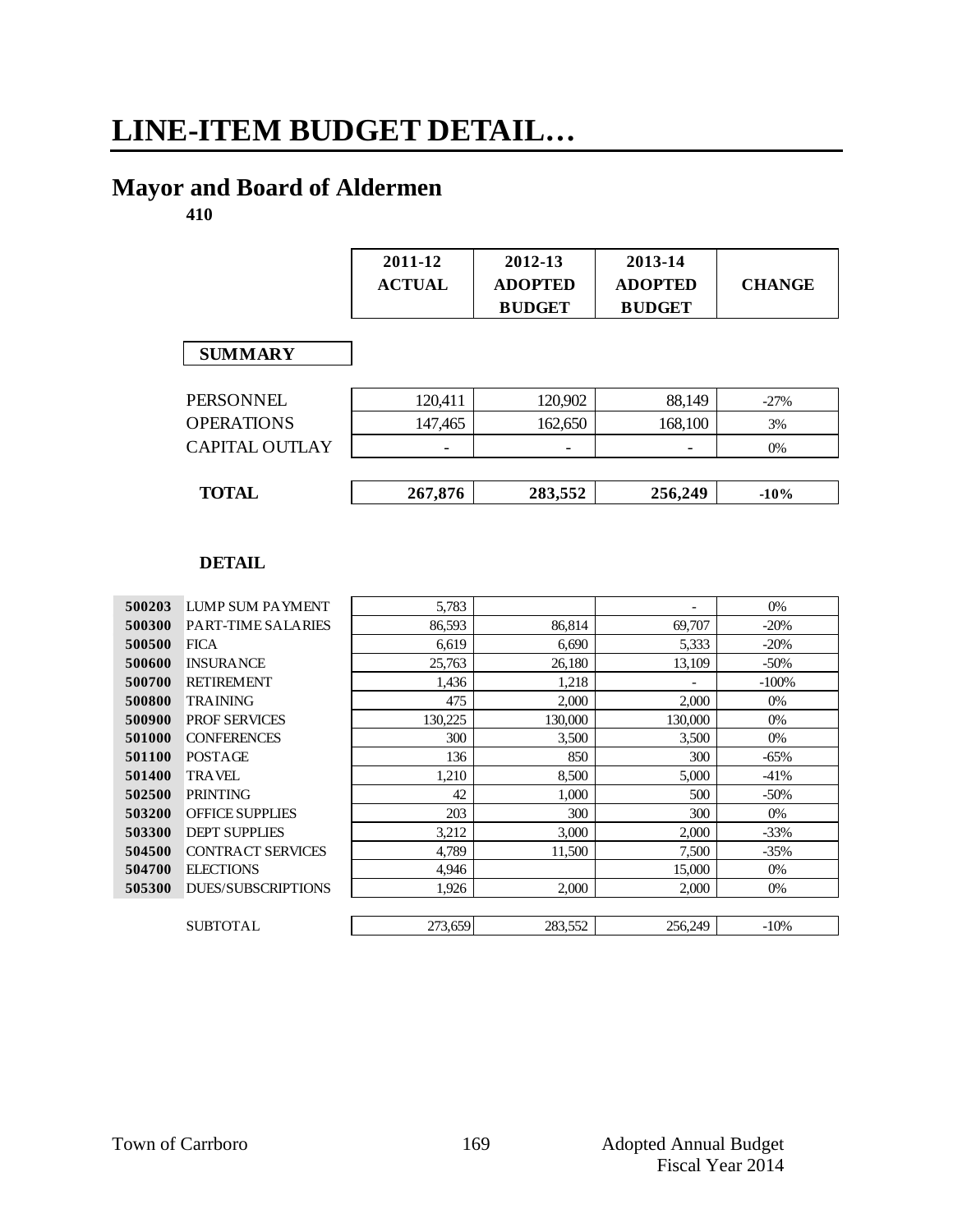# **Advisory Boards**

#### **ADVISORY BOARDS AND COMMISSIONS 415**

|                       | 2011-12<br><b>ACTUAL</b> | 2012-13<br><b>ADOPTED</b><br><b>BUDGET</b> | 2013-14<br><b>ADOPTED</b><br><b>BUDGET</b> | <b>CHANGE</b> |
|-----------------------|--------------------------|--------------------------------------------|--------------------------------------------|---------------|
| <b>SUMMARY</b>        |                          |                                            |                                            |               |
| <b>PERSONNEL</b>      |                          | $\overline{\phantom{a}}$                   |                                            | 0%            |
| <b>OPERATIONS</b>     | 8,322                    | 11,800                                     | 16,550                                     | 40%           |
| <b>CAPITAL OUTLAY</b> | $\overline{\phantom{0}}$ | $\overline{\phantom{a}}$                   | -                                          | 0%            |
|                       |                          |                                            |                                            |               |
| <b>TOTAL</b>          | 8,322                    | 11,800                                     | 16,550                                     | 40%           |

| 500800 | <b>TRAINING</b>                      | $\overline{\phantom{0}}$ | 500    | 500    | 0%     |
|--------|--------------------------------------|--------------------------|--------|--------|--------|
| 505701 | A PPEARANCE COMM                     | 356                      | 400    | 400    | 0%     |
|        | 505702 PLANNING BOARD                | $\overline{\phantom{a}}$ | 500    | 400    | $-20%$ |
| 505703 | <b>BD OF ADJUSTMENT</b>              | 116                      | 300    | 200    | $-33%$ |
|        | <b>505704 PARKS &amp; RECREATION</b> | 2,345                    | 2,400  | 2,400  | $0\%$  |
|        | <b>TRANSPORTATION</b>                |                          |        |        |        |
| 505705 | ADVISORY BOARD                       | 454                      | 500    | 500    | 0%     |
| 505707 | <b>HUMAN SERVICES</b>                | 282                      | 300    | 300    | 0%     |
|        | N. TRANSITION AREA                   |                          |        |        |        |
| 505708 | ADVISORY COMM                        |                          | 300    | 150    | $-50%$ |
| 505710 | <b>RECOGNITION BANQUET</b>           | 2,568                    | 3,500  | 3,500  | 0%     |
|        | <b>ECONOMIC</b>                      |                          |        |        |        |
|        | <b>SUSTAINABILITY</b>                |                          |        |        |        |
| 505711 | <b>COMMISSION</b>                    | $\overline{\phantom{0}}$ | 500    | 1,200  | 140%   |
| 505712 | <b>GREENWAY COMM</b>                 |                          | 800    | 500    | $-38%$ |
| 505718 | ARTS COMMITTEE                       | 2,201                    | 1,000  | 6.000  | 500%   |
|        | <b>ENVIRONMENTAL</b>                 |                          |        |        |        |
| 505719 | ADVISORY BOARD                       | -                        | 800    | 500    | $-38%$ |
|        |                                      |                          |        |        |        |
|        | <b>SUBTOTAL</b>                      | 8,322                    | 11,800 | 16,550 | 40%    |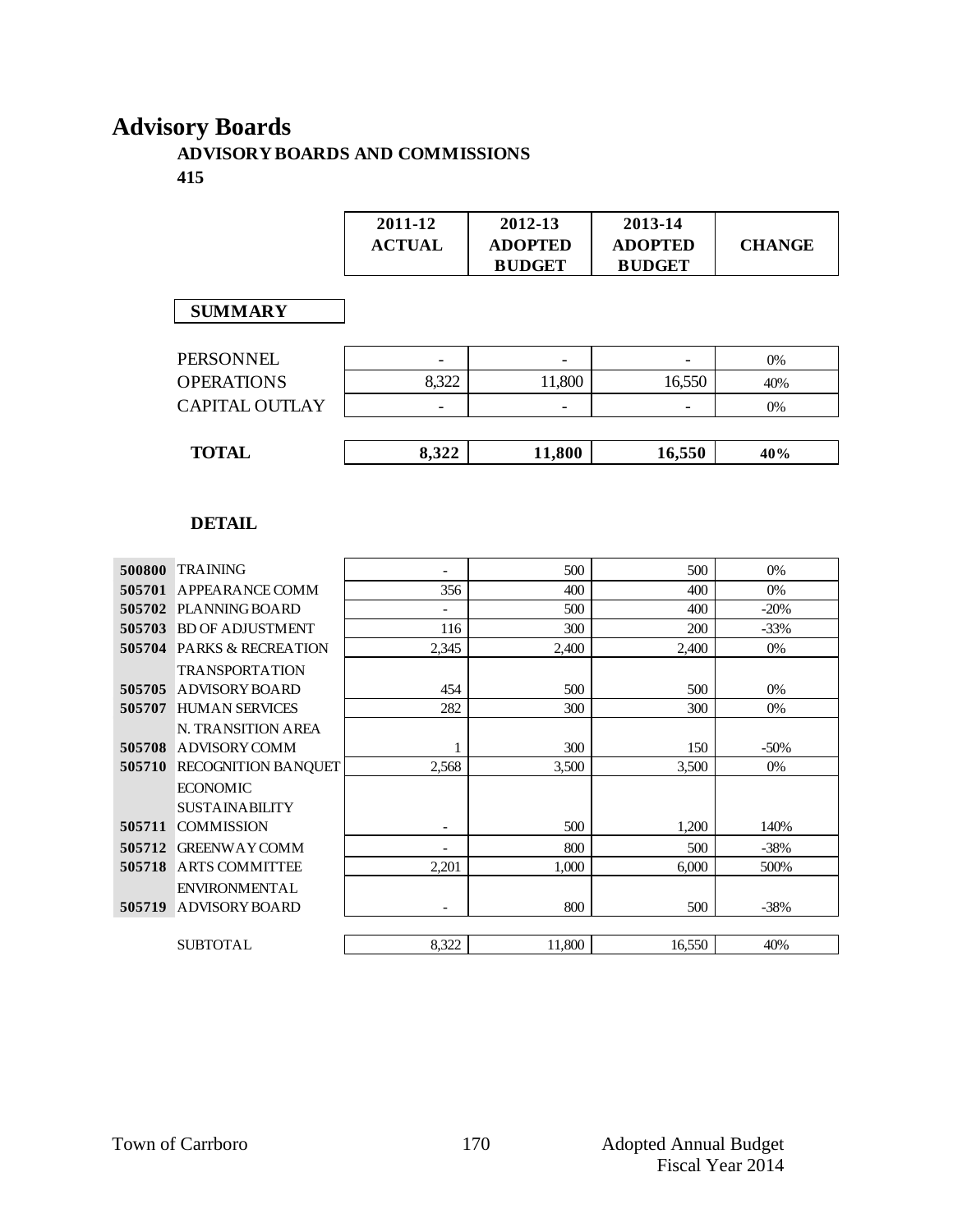# **Governance Support**

|                   | 2011-12<br><b>ACTUAL</b> | 2012-13<br><b>ADOPTED</b><br><b>BUDGET</b> | 2013-14<br><b>ADOPTED</b><br><b>BUDGET</b> | <b>CHANGE</b> |
|-------------------|--------------------------|--------------------------------------------|--------------------------------------------|---------------|
| <b>SUMMARY</b>    |                          |                                            |                                            |               |
| PERSONNEL         |                          | ۰                                          |                                            | 0%            |
| <b>OPERATIONS</b> | 262,400                  | 327,445                                    | 444,468                                    | 36%           |
| CAPITAL OUTLAY    |                          | ۰                                          |                                            | 0%            |
| <b>TOTAL</b>      | 262,400                  | 327,445                                    | 444,468                                    | 36%           |
| <b>DETAIL</b>     |                          |                                            |                                            |               |

| 504501 | TRIANGLE J COG              |
|--------|-----------------------------|
| 504502 | NC LEAGUE OF MUNIC.         |
| 504503 | ECON. DEV. COM.             |
| 504504 | <b>SCHOOL OF GOVERNMENT</b> |
| 504505 | <b>ARTS CENTER</b>          |
| 504506 | HUMAN SERVICES GRANT        |
| 504508 | <b>LEAGUE WOMEN VOTERS</b>  |
| 504510 | COMMUNITY DINNER            |
| 504512 | THE COMMUNITY HOME TRUS'    |
| 504513 | ORANGE COUNTY               |
| 504516 | <b>DOWNTOWN BUS ASSOC</b>   |
| 504517 | LIBRARY PROJECT             |
| 504518 | <b>MEDIATION</b>            |
| 504519 | CABLE TV CONSULTATION       |
| 504531 | THE PEOPLE'S CHANNEL        |
| 504533 | METROPOLITAN COALITION      |
| 504535 | COMMUNITY OUTREACH          |
| 504548 | CD & MEMORA BILIA SHOW      |
| 504600 | ALLIANCE FOR INNOVATION     |
| 504620 | CARRBORO TOURISM AND        |
|        | DEVELOPMENT AUTHORITY       |

|        | 504501 TRIANGLE J COG                 | 7,370   | 7,500                    | 7,900                    | 5%    |
|--------|---------------------------------------|---------|--------------------------|--------------------------|-------|
|        | 504502 NC LEAGUE OF MUNIC.            | 13,313  | 13,971                   | 14.390                   | 3%    |
|        | <b>504503</b> ECON. DEV. COM.         | 6.000   | Ξ.                       |                          | $0\%$ |
|        | <b>504504 SCHOOL OF GOVERNMENT</b>    | 2,021   | 2,127                    | 2,209                    | 4%    |
|        | 504505 ARTS CENTER                    | 15,000  | 15,000                   | 15,300                   | 2%    |
|        | 504506 HUMAN SERVICES GRANT           | 145,883 | 151,718                  | 175,000                  | 15%   |
|        | <b>504508 LEAGUE WOMEN VOTERS</b>     | $\sim$  | 250                      | 250                      | 0%    |
|        | 504510 COMMUNITY DINNER               | 500     | 500                      | 500                      | $0\%$ |
|        | 504512 THE COMMUNITY HOME TRUST       | 34,000  | 34,000                   | 35,000                   | 3%    |
|        | 504513 ORANGE COUNTY                  |         | 29,524                   | 29,524                   | 0%    |
|        | 504516 DOWNTOWN BUS ASSOC             | 500     | $\overline{\phantom{a}}$ | $\overline{\phantom{a}}$ | $0\%$ |
|        | 504517 LIBRARY PROJECT                | 4,000   | 4.000                    | 4,000                    | 0%    |
|        | 504518 MEDIATION                      |         | 500                      | 500                      | $0\%$ |
|        | <b>504519 CABLE TV CONSULTATION</b>   | 4.500   | 5,000                    | 5,000                    | 0%    |
|        | 504531 THE PEOPLE'S CHANNEL           | 24.390  | 32,520                   |                          | 0%    |
|        | 504533 METROPOLITAN COALITION         | 2,435   | 2,435                    | 2,520                    | 3%    |
|        | 504535 COMMUNITY OUTREACH             |         | 26,000                   | 36,970                   | $0\%$ |
| 504548 | CD & MEMORABILIA SHOW                 | 2,487   | 2,400                    | 2,400                    | 0%    |
|        | <b>504600 ALLIANCE FOR INNOVATION</b> |         |                          | 1,825                    | $0\%$ |
|        | 504620 CARRBORO TOURISM AND           |         |                          |                          |       |
|        | DEVELOPMENT AUTHORITY                 |         |                          | 111,180                  | 0%    |
|        |                                       |         |                          |                          |       |
|        | <b>SUBTOTAL</b>                       | 262,400 | 327,445                  | 444,468                  | 36%   |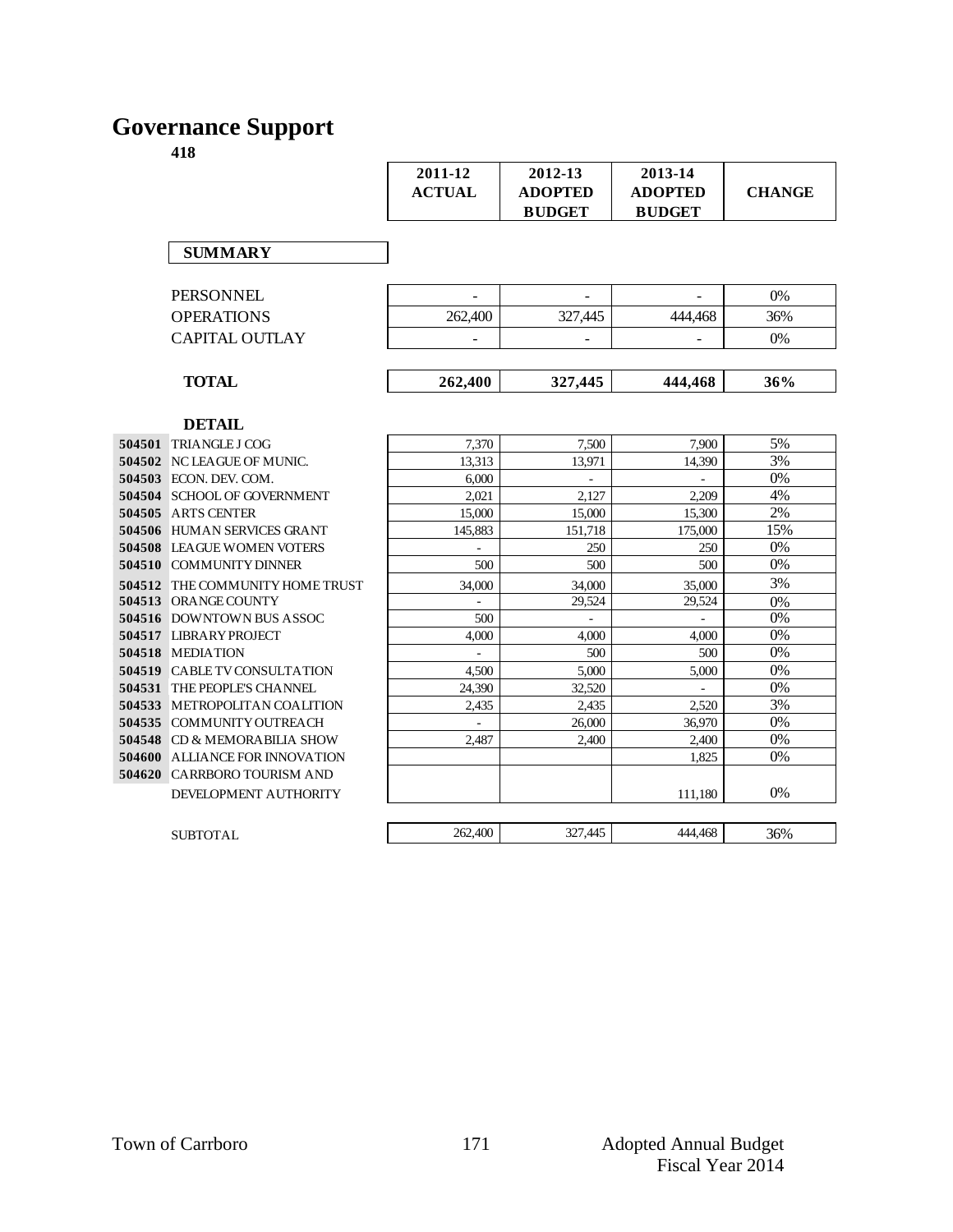# **Town Manager**

|             |                                 | 2011-12<br><b>ACTUAL</b> | 2012-13<br><b>ADOPTED</b><br><b>BUDGET</b> | 2013-14<br><b>ADOPTED</b><br><b>BUDGET</b> | <b>CHANGE</b>    |
|-------------|---------------------------------|--------------------------|--------------------------------------------|--------------------------------------------|------------------|
|             | <b>SUMMARY</b>                  |                          |                                            |                                            |                  |
|             | <b>PERSONNEL</b>                | 180,439                  | 239,376                                    | 260,570                                    | 9%               |
|             | <b>OPERATIONS</b>               | 41,663                   | 22,750                                     | 10,600                                     | $-53%$           |
|             | <b>CAPITAL OUTLAY</b>           |                          |                                            | 1,000                                      | 0%               |
|             | <b>TOTAL</b>                    | 222,102                  | 262,126                                    | 272,170                                    | 4%               |
|             | <b>DETAIL</b>                   |                          |                                            |                                            |                  |
|             | 500200 SALARIES                 | 141,379                  | 194,000                                    | 199,640                                    | 3%               |
|             | 500202 SERVICE BENEFITS         |                          | 868                                        | 868                                        | $0\%$            |
|             | 500203 LUMP SUM PAYMENT         | 2,000                    |                                            |                                            | $0\%$            |
|             | 500400 TEMP SALARIES            |                          |                                            | 6,300                                      | $\overline{0\%}$ |
| 500500 FICA |                                 | 10,727                   | 12,757                                     | 13,877                                     | 9%               |
|             | 500600 INSURANCE                | 10,935                   | 13,232                                     | 20.178                                     | 52%              |
|             | 500601 DISABILITY INSURANCE     | 68                       | 208                                        | 208                                        | 0%               |
|             | 500700 RETIREMENT               | 10,025                   | 12,671                                     | 13,690                                     | 8%               |
|             | 500701 SUPPL RETIREMENT         | 4,327                    | 5,640                                      | 5,809                                      | 3%               |
|             | 500704 ICMA RETIREMENT          | 978                      |                                            |                                            | $0\%$            |
| 500800      | <b>TRAINING</b>                 |                          | 1,200                                      | 2,400                                      | 100%             |
|             | 501000 CONFERENCES              | 374                      | 4,200                                      | 1,700                                      | $-60%$           |
|             | 501100 POSTAGE<br><b>TRAVEL</b> | 13                       | 300                                        | 100                                        | $-67%$<br>18%    |
| 501400      | 501600 M & R EQUIP              | 11,570                   | 1,900                                      | 2,250                                      | $-100%$          |
|             | 501700 MOTOR VEHICLE REPAIR     | 19                       | 250<br>900                                 |                                            | $-100%$          |
| 502100 RENT |                                 | 7,678                    | 7,500                                      | $\overline{\phantom{a}}$                   | $-100%$          |
|             | 502500 PRINTING                 | 12                       | 250                                        | 100                                        | $-60%$           |
| 502600      | <b>ADVERTISING</b>              | $\overline{\phantom{0}}$ | 100                                        | $\overline{\phantom{a}}$                   | $-100%$          |
| 503100 FUEL |                                 | 422                      | 1,200                                      | $\qquad \qquad -$                          | $-100%$          |
|             | 503200 OFFICE SUPPLIES          | 754                      | 450                                        | 750                                        | 67%              |
|             | 503300 DEPT SUPPLIES            | 869                      | 1,000                                      | 1,200                                      | 20%              |
|             | 504500 CONTRACT SERVICES        | 19,625                   | $\overline{\phantom{a}}$                   | $\overline{\phantom{0}}$                   | $0\%$            |
|             | 505300 DUES/SUBS                | 329                      | 3,500                                      | 2,100                                      | $-40%$           |
|             | 507400 FURNITURE/EQPMT          |                          | $\overline{\phantom{a}}$                   | 1,000                                      | $\overline{0\%}$ |
|             | <b>SUBTOTAL</b>                 | 222,102                  | 262,126                                    | 272,170                                    | 4%               |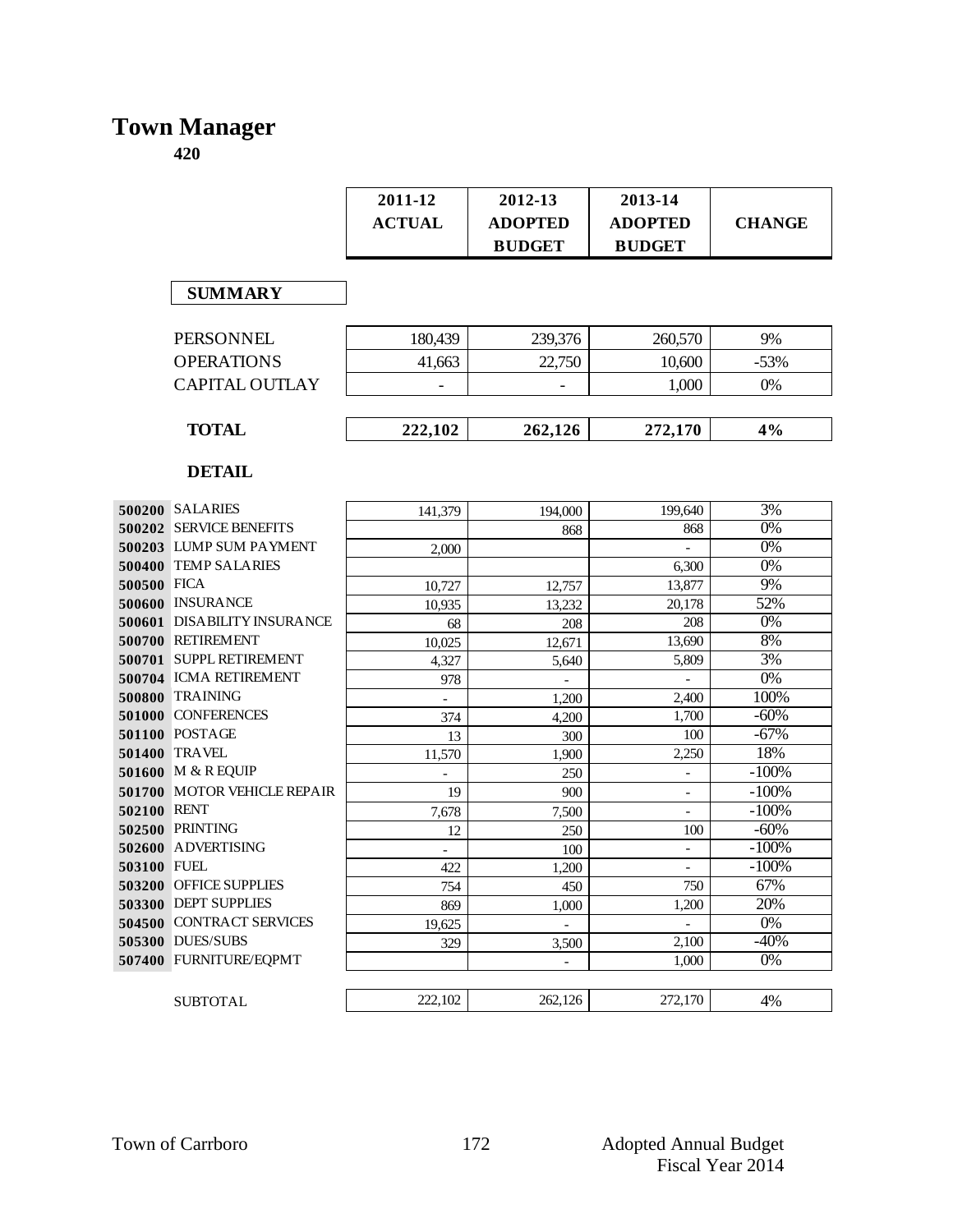# **Economic and Community Development**

|             |                                  | 2011-12<br><b>ACTUAL</b> | 2012-13<br><b>ADOPTED</b><br><b>BUDGET</b> | 2013-14<br><b>ADOPTED</b><br><b>BUDGET</b> | <b>CHANGE</b> |
|-------------|----------------------------------|--------------------------|--------------------------------------------|--------------------------------------------|---------------|
|             | <b>SUMMARY</b>                   |                          |                                            |                                            |               |
|             | <b>PERSONNEL</b>                 | 112,084                  | 110,353                                    | 118,141                                    | 7%            |
|             | <b>OPERATIONS</b>                | 37,012                   | 44.043                                     | 141,793                                    | 222%          |
|             | <b>CAPITAL OUTLAY</b>            |                          |                                            |                                            | 0%            |
|             |                                  |                          |                                            |                                            |               |
|             | <b>TOTAL</b>                     | 149,097                  | 154,396                                    | 259,934                                    | 68%           |
|             | <b>DETAIL</b>                    |                          |                                            |                                            |               |
|             | 500200 SALARIES                  | 72,479                   | 72,000                                     | 78,000                                     | 8%            |
|             | 500203 LUMP SUM PAYMENT          | 667                      |                                            | $\overline{a}$                             | 0%            |
|             | 500300 PARTTIME SALARIES         | 16,868                   | 16,766                                     | 17,224                                     | 3%            |
| 500500 FICA | 500600 INSURANCE                 | 6,870<br>6,683           | 6,805<br>6,564                             | 7,299<br>6,476                             | 7%<br>$-1%$   |
|             | 500601 DISABILITY INSURANCE      | 74                       | 180                                        | 180                                        | 0%            |
|             | 500700 RETIREMENT                | 6,268                    | 5,878                                      | 6,622                                      | 13%           |
|             | 500701 SUPPL RETIREMENT          | 2,177                    | 2,160                                      | 2,340                                      | 8%            |
|             | 500800 TRAINING                  | $\frac{1}{2}$            | 500                                        | 2,000                                      | 300%          |
|             | 501000 CONFERENCES               | 919                      | 1,000                                      |                                            | $-100%$       |
|             | <b>501100 POSTAGE</b>            | 142                      | 600                                        | 600                                        | 0%            |
|             | 501400 TRAVEL                    | 1,425                    | 1,500                                      | 1,000                                      | $-33%$        |
|             | 502500 PRINTING                  | 70                       | 600                                        | 600                                        | 0%            |
|             | 502600 ADVERTISING               | 3,000                    | 3,000                                      | 11,000                                     | 267%          |
|             | 503200 OFFICE SUPPLIES           | 429                      | 600                                        | 600                                        | 0%            |
|             | 503300 DEPT SUPPLIES             | 1.498                    | 1.800                                      | 2,050                                      | 14%           |
|             | <b>504500 CONTRACT SERVICES</b>  |                          |                                            | 17,000                                     | 0%            |
|             | 504511 HOLIDAY EVENTS            | 1,000                    | 1,000                                      |                                            | $-100%$       |
|             | 504546 HOME CONSORTIUM MATCH     | 23,099                   | 12,943                                     | 12,943                                     | 0%            |
|             | 504549 LOCAL LIVING ECONOMY      | 5,000                    | 20,000                                     | 3,000                                      | 0%            |
|             | 504630 300 E. MAIN PARKING LEASE |                          |                                            | 90,000                                     | 0%            |
|             | <b>505300 DUES/SUBS</b>          | 430                      | 500                                        | 1,000                                      | 100%          |
|             | <b>SUBTOTAL</b>                  | 149,097                  | 154,396                                    | 259.934                                    | 68%           |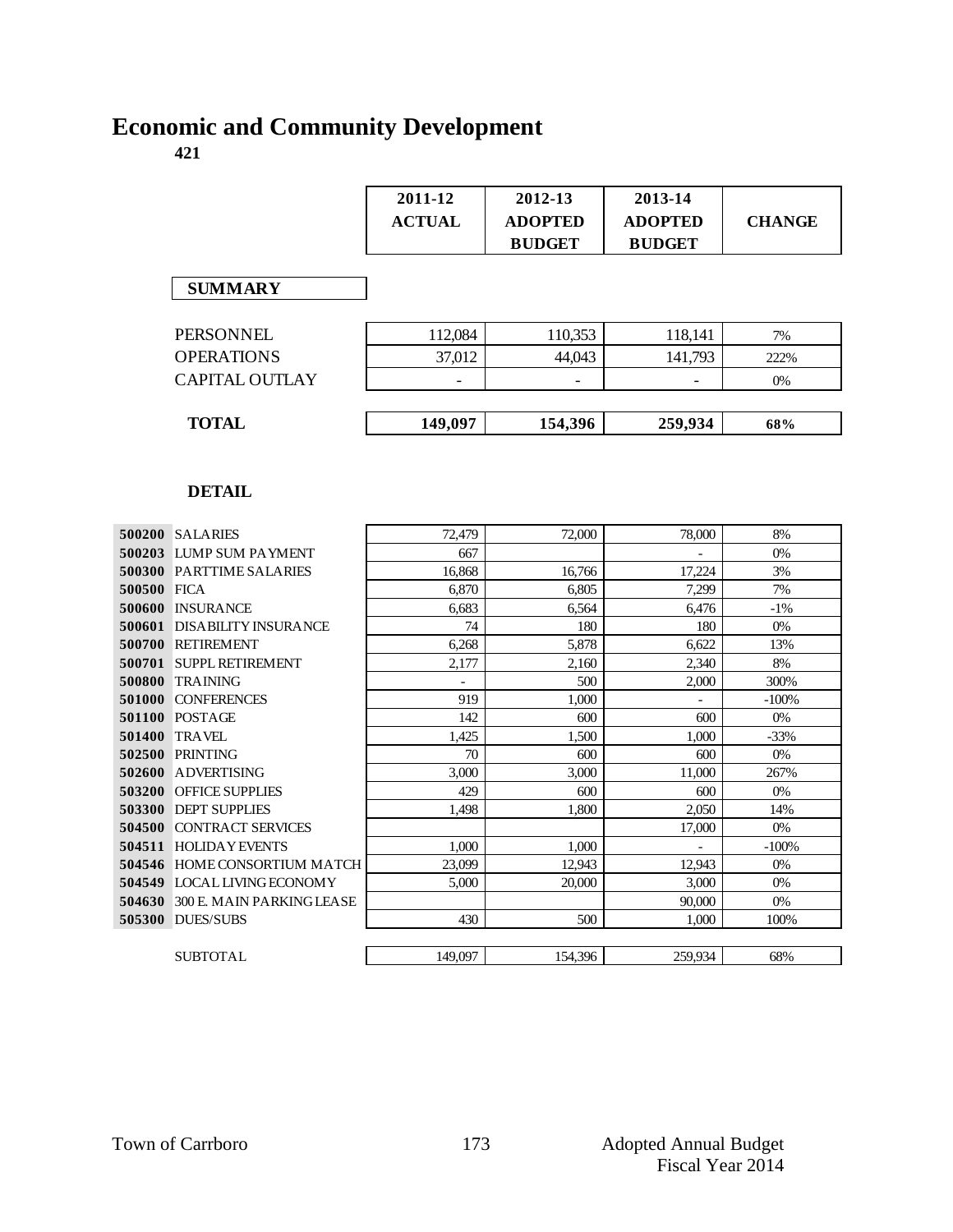# **Town Clerk**

|                   | 2011-12<br><b>ACTUAL</b> | 2012-13<br><b>ADOPTED</b><br><b>BUDGET</b> | 2013-14<br><b>ADOPTED</b><br><b>BUDGET</b> | <b>CHANGE</b> |
|-------------------|--------------------------|--------------------------------------------|--------------------------------------------|---------------|
| <b>SUMMARY</b>    |                          |                                            |                                            |               |
| <b>PERSONNEL</b>  | 74,174                   | 71,967                                     | 104,121                                    | 45%           |
| <b>OPERATIONS</b> | 12,034                   | 18,450                                     | 20,400                                     | 11%           |
| CAPITAL OUTLAY    |                          |                                            |                                            | $0\%$         |
|                   |                          |                                            |                                            |               |
| <b>TOTAL</b>      | 86,208                   | 90,417                                     | 124,521                                    | 38%           |

|             | 500200 SALARIES                    | 57,373 | 56,000 | 58,280  | 4%     |
|-------------|------------------------------------|--------|--------|---------|--------|
|             | <b>500202 SERVICE BENEFITS</b>     |        |        |         | 0%     |
|             | <b>500300 PART-TIME SALARIES</b>   |        |        | 24,819  | $0\%$  |
| 500500 FICA |                                    | 4,373  | 4,284  | 6,367   | 49%    |
|             | 500600 INSURANCE                   | 6,683  | 6,121  | 6,476   | 6%     |
|             | <b>500601 DISABILITY INSURANCE</b> | 29     | 29     | 29      | 0%     |
|             | 500700 RETIREMENT                  | 3,993  | 3,853  | 5,722   | 49%    |
|             | 500701 SUPPL RETIREMENT            | 1,724  | 1,680  | 2,428   | 45%    |
|             | 500800 TRAINING                    | 100    | 200    | 1,200   | 500%   |
|             | 501000 CONFERENCES                 | 130    | 1,300  | 1,300   | $0\%$  |
|             | 501100 POSTAGE                     | 143    | 500    | 250     | $-50%$ |
|             | <b>501400 TRAVEL</b>               | 23     | 300    | 900     | 200%   |
|             | 501600 M & R EQUIP                 |        | 350    | 350     | $0\%$  |
|             | 502500 PRINTING                    | 403    | 2,000  | 500     | $-75%$ |
|             | 502600 ADVERTISING                 | 7,440  | 10,000 | 10,000  | $0\%$  |
|             | <b>503200 OFFICE SUPPLIES</b>      | 618    | 750    | 750     | 0%     |
|             | 503300 DEPT SUPPLIES               | 1,738  | 1,750  | 2,750   | 57%    |
|             | 504500 CONTRACT SERVICES           | 1,125  | 1,000  | 2,000   | 0%     |
|             | <b>505300 DUES/SUBSCRIPTIONS</b>   | 314    | 300    | 400     | 33%    |
|             |                                    |        |        |         |        |
|             | <b>SUBTOTAL</b>                    | 86,208 | 90,417 | 124,521 | 38%    |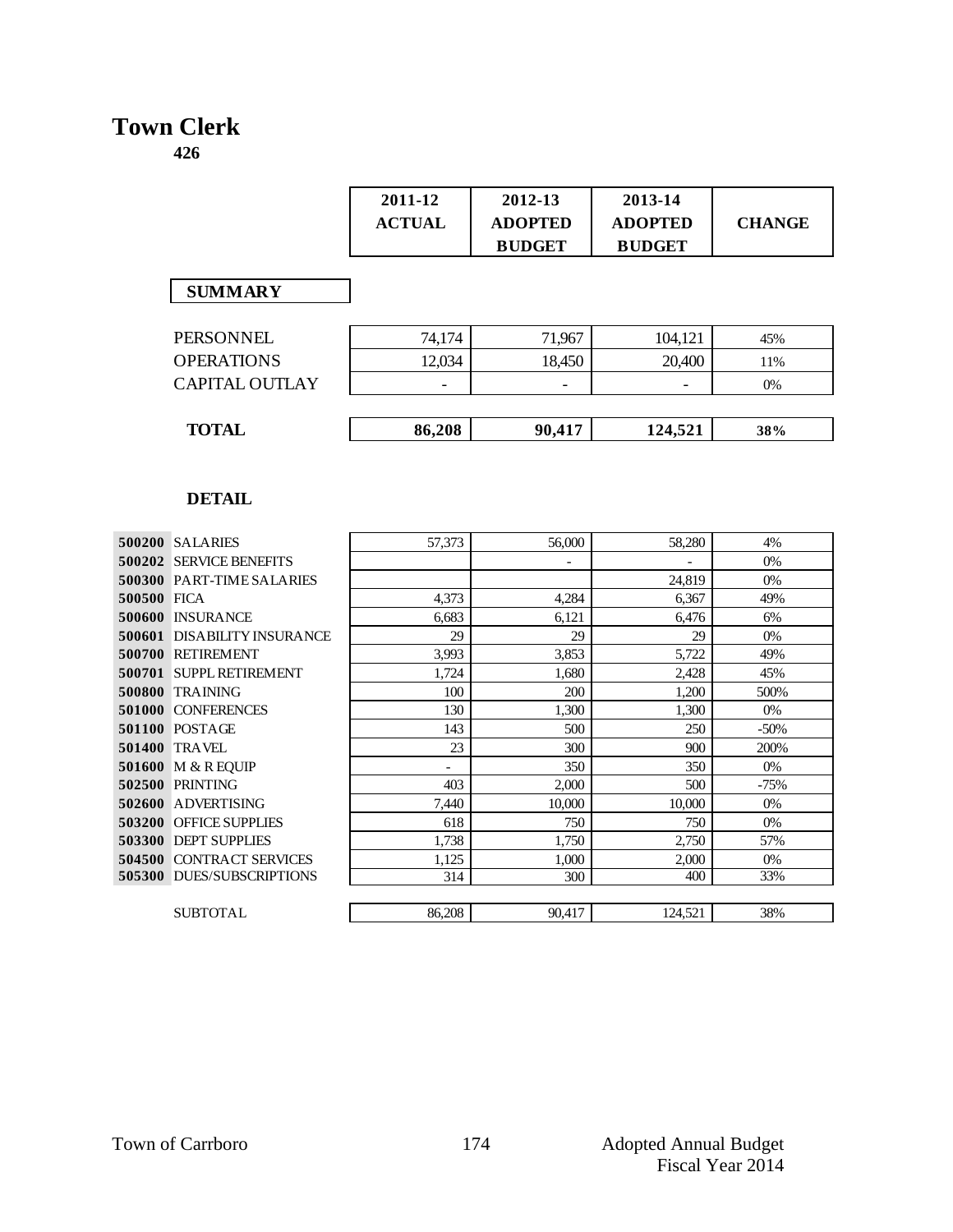# **Management Services**

|                  |                                                | 2011-12<br><b>ACTUAL</b> | 2012-13<br><b>ADOPTED</b><br><b>BUDGET</b> | 2013-14<br><b>ADOPTED</b><br><b>BUDGET</b> | <b>CHANGE</b> |
|------------------|------------------------------------------------|--------------------------|--------------------------------------------|--------------------------------------------|---------------|
|                  | <b>SUMMARY</b>                                 |                          |                                            |                                            |               |
|                  | <b>PERSONNEL</b>                               | 452,819                  | 483,918                                    | 501,406                                    | 4%            |
|                  | <b>OPERATIONS</b>                              | 546,769                  | 544,034                                    | 561,029                                    | 3%            |
|                  | <b>CAPITAL OUTLAY</b>                          |                          |                                            |                                            | 0%            |
|                  | <b>TOTAL</b>                                   | 999,588                  | 1,027,952                                  | 1,062,435                                  | 3%            |
|                  | <b>DETAIL</b>                                  |                          |                                            |                                            |               |
| 500200           | <b>SALARIES</b>                                | 318,515                  | 336,074                                    | 346,108                                    | 3%            |
| 500201           | <b>OVERTIME</b>                                | 1,035                    |                                            | 1,035                                      | 0%            |
| 500202           | <b>SERVICE BENEFITS</b>                        |                          | 744                                        | 704                                        | 0%            |
| 500203           | LUMP SUM PAYMENT                               | 4,600                    |                                            |                                            | 0%            |
| 500300           | PART-TIME SALARIES                             | 18,701                   | 26,522                                     | 33,686                                     | 27%           |
| 500500           | <b>FICA</b>                                    | 24,357                   | 27,855                                     | 29,133                                     | 5%            |
| 500600           | <b>INSURANCE</b>                               | 51,451                   | 57,797                                     | 53,255                                     | $-8%$         |
| 500601           | <b>DISABILITY INSURANCE</b>                    | 707                      | 510                                        | 510                                        | 0%            |
| 500700           | <b>RETIREMENT</b>                              | 23,853                   | 24,334                                     | 26,636                                     | 9%            |
| 500701           | <b>SUPPL RETIREMENT</b>                        | 9,599                    | 10,082                                     | 10,339                                     | 3%            |
| 500800           | <b>TRAINING</b>                                | 8,682                    | 8,145                                      | 5,000                                      | $-39%$        |
| 501000           | <b>CONFERENCES</b>                             | 659                      | 900                                        | 3,433                                      | 281%          |
| 501100           | <b>POSTAGE</b>                                 | 3,451                    | 2,700                                      | 3,760                                      | 39%           |
| 501400           | <b>TRAVEL</b>                                  | 201                      | 1,177                                      | 500                                        | $-58%$        |
| 502100           | <b>RENT</b>                                    | 8,827                    | 10,000                                     | 10,000                                     | 0%            |
| 502500           | <b>PRINTING</b>                                | 1,870                    | 2,200                                      | 1,870                                      | $-15%$        |
| 502600           | <b>ADVERTISING</b>                             | 763                      | 2,000                                      | 2,000                                      | 0%            |
| 503200           | OFFICE SUPPLIES                                | 2,162                    | 2,000                                      | 2,000                                      | 0%            |
| 503300           | <b>DEPT SUPPLIES</b>                           | 7,028                    | 7,500                                      | 8,000                                      | 7%            |
| 504500           | <b>CONTRACT SERVICES</b>                       | 154,103                  | 150,342                                    | 164,262                                    | 9%            |
| 504704           | <b>BANK SERVICE CHARGES</b>                    | 2,652                    | $\blacksquare$                             | $\overline{\phantom{a}}$                   | 0%            |
| 505300           | <b>DUES/SUBS</b>                               | 1,462                    | 2,100                                      | 2,100                                      | 0%            |
| 505600           | <b>CASH OVER/SHORT</b><br><b>MISCELLANEOUS</b> | (25)                     | $\overline{\phantom{a}}$                   | $\overline{\phantom{a}}$                   | 0%            |
| 505700<br>506000 | <b>INSUR-GENERAL</b>                           | 2,919                    | 700<br>313,437                             | 700<br>316,571                             | 0%<br>1%      |
| 506001           | PUBLIC OFFICIALS                               | 313,013<br>39,002        | 40,833                                     | 40,833                                     | 0%            |
|                  | <b>SUBTOTAL</b>                                | 999,588                  | 1,027,952                                  | 1,062,435                                  | 3%            |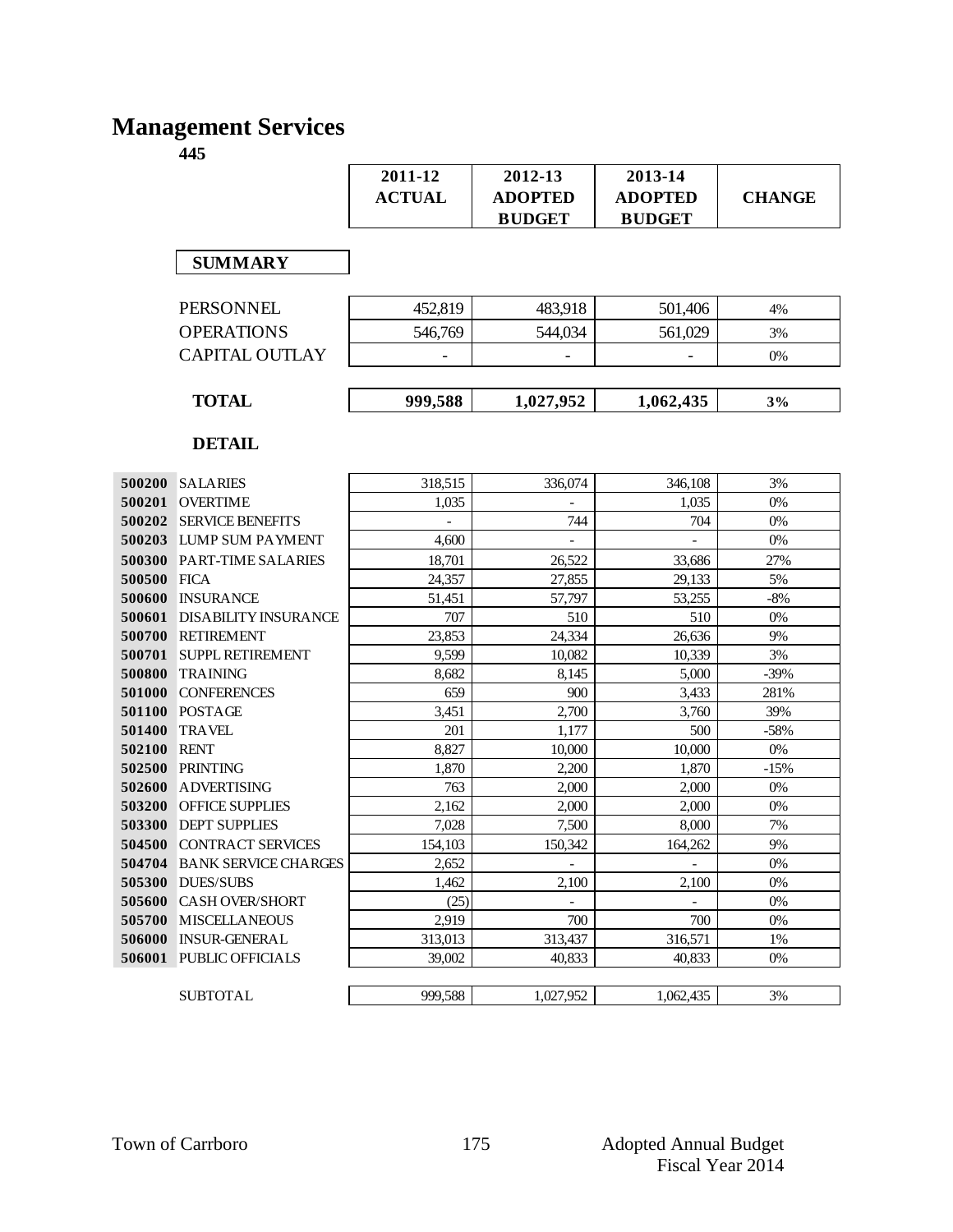### **Human Resources**

|                                       | 2011-12<br><b>ACTUAL</b> | 2012-13<br><b>ADOPTED</b><br><b>BUDGET</b> | 2013-14<br><b>ADOPTED</b><br><b>BUDGET</b> | <b>CHANGE</b> |
|---------------------------------------|--------------------------|--------------------------------------------|--------------------------------------------|---------------|
| <b>SUMMARY</b>                        |                          |                                            |                                            |               |
| <b>PERSONNEL</b>                      | 372,522                  | 443,554                                    | 474,642                                    | 7%            |
| <b>OPERATIONS</b>                     | 53,090                   | 63,720                                     | 65,402                                     | 3%            |
| <b>CAPITAL OUTLAY</b>                 |                          |                                            |                                            | 0%            |
| <b>TOTAL</b>                          | 425,612                  | 507,274                                    | 540,044                                    | 6%            |
|                                       |                          |                                            |                                            |               |
| <b>DETAIL</b>                         |                          |                                            |                                            |               |
| <b>500200 SALARIES</b>                | 139,942                  | 137,716                                    | 141,848                                    | 3%            |
| <b>500202 SERVICE BENEFITS</b>        |                          | 1,324                                      | 1,324                                      | 0%            |
| 500203 LUMP SUM PAYMENT               | 2,000                    |                                            |                                            | 0%            |
| 500400 TEMPORARY SALARIES             | 3,135                    | 9,360                                      |                                            | 0%            |
| 500500 FICA                           | 9,927                    | 11,369                                     | 11,446                                     | 1%            |
| 500600 INSURANCE                      | 24,932                   | 25,270                                     | 24,638                                     | $-3%$         |
| <b>500601 DISABILITY INS</b>          | 123                      | 102                                        | 102                                        | 0%            |
| 500602 RETIREE INSURANCE              | 156,563                  | 240,000                                    | 276,000                                    | 15%           |
| 500604 UNEMPLOYMENT INS               | 21,758                   | 5,000                                      | 5,000                                      | 0%            |
| 500700 RETIREMENT                     | 9,878                    | 9,282                                      | 10,029                                     | 8%            |
| 500701 SUPPL RETIREMENT               | 4,264                    | 4,131                                      | 4,255                                      | 3%            |
| 500800 TRAINING                       | 1,802                    | 2,500                                      | 2,500                                      | 0%            |
| <b>500801 TUITION ASSISTANCE</b>      | 300                      | 600                                        | 5,250                                      | 775%          |
| 500810 ORG DEV                        | 7,105                    | 15,000                                     | 12,000                                     | $-20%$        |
| 501000 CONFERENCES                    | 393                      | 425                                        | 425                                        | 0%            |
| 501100 POSTAGE                        | 160                      | 525                                        | 525                                        | 0%            |
| 501400 TRAVEL                         | 504                      | 550                                        | 550                                        | 0%            |
| 501600 M&R EQPMT                      |                          | $\blacksquare$                             | $\overline{a}$                             | 0%            |
| 502100 RENT                           | 1,251                    | 1,500                                      | 1,500                                      | 0%            |
| 502500 PRINTING                       | 107                      | 750                                        | 375                                        | $-50%$        |
| 502600 ADVERTISING                    | 4,329                    | 7,500                                      | 7,500                                      | 0%            |
| 503200 OFFICE SUPPLIES                | 78                       | 700                                        | $\frac{1}{2}$                              | $-100%$       |
| 503300 DEPT SUPPLIES                  | 2,087                    | 1,650                                      | 1,650                                      | 0%            |
| <b>504500 CONTRACT SERVICES</b>       | 23,418                   | 22,200                                     | 23,307                                     | 5%            |
| 505300 DUES/SUBSCRIPTIONS             | 673                      | 820                                        | 820                                        | 0%            |
| <b>EMPLOYEE</b><br>505710 RECOGNITION | 10.883                   | 9,000                                      | 9,000                                      | 0%            |
| <b>SUBTOTAL</b>                       | 425,612                  | 507,274                                    | 540,044                                    | 6%            |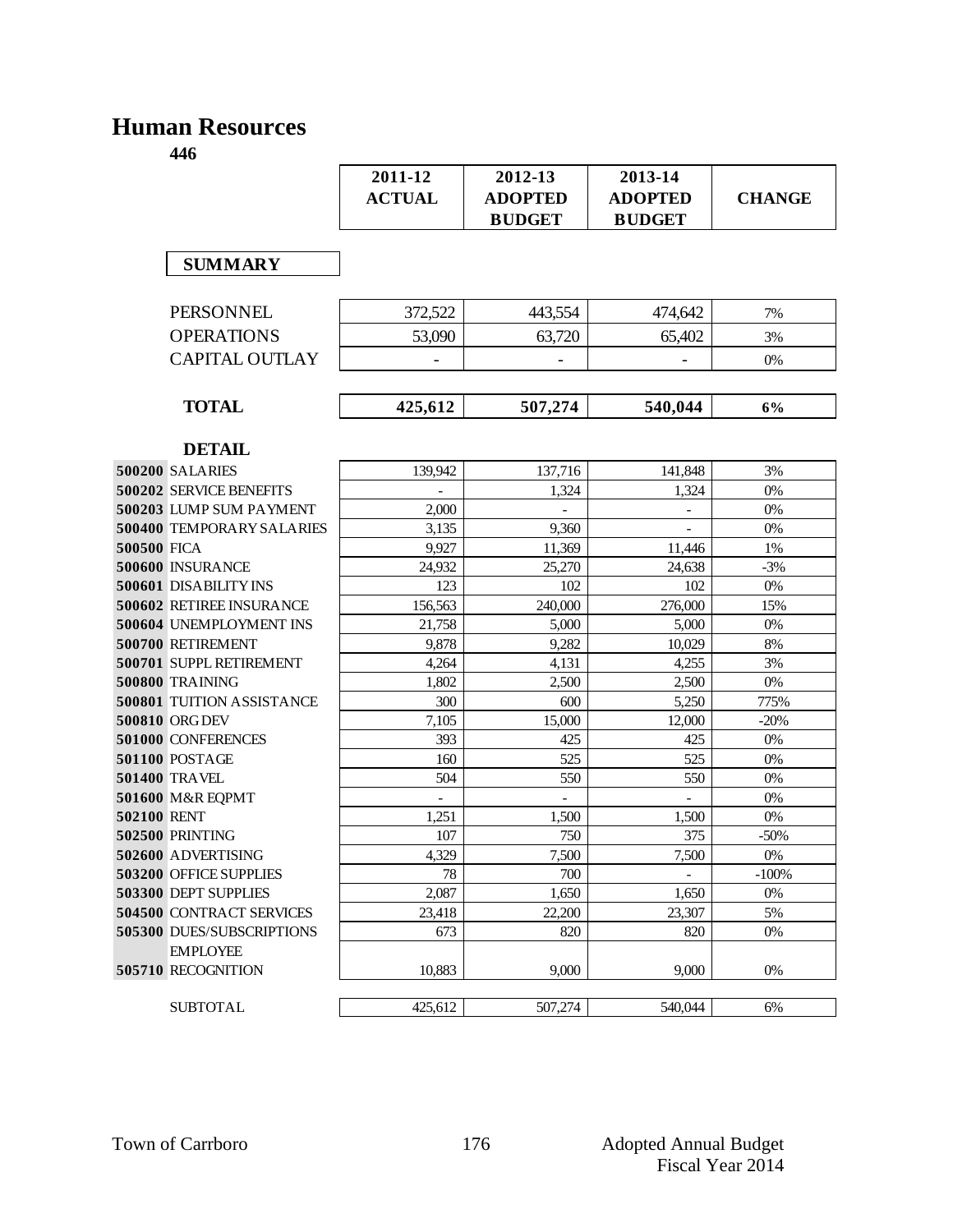# **Information Technology**

|             |                                    | 2011-12       | 2012-13        | 2013-14        |               |
|-------------|------------------------------------|---------------|----------------|----------------|---------------|
|             |                                    | <b>ACTUAL</b> | <b>ADOPTED</b> | <b>ADOPTED</b> | <b>CHANGE</b> |
|             |                                    |               | <b>BUDGET</b>  | <b>BUDGET</b>  |               |
|             |                                    |               |                |                |               |
|             | <b>SUMMARY</b>                     |               |                |                |               |
|             |                                    |               |                |                |               |
|             | <b>PERSONNEL</b>                   | 180,099       | 262,779        | 255,851        | $-3%$         |
|             | <b>OPERATIONS</b>                  | 746,608       | 755,596        | 810,467        | 7%            |
|             | <b>CAPITAL OUTLAY</b>              | 21,589        | 108,750        | 102,750        | $-6%$         |
|             |                                    |               |                |                |               |
|             | <b>TOTAL</b>                       | 948,297       | 1,127,125      | 1,169,068      | 4%            |
|             |                                    |               |                |                |               |
|             | <b>DETAIL</b>                      |               |                |                |               |
|             | 500200 SALARIES                    | 136,406       | 203,676        | 193.917        | $-5%$         |
|             | <b>500202 SERVICE BENEFITS</b>     |               | 704            | 1,363          | 0%            |
|             | 500203 LUMP SUM PAYMENT            | 2,000         |                |                | 0%            |
| 500500 FICA |                                    | 10,113        | 15,599         | 14,956         | $-4%$         |
|             | 500600 INSURANCE                   | 17,497        | 22,749         | 25,805         | 13%           |
|             | <b>500601 DISABILITY INSURANCE</b> | 291           | 282            | 282            | 0%            |
|             | 500700 RETIREMENT                  | 9,632         | 13,680         | 13,710         | 0%            |
|             | 500701 SUPPL RETIREMENT            | 4,161         | 6,089          | 5,818          | $-4%$         |
|             | 500800 TRAINING                    | 348           | 7,200          | 7,200          | 0%            |
|             | 501000 CONFERENCES                 |               | 750            | 750            | 0%            |
|             | <b>501200 TELEPHONE</b>            | 65,788        | 75,580         | 75,580         | 0%            |
|             | <b>501400 TRAVEL</b>               |               | 500            | 500            | 0%            |
|             | 501600 M & R EQUIP                 | 48,374        | 32,050         | 32,050         | 0%            |
|             | <b>501700 M &amp; R VEH REPAIR</b> | 451           | 350            | 350            | 0%            |
| 503100 FUEL |                                    | 584           | 591            | 538            | $-9%$         |
|             | 503200 OFFICE SUPPLIES             | 1,018         | 1,000          | 1,000          | 0%            |
|             | 503300 DEPT SUPPLIES               | 3,337         | 25,125         | 25.125         | 0%            |
|             | <b>COMPUTERS &amp;</b>             |               |                |                |               |
|             | 503305 PERIPHERALS                 | 308,065       | 228,300        | 234,200        | 3%            |
|             | 504500 CONTRACT SERVICES           | 317,991       | 380,050        | 429,074        | 13%           |
|             | 505300 DUES/SUBS                   | 652           | 4,100          | 4,100          | 0%            |
|             | 507400 EQUIPMENT                   | 21,589        | 108,750        | 102,750        | $-6%$         |
|             |                                    |               |                |                |               |
|             | <b>SUBTOTAL</b>                    | 948.297       | 1,127,125      | 1,169,068      | 4%            |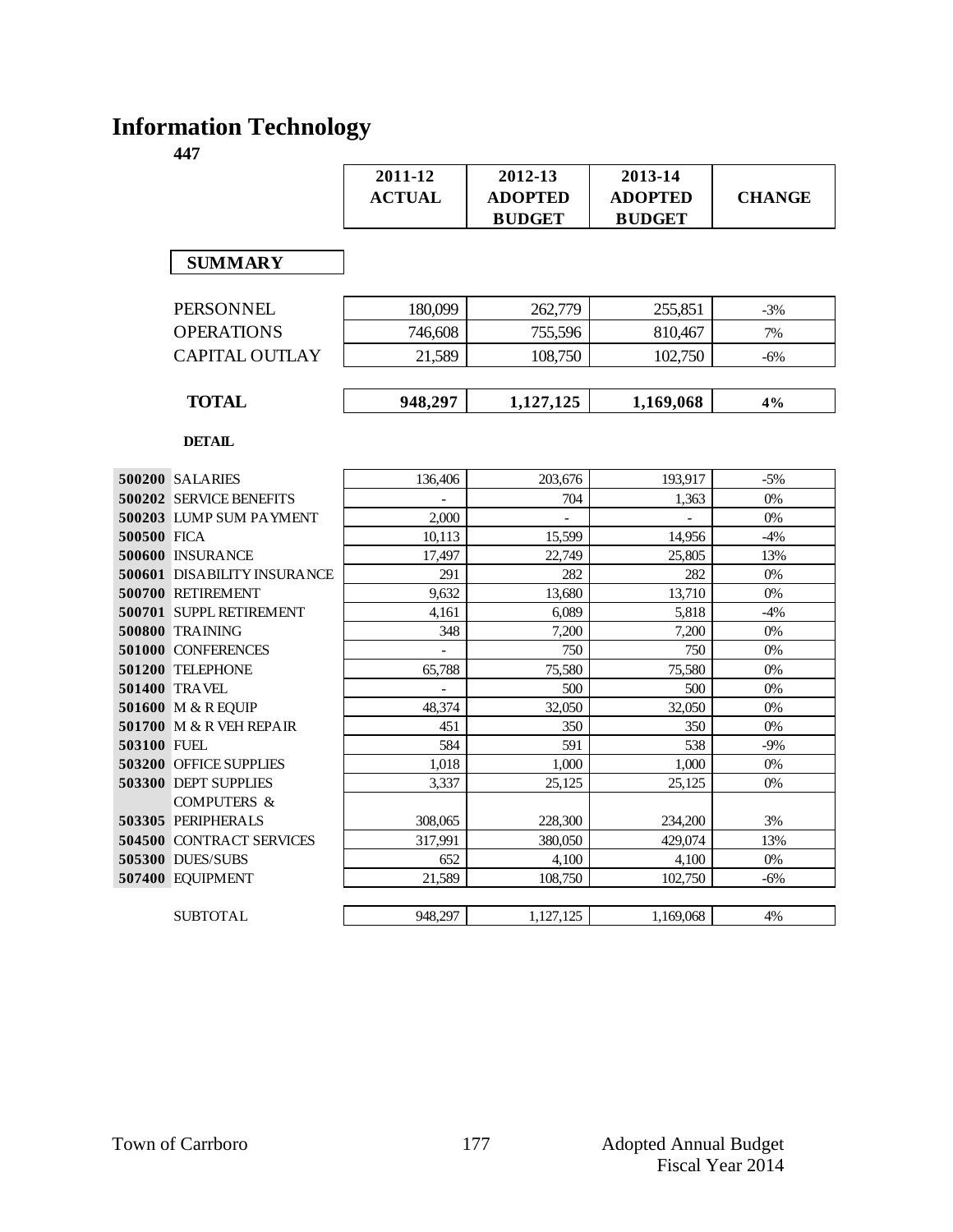### **Police Department**

**POLICE - DEPARTMENTAL TOTAL**

 $\mathbf{r}$ 

|                   | 2011-12<br><b>ACTUAL</b> | 2012-13<br><b>ADOPTED</b><br><b>BUDGET</b> | 2013-14<br><b>ADOPTED</b><br><b>BUDGET</b> | <b>CHANGE</b> |
|-------------------|--------------------------|--------------------------------------------|--------------------------------------------|---------------|
| <b>SUMMARY</b>    |                          |                                            |                                            |               |
| PERSONNEL         | 2,832,426                | 2,774,400                                  | 2,853,401                                  | 3%            |
| <b>OPERATIONS</b> | 367,594                  | 366,255                                    | 464,469                                    | 27%           |
| CAPITAL OUTLAY    | 222,644                  | 141,120                                    | 241,576                                    | 71%           |
| <b>TOTAL</b>      | 3,422,663                | 3,281,775                                  | 3,559,446                                  | 8%            |

# **Police–** *Administrative Support*

**510**

|                | 2011-12<br><b>ACTUAL</b> | 2012-13<br><b>ADOPTED</b><br><b>BUDGET</b> | 2013-14<br><b>ADOPTED</b><br><b>BUDGET</b> | <b>CHANGE</b> |
|----------------|--------------------------|--------------------------------------------|--------------------------------------------|---------------|
| <b>SUMMARY</b> |                          |                                            |                                            |               |

| <b>TOTAL</b>      | 516,120                  | 501,039                  | 548,096 | 9%    |
|-------------------|--------------------------|--------------------------|---------|-------|
|                   |                          |                          |         |       |
| CAPITAL OUTLAY    | $\overline{\phantom{0}}$ | $\overline{\phantom{0}}$ | 38.896  | 0%    |
| <b>OPERATIONS</b> | 33,842                   | 40.223                   | 37,553  | $-7%$ |
| PERSONNEL         | 482,278                  | 460,816                  | 471,647 | 2%    |

| <b>SALARIES</b>                 | 310,171 | 303,236                  | 292,067                  | $-4%$   |
|---------------------------------|---------|--------------------------|--------------------------|---------|
| <b>SERVICE BENEFITS</b>         |         | 3,713                    | 3,054                    | 0%      |
| <b>LUMP SUM PAYMENT</b>         | 5,000   |                          |                          | 0%      |
| <b>TEMPORARY SALARY</b>         | 8,998   | 12,480                   | 12.844                   | 3%      |
| <b>FICA</b>                     | 27,370  | 24,476                   | 23,599                   | $-4%$   |
| <b>INSURANCE</b>                | 45,877  | 42,500                   | 41,522                   | $-2%$   |
| <b>DISABILITY INSURANCE</b>     | 516     | 535                      | 437                      | 0%      |
| <b>RETIREMENT</b>               | 21,982  | 20,939                   | 21,394                   | 2%      |
| SUPPL RETIREMENT                | 13,949  | 13,340                   | 13,132                   | $-2%$   |
| <b>EARLY SEPARATION</b>         | 48,415  | 39,597                   | 63,598                   | 61%     |
| <b>TRAINING</b>                 | 4,839   | 10,704                   | 8,563                    | $-20%$  |
| <b>CONFERENCES</b>              |         | 600                      | 600                      | 0%      |
| <b>POSTAGE</b>                  | 374     | 650                      | 650                      | 0%      |
| <b>TELEPHONE</b>                | 2,537   | 2,892                    | 2,892                    | 0%      |
| <b>M&amp;R EOUIPMENT</b>        | 360     | 800                      | 800                      | 0%      |
| <b>VEHICLE REPAIR</b>           | 5,343   | 2,045                    | 2,045                    | 0%      |
| <b>RENT</b>                     | 1,593   | 1,680                    | 1,680                    | 0%      |
| <b>PRINTING</b>                 | 140     | 1,300                    | 1,300                    | 0%      |
| FUEL                            | 7,275   | 8,286                    | 7.608                    | $-8%$   |
| <b>OFFICE SUPPLIES</b>          | 1,397   | 2,000                    | 2,000                    | 0%      |
| <b>DEPT SUPPLIES</b>            | 5,153   | 5,136                    | 5,136                    | 0%      |
| <b>VEHICLE SUPPLIES</b>         | 54      |                          | 1,173                    | 0%      |
| <b>UNIFORMS</b>                 | 2,102   | 2.596                    | 2.596                    | 0%      |
| <b>SEIZURE EXPENSES</b>         | 1,219   |                          |                          |         |
| <b>CONTRACT SERVICES</b>        | 1.051   | 1.077                    | $\overline{\phantom{a}}$ | $-100%$ |
| <b>DUES &amp; SUBSCRIPTIONS</b> | 405     | 457                      | 510                      | 12%     |
| <b>VEHICLES</b>                 |         | $\overline{\phantom{0}}$ | 38,896                   | 0%      |
| SUBTOTAL                        | 516,120 | 501.039                  | 548,096                  | 9%      |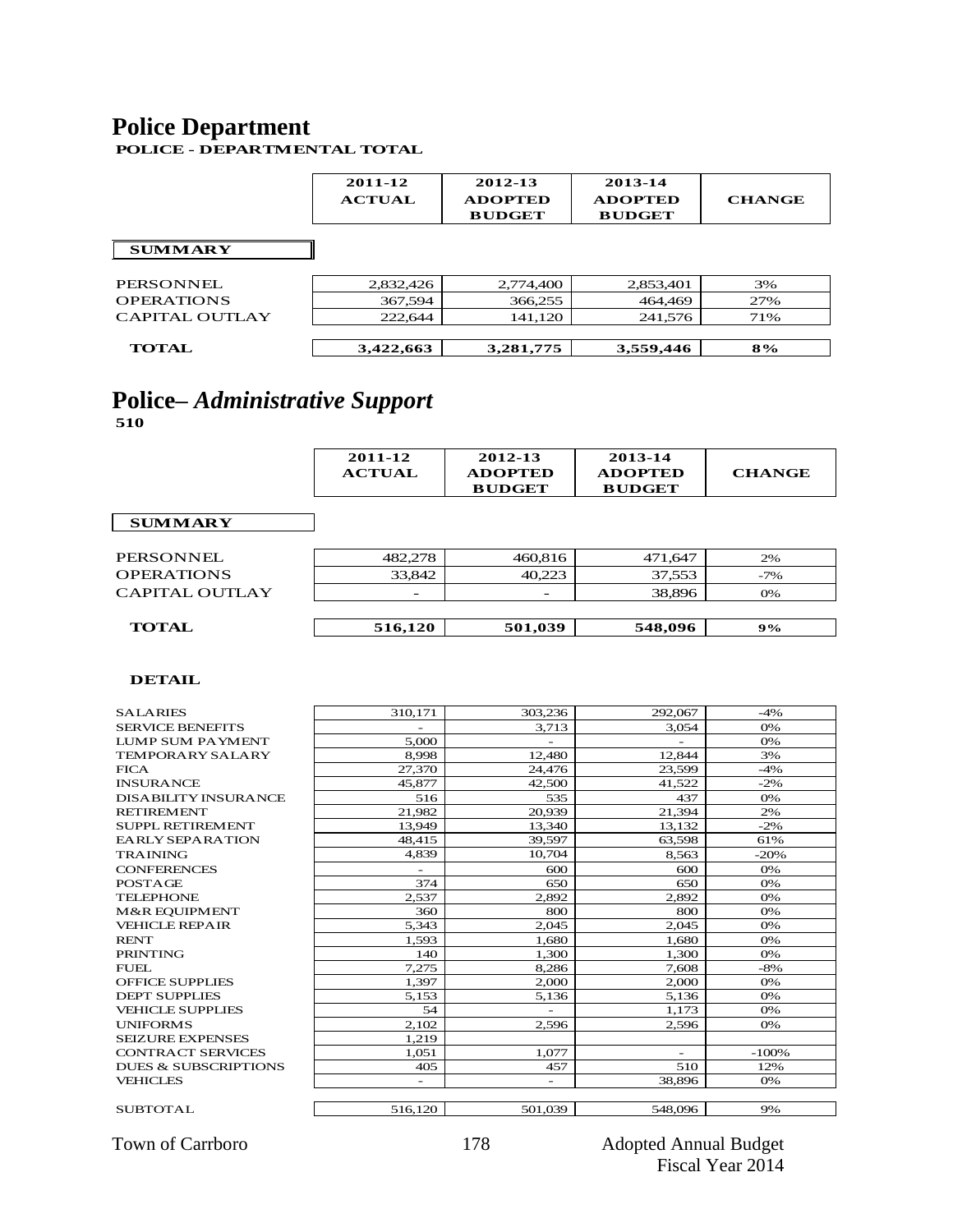# **Police –** *Patrol*

|                                    | 2011-12        | 2012-13                  | 2013-14                  |               |
|------------------------------------|----------------|--------------------------|--------------------------|---------------|
|                                    | <b>ACTUAL</b>  | <b>ADOPTED</b>           | <b>ADOPTED</b>           | <b>CHANGE</b> |
|                                    |                | <b>BUDGET</b>            | <b>BUDGET</b>            |               |
|                                    |                |                          |                          |               |
| <b>SUMMARY</b>                     |                |                          |                          |               |
|                                    |                |                          |                          |               |
| <b>PERSONNEL</b>                   | 1,645,312      | 1,482,146                | 1,561,757                | 5%            |
| <b>OPERATIONS</b>                  | 243,138        | 238,359                  | 292,795                  | 23%           |
| <b>CAPITAL OUTLAY</b>              | 161,491        | 105,840                  | 202,680                  | 91%           |
|                                    |                |                          |                          |               |
| <b>TOTAL</b>                       | 2,049,941      | 1,826,345                | 2,057,232                | 13%           |
|                                    |                |                          |                          |               |
| <b>DETAIL</b>                      |                |                          |                          |               |
|                                    |                |                          |                          |               |
| <b>500200 SALARIES</b>             | 1,120,261      | 1,025,513                | 1,061,075                | 3%            |
| 500201 OVERTIME                    | 20.110         | 21.970                   | 21,970                   | 0%            |
| <b>500202 SERVICE BENEFITS</b>     | $\overline{a}$ | 5,003                    | 3,639                    | 0%            |
| 500203 LUMP SUM PAYMENT            | 22,250         | $\overline{\phantom{a}}$ | $\overline{\phantom{0}}$ | 0%            |
| 500500 FICA                        | 85,917         | 80,632                   | 81,560                   | 1%            |
| 500600 INSURANCE                   | 223.981        | 189.203                  | 196.352                  | 4%            |
| <b>500601 DISABILITY INSURANCE</b> | 1.188          | 1,161                    | 1,177                    | 1%            |
| 500700 RETIREMENT                  | 82,098         | 70,914                   | 77,246                   | 9%            |
| 500701 SUPPL RETIREMENT            | 58,301         | 52,375                   | 53,054                   | 1%            |
| <b>500703 EARLY SEPARATION</b>     | 31,207         | 35,375                   | 65,684                   | 86%           |
| 500800 TRAINING                    | 21,025         | 28,527                   | 31,527                   | 11%           |
| 501200 TELEPHONE                   | 6,700          | 5,740                    | 5,740                    | 0%            |
| 501600 M & R EQUIP                 | 2.892          | 3,607                    | 67,095                   | 1760%         |
| 501700 VEHICLE REPAIR              | 31,675         | 26,580                   | 26.580                   | 0%            |
| 503100 FUEL                        | 72,637         | 81,872                   | 72,746                   | -11%          |
| <b>503200 OFFICE SUPPLIES</b>      | 1,092          | 585                      | 585                      | $0\%$         |
| 503300 DEPT SUPPLIES               | 40,189         | 29,609                   | 29,609                   | 0%            |
| <b>503307 VEHICLE SUPPLIES</b>     | 16,259         | 10,791                   | 5,865                    | $-46%$        |
| 503600 UNIFORMS                    | 26,707         | 26,526                   | 26,526                   | 0%            |
| <b>504500 CONTRACT SERVICES</b>    | 23,891         | 24,358                   | 26,358                   | 8%            |
| 505300 DUES/SUBSCRIPTIONS          | 70             | 164                      | 164                      | 0%            |
| 507400 EQUIPMENT                   |                |                          | 8,200                    | 0%            |
| 507401 VEHICLES                    | 161.491        | 105.840                  | 194.480                  | 84%           |
|                                    |                |                          |                          |               |
| <b>SUBTOTAL</b>                    | 2,049,941      | 1,826,345                | 2,057,232                | 13%           |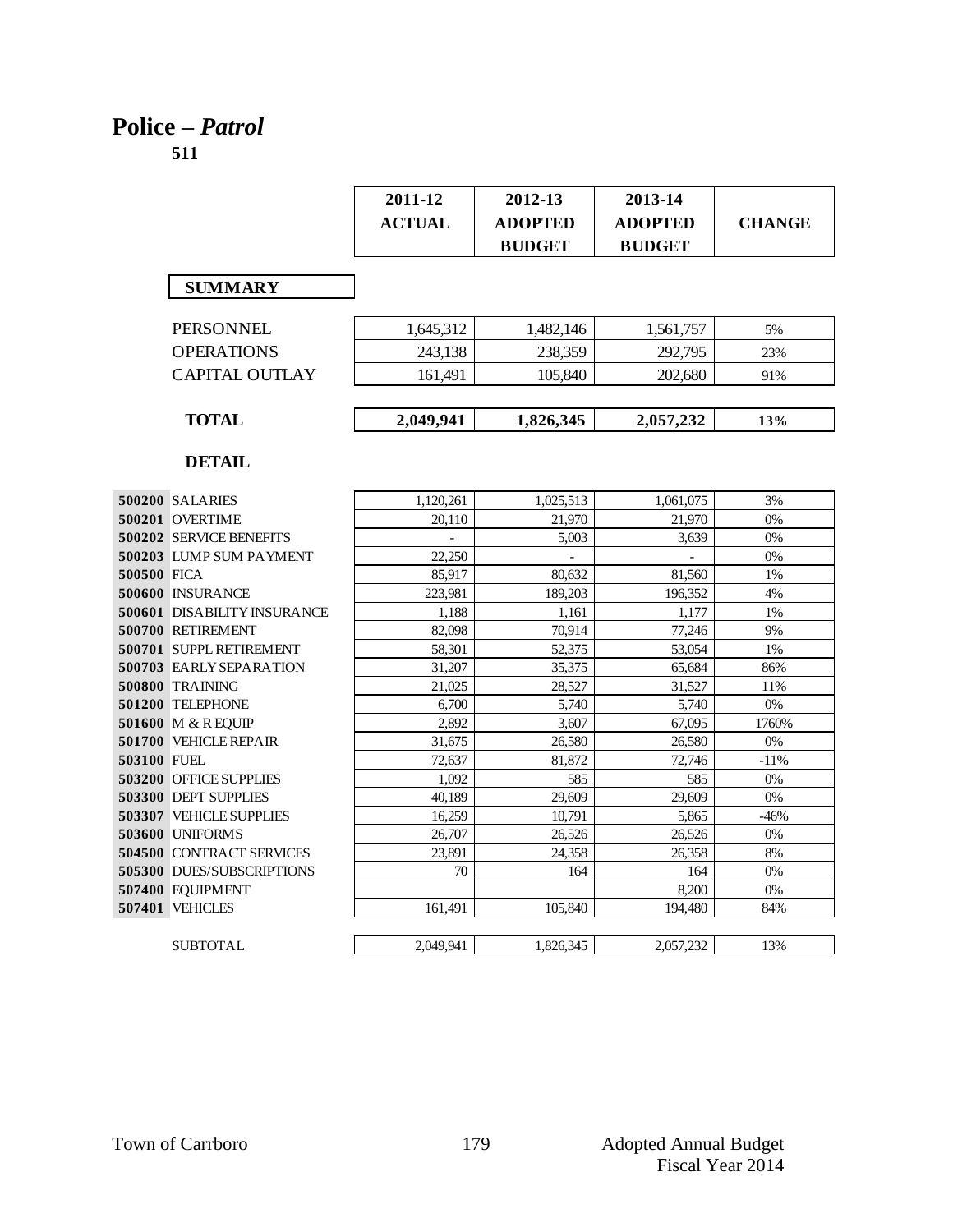# **Police –** *Community Services*

|             |                                | 2011-12                  | 2012-13        | 2013-14        |               |
|-------------|--------------------------------|--------------------------|----------------|----------------|---------------|
|             |                                | <b>ACTUAL</b>            | <b>ADOPTED</b> | <b>ADOPTED</b> | <b>CHANGE</b> |
|             |                                |                          | <b>BUDGET</b>  | <b>BUDGET</b>  |               |
|             |                                |                          |                |                |               |
|             |                                |                          |                |                |               |
|             | <b>SUMMARY</b>                 |                          |                |                |               |
|             |                                |                          |                |                |               |
|             | <b>PERSONNEL</b>               | 351,900                  | 429,622        | 471,947        | 10%           |
|             | <b>OPERATIONS</b>              | 40,585                   | 39.668         | 38,588         | $-3%$         |
|             | <b>CAPITAL OUTLAY</b>          |                          | 35,280         |                | $-100%$       |
|             |                                |                          |                |                |               |
|             | <b>TOTAL</b>                   | 392,485                  | 504,570        | 510,535        | 1%            |
|             |                                |                          |                |                |               |
|             | <b>DETAIL</b>                  |                          |                |                |               |
|             |                                |                          |                |                |               |
|             | 500200 SALARIES                | 249,093                  | 300,993        | 326,174        | 8%            |
|             | 500201 OVERTIME                | 5,708                    | 3,030          | 3,030          | 0%            |
|             | <b>500202 SERVICE BENEFITS</b> |                          | 2,072          | 2,528          | 0%            |
|             | 500203 LUMP SUM PAYMENT        | 5,750                    | $\omega$       | $\mathbf{r}$   | 0%            |
| 500500 FICA |                                | 19.122                   | 23,439         | 25.175         | 7%            |
|             | 500600 INSURANCE               | 40,508                   | 48,901         | 59,627         | 22%           |
|             | 500601 DISABILITY              | 315                      | 289            | 244            | $-16%$        |
|             | 500700 RETIREMENT              | 18,361                   | 20,582         | 23,745         | 15%           |
|             | 500701 SUPPL RETIREMENT        | 13,044                   | 15,201         | 16,309         | 7%            |
|             | <b>500703 EARLY SEPARATION</b> |                          | 15,115         | 15,115         | 0%            |
|             | <b>500800 TRAINING</b>         | 4.293                    | 3,780          | 3,780          | 0%            |
|             | 501000 CONFERENCES             | 1,267                    | 1,700          | 1,700          | 0%            |
|             | 501200 TELEPHONE               | 3.900                    | 3,593          | 3,593          | 0%            |
|             | 501600 M & R EQUIP             | 262                      | 1,140          | 1,140          | 0%            |
|             | 501700 VEHICLE REPAIR          | 4,267                    | 3,700          | 4,400          | 19%           |
| 503100 FUEL |                                | 12.440                   | 14.196         | 13,448         | $-5%$         |
|             | <b>503200 OFFICE SUPPLIES</b>  | 383                      | 316            | 316            | 0%            |
|             | <b>503300 DEPT SUPPLIES</b>    | 8.323                    | 4.495          | 4.495          | 0%            |
|             | <b>503307 VEHICLE SUPPLIES</b> |                          | 650            |                | 0%            |
|             | 503600 UNIFORMS                | 4,730                    | 2,500          | 2,500          | $0\%$         |
|             | 504500 CONTRACT SERVICES       | 300                      | 382            |                | $-100%$       |
|             | 505300 DUES/SUBSCRIPTIONS      | 419                      | 3,216          | 3,216          | 0%            |
|             | 507401 VEHICLES                | $\overline{\phantom{a}}$ | 35,280         |                | 0%            |
|             |                                |                          |                |                |               |
|             | <b>SUBTOTAL</b>                | 392,485                  | 504,570        | 510,535        | 1%            |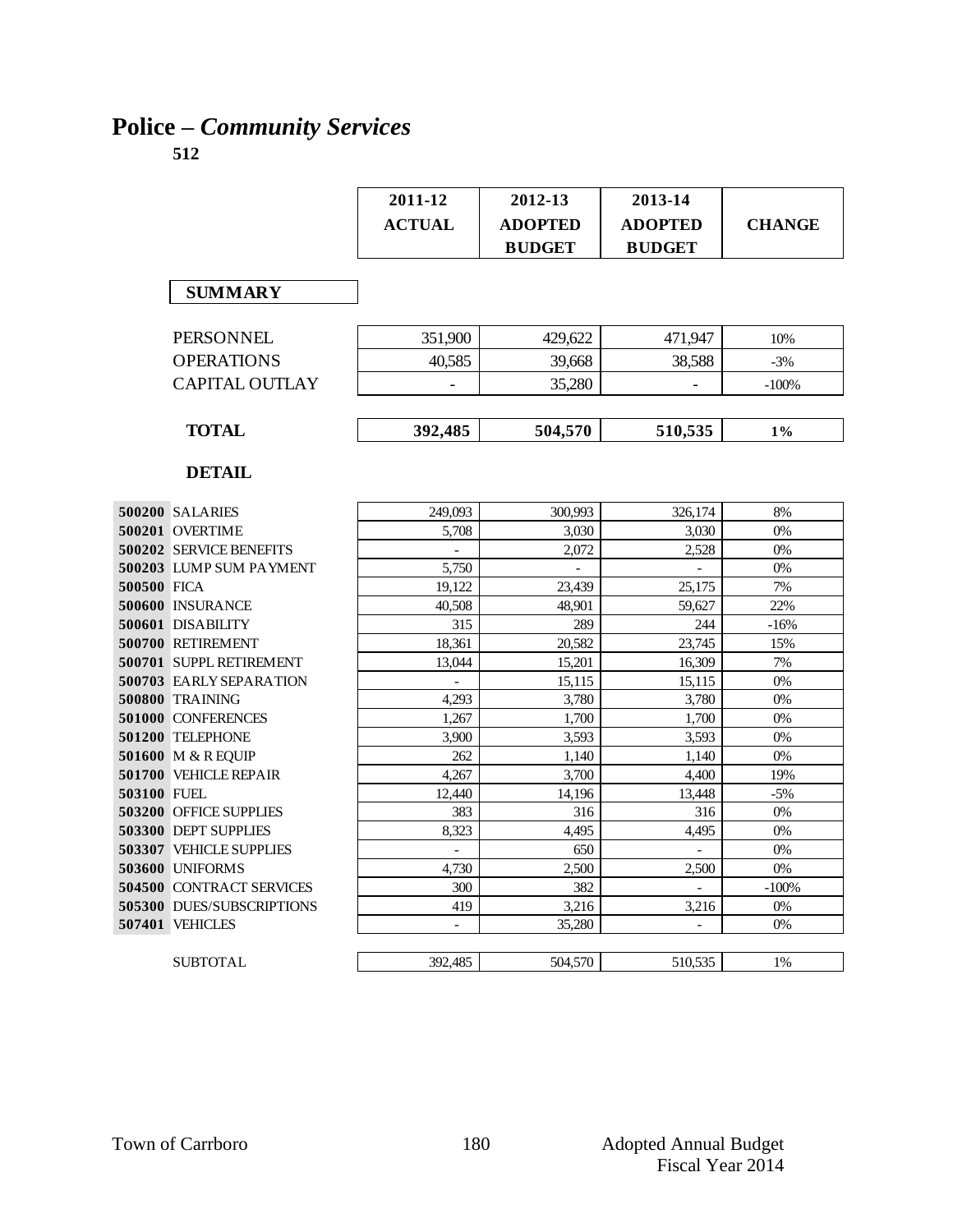# **Police –** *Investigations*

|                                    | 2011-12                  | 2012-13                  | 2013-14                  |               |
|------------------------------------|--------------------------|--------------------------|--------------------------|---------------|
|                                    | <b>ACTUAL</b>            | <b>ADOPTED</b>           | <b>ADOPTED</b>           | <b>CHANGE</b> |
|                                    |                          | <b>BUDGET</b>            | <b>BUDGET</b>            |               |
|                                    |                          |                          |                          |               |
| <b>SUMMARY</b>                     |                          |                          |                          |               |
|                                    |                          |                          |                          |               |
| <b>PERSONNEL</b>                   | 297,744                  | 347,003                  | 348,050                  | 0%            |
| <b>OPERATIONS</b>                  | 40,913                   | 37,515                   | 37,311                   | $-1%$         |
| <b>CAPITAL OUTLAY</b>              | 47,171                   | $\overline{\phantom{0}}$ | $\overline{\phantom{0}}$ | 0%            |
|                                    |                          |                          |                          |               |
| <b>TOTAL</b>                       | 385,828                  | 384,518                  | 385,361                  | $0\%$         |
|                                    |                          |                          |                          |               |
|                                    |                          |                          |                          |               |
|                                    |                          |                          |                          |               |
| <b>DETAIL</b>                      |                          |                          |                          |               |
|                                    |                          |                          |                          |               |
| 500200 SALARIES                    | 215,826                  | 245,855                  | 248,092                  | 1%            |
| 500201 OVERTIME                    | 5,706                    | 13.125                   | 13.125                   | 0%            |
| 500202 SERVICE BENEFITS            | $\omega$                 | 1,656                    | 2.067                    | 0%            |
| 500203 LUMP SUM PAYMENT            | 3,000                    | $\sim$                   | $\mathbf{r}$             | 0%            |
| 500500 FICA                        | 16,806                   | 19,950                   | 19,149                   | $-4%$         |
| 500600 INSURANCE                   | 29.187                   | 35,773                   | 34.989                   | $-2\%$        |
| <b>500601 DISABILITY INSURANCE</b> | 228                      | 162                      | 162                      | 0%            |
| 500700 RETIREMENT                  | 15,769                   | 17,533                   | 18,061                   | 3%            |
| 500701 SUPPL RETIREMENT            | 11,222                   | 12,949                   | 12,405                   | $-4%$         |
| <b>500800 TRAINING</b>             | 4,277                    | 4,400                    | 4,400                    | 0%            |
| 501200 TELEPHONE                   | 2,520                    | 2,320                    | 2,320                    | 0%            |
| 501400 TRAVEL                      | $\blacksquare$           | 250                      | 250                      | 0%            |
| 501600 M & R EQUIP                 | $\overline{\phantom{a}}$ | 1,230                    | 1,230                    | 0%            |
| 501700 VEHICLE REPAIR              | 4,137                    | 2,600                    | 3,000                    | 15%           |
| <b>502500 PRINTING</b>             | 38                       | $\sim$                   | $\mathcal{L}$            | 0%            |
| 503100 FUEL                        | 7,942                    | 9,650                    | 9,526                    | $-1%$         |
| 503200 OFFICE SUPPLIES             | 814                      | 1,000                    | 1,000                    | 0%            |
| 503300 DEPT SUPPLIES               | 5,382                    | 7,500                    | 7,500                    | 0%            |
| <b>503307 VEHICLE SUPPLIES</b>     | 6,390                    | 780                      |                          | $-100%$       |
| 503600 UNIFORMS                    | $\overline{a}$           | 2,285                    | 2,285                    | 0%            |
| <b>504500 CONTRACTUAL SERVICES</b> | 55                       |                          | 300                      | 0%            |
| 505700 MISCELLANEOUS               | 9,360                    | 5,500                    | 5,500                    | 0%            |
| 507401 VEHICLES                    | 47,171                   |                          |                          | 0%            |
|                                    |                          |                          |                          |               |
| <b>SUBTOTAL</b>                    | 385,828                  | 384,518                  | 385,361                  | $0\%$         |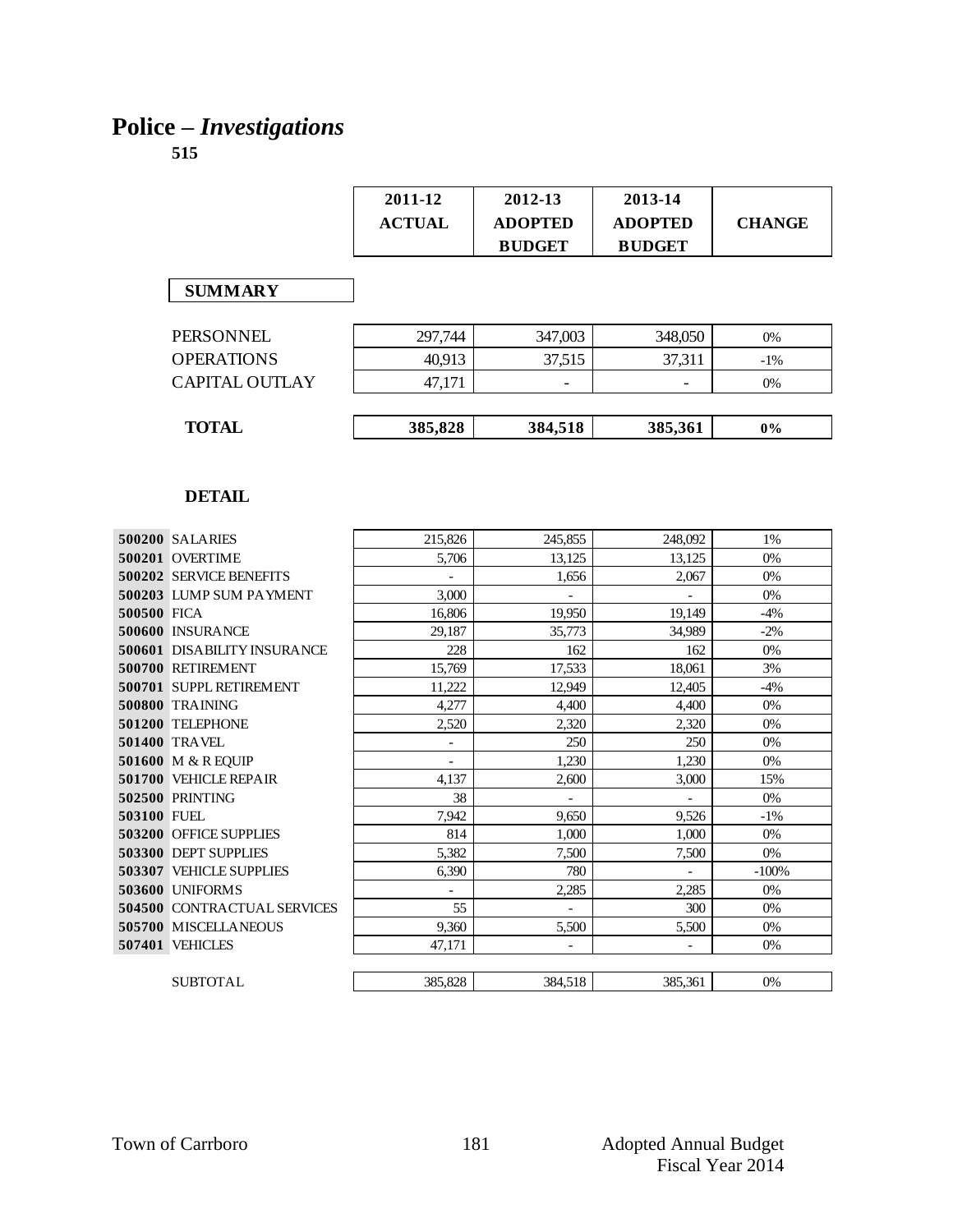# **Police –** *Animal Control*

|             |                             | 2011-12                  | 2012-13                  | 2013-14                  |               |
|-------------|-----------------------------|--------------------------|--------------------------|--------------------------|---------------|
|             |                             | <b>ACTUAL</b>            | <b>ADOPTED</b>           | <b>ADOPTED</b>           | <b>CHANGE</b> |
|             |                             |                          | <b>BUDGET</b>            | <b>BUDGET</b>            |               |
|             |                             |                          |                          |                          |               |
|             | <b>SUMMARY</b>              |                          |                          |                          |               |
|             |                             |                          |                          |                          |               |
|             | <b>PERSONNEL</b>            | 55,191                   | 54,813                   | $\overline{\phantom{0}}$ | $-100%$       |
|             | <b>OPERATIONS</b>           | 9,116                    | 10.490                   | 58,222                   | 455%          |
|             | <b>CAPITAL OUTLAY</b>       | 13,982                   |                          |                          | 0%            |
|             |                             |                          |                          |                          |               |
|             | <b>TOTAL</b>                | 78,289                   | 65,303                   | 58,222                   | $-11%$        |
|             |                             |                          |                          |                          |               |
|             |                             |                          |                          |                          |               |
|             | <b>DETAIL</b>               |                          |                          |                          |               |
|             |                             |                          |                          |                          |               |
|             | 500200 SALARIES             | 35,352                   | 35,831                   | $\overline{\phantom{0}}$ | $-100%$       |
|             | 500202 SERVICE BENEFITS     | $\equiv$                 | 248                      |                          | $0\%$         |
|             | 500203 LUMP SUM PAYMENT     | 1,000                    | $\overline{\phantom{a}}$ | $\overline{a}$           | 0%            |
| 500500 FICA |                             | 2.255                    | 2,760                    | $\overline{a}$           | $-100%$       |
|             | 500600 INSURANCE            | 12,816                   | 11.683                   |                          | $-100%$       |
|             | 500601 DISABILITY INSURANCE | 128                      | 73                       | $\overline{a}$           | $-100%$       |
|             | 500700 RETIREMENT           | 2,543                    | 2,426                    | $\overline{\phantom{0}}$ | $-100%$       |
|             | 500701 SUPPL RETIREMENT     | 1.097                    | 1,792                    | $\overline{\phantom{a}}$ | $-100%$       |
|             | 500800 TRAINING             | $\overline{\phantom{a}}$ | 400                      | $\qquad \qquad -$        | $-100%$       |
|             | 501600 M & R EQUIP          | $\overline{\phantom{0}}$ | 83                       | $\overline{a}$           | $-100%$       |
|             | 501700 VEHICLE REPAIR       | 510                      | 300                      | $\overline{a}$           | $-100%$       |
| 503100 FUEL |                             | 1.937                    | 2.128                    | $\overline{a}$           | $-100%$       |
|             | 503200 OFFICE SUPPLIES      | $\overline{c}$           | 100                      |                          | $-100%$       |
|             | 503300 DEPT SUPPLIES        | $\frac{1}{2}$            | 600                      | $\overline{a}$           | $-100%$       |
|             | 503307 VEHICLE SUPPLIES     | 425                      | 479                      | $\overline{a}$           | $0\%$         |
|             | 503600 UNIFORMS             | 230                      | 300                      | $\overline{a}$           | $-100%$       |
|             | 504500 CONTRACT SVCS        | 6,000                    | 6,000                    | 58,222                   | 870%          |
|             | 505300 DUES & SUBSCRIPTIONS | 11                       | 100                      | $\overline{\phantom{a}}$ | $-100%$       |
|             | 507401 VEHICLE              | 13,982                   | $\overline{a}$           |                          | 0%            |
|             |                             |                          |                          |                          |               |
|             | <b>SUBTOTAL</b>             | 78.289                   | 65.303                   | 58.222                   | $-11\%$       |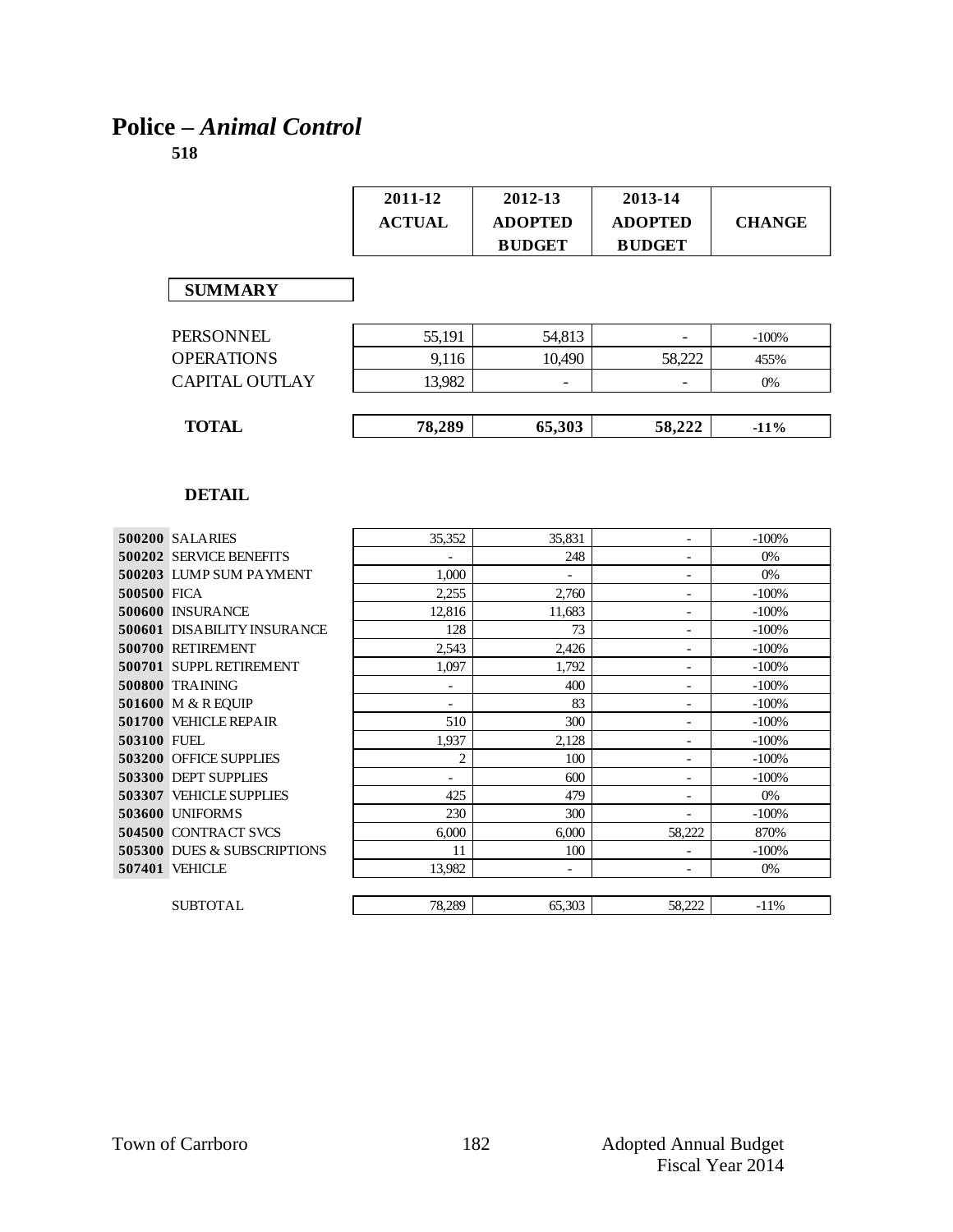#### **Fire and Rescue FIRE - DEPARTMENTAL TOTAL**

|                                      | 2011-12       |            | 2012-13        | 2013-14                  |                |               |
|--------------------------------------|---------------|------------|----------------|--------------------------|----------------|---------------|
|                                      | <b>ACTUAL</b> |            | <b>ADOPTED</b> |                          | <b>ADOPTED</b> | <b>CHANGE</b> |
|                                      |               |            | <b>BUDGET</b>  | <b>BUDGET</b>            |                |               |
|                                      |               |            |                |                          |                |               |
| <b>SUMMARY</b>                       |               |            |                |                          |                |               |
|                                      |               |            |                |                          |                |               |
| PERSONNEL                            | 2,358,622     |            | 2,219,345      |                          | 2,308,037      | 4%            |
| <b>OPERATIONS</b>                    | 236,713       |            | 286,414        |                          | 320,116        | 12%           |
| <b>CAPITAL OUTLAY</b>                | 143,330       |            | 25,200         |                          | 6,000          |               |
|                                      |               |            |                |                          |                | 0%            |
| <b>TOTAL</b>                         | 2,738,665     |            | 2,530,959      |                          | 2,634,153      | 4%            |
| <b>Fire and Rescue - Supervision</b> |               |            |                |                          |                |               |
|                                      |               |            |                |                          |                |               |
| 530                                  |               |            |                |                          |                |               |
|                                      |               |            |                |                          |                |               |
|                                      | 2011-12       |            | 2012-13        |                          | 2013-14        |               |
|                                      | <b>ACTUAL</b> |            | <b>ADOPTED</b> |                          | <b>ADOPTED</b> | <b>CHANGE</b> |
|                                      |               |            | <b>BUDGET</b>  |                          | <b>BUDGET</b>  |               |
| <b>SUMMARY</b>                       |               |            |                |                          |                |               |
|                                      |               |            |                |                          |                |               |
| <b>PERSONNEL</b>                     |               | 121,766    | 119,229        |                          | 122,225        | 3%            |
| <b>OPERATIONS</b>                    |               | 24,398     | 32.269         |                          | 31,838         | $-1\%$        |
| <b>CAPITAL OUTLAY</b>                |               |            |                |                          | 3,000          | 0%            |
|                                      |               |            |                |                          |                |               |
| <b>TOTAL</b>                         | 146,164       |            | 151,498        |                          | 157,063        | 4%            |
|                                      |               |            |                |                          |                |               |
| <b>DETAIL</b>                        |               |            |                |                          |                |               |
|                                      |               |            |                |                          |                |               |
| 500200 SALARIES                      |               | 79,188     | 79,081         |                          | 81,453         | 3%            |
| 500202 SERVICE BENEFITS              |               |            |                | 248                      | 248            | 0%            |
| 500203 LUMP SUM PAYMENT              |               | 1,667      |                | $\overline{\phantom{a}}$ |                | 0%            |
| 500300 PART-TIME SALARY              |               | 17,451     | 17,254         |                          | 17,141         | -1%           |
| 500500 FICA                          |               | 7,457      |                | 7,344                    | 7,574          | 3%            |
| 500600 INSURANCE                     |               | 6,683      |                | 6,564                    | 6,476          | $-1\%$        |
| <b>500601 DISABILITY INSURANCE</b>   |               | 49         |                | 29                       | 29             | 0%            |
| 500700 RETIREMENT                    |               | 6,844      |                | 6,337                    | 6,860          | 8%            |
| 500701 SUPPL RETIREMENT              |               | 2,428      |                | 2,372                    | 2,444          | 3%            |
| 501000 CONFERENCES                   |               | 400<br>270 |                | 1,000                    | 1,000          | 0%            |
| 501100 POSTAGE<br>501200 TELEPHONE   |               | 5,066      |                | 300<br>5,250             | 300<br>5,250   | 0%<br>$0\%$   |
| <b>501600 M &amp; R EQUIP</b>        |               |            |                | 250                      | 250            | 0%            |
| 501700 VEHICLE REPAIR                |               | 140        |                | 1,300                    | 1,300          | 0%            |
| <b>502500 PRINTING</b>               |               | 257        |                | 400                      | 400            | 0%            |
| 503100 FUEL                          |               | 1,968      |                | 2,742                    | 2,311          | $-16%$        |
| 503200 OFFICE SUPPLIES               |               | 2.738      |                | 3,000                    | 3,000          | 0%            |
| 504500 CONTRACT SVCS                 |               | 10,624     | 14,897         |                          | 14,897         | 0%            |
| 505300 DUES & SUBSCRIPTIONS          |               | 2,935      |                | 3,130                    | 3,130          | 0%            |
| 507400 FURNITURE & EQUIPMENT         |               |            |                |                          | 3,000          | 0%            |
|                                      |               |            |                |                          |                |               |
| <b>SUBTOTAL</b>                      |               | 146,164    | 151,498        |                          | 157,063        | 4%            |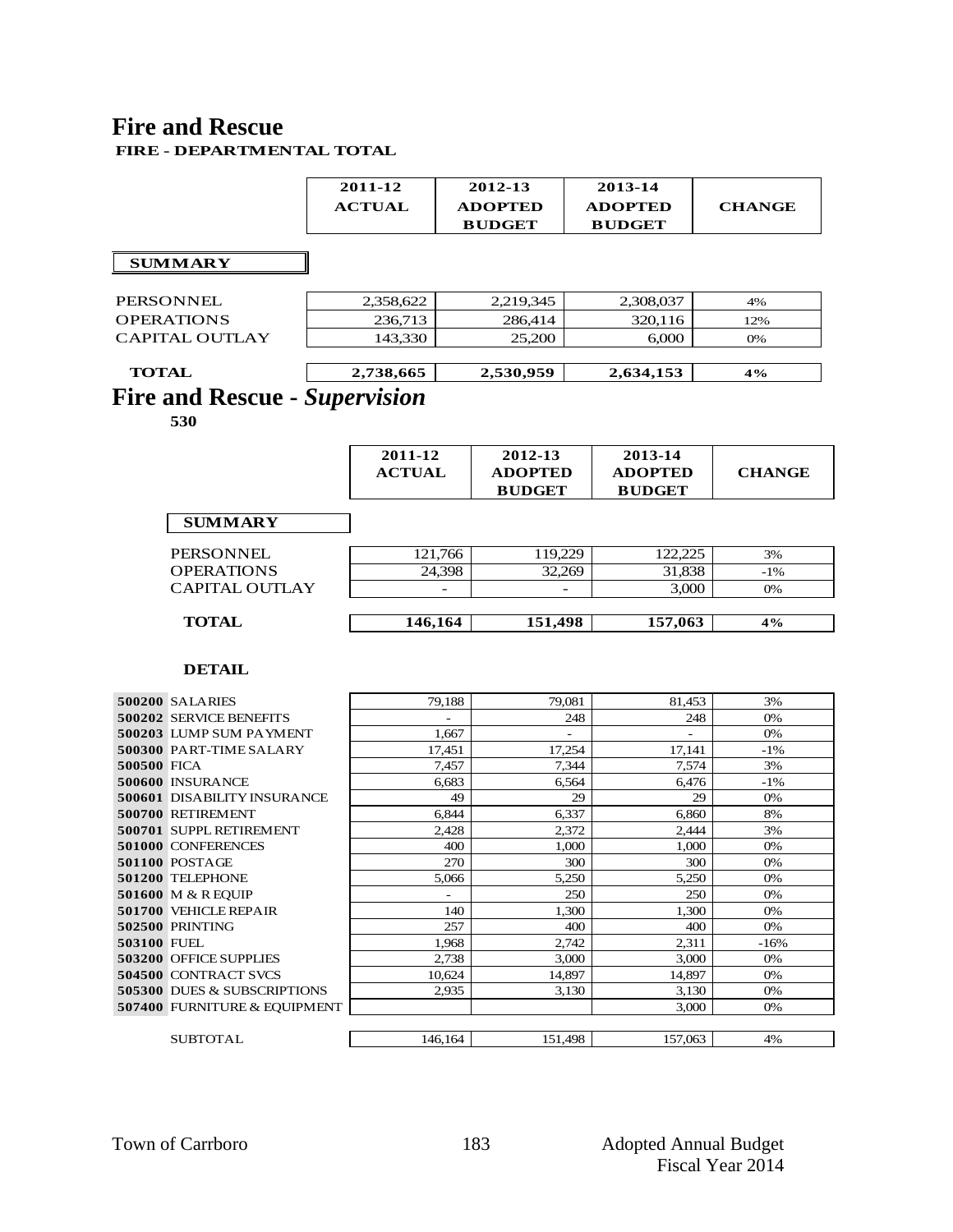# **Fire-Rescue –** *Fire Suppression*

|                       | 2011-12<br><b>ACTUAL</b> | 2012-13<br><b>ADOPTED</b><br><b>BUDGET</b> | 2013-14<br><b>ADOPTED</b><br><b>BUDGET</b> | <b>CHANGE</b> |
|-----------------------|--------------------------|--------------------------------------------|--------------------------------------------|---------------|
| <b>SUMMARY</b>        |                          |                                            |                                            |               |
| <b>PERSONNEL</b>      | 2,165,911                | 2,031,507                                  | 2,114,745                                  | 4%            |
| <b>OPERATIONS</b>     | 196,422                  | 238,110                                    | 272,910                                    | 15%           |
| <b>CAPITAL OUTLAY</b> | 143,330                  | 25,200                                     | 3,000                                      | $-88%$        |
| <b>TOTAL</b>          | 2,505,663                | 2,294,817                                  | 2,390,655                                  | 4%            |
|                       |                          |                                            |                                            |               |

|                    | 500200 SALARIES                    | 1,461,105 | 1,449,199      | 1,494,204 | 3%      |
|--------------------|------------------------------------|-----------|----------------|-----------|---------|
|                    | 500201 OVERTIME                    | 30,053    | 32,000         | 32,000    | 0%      |
|                    | 500202 SERVICE BENEFITS            |           | 12,857         | 12,609    | 0%      |
|                    | 500203 LUMP SUM PAYMENT            | 25,250    |                |           | 0%      |
|                    | 500210 SHIFT WAGES                 | 85,400    |                | 32,000    | 0%      |
| 500500 FICA        |                                    | 115,688   | 114,470        | 115,455   | 1%      |
|                    | 500600 INSURANCE                   | 285,630   | 273,710        | 273,553   | 0%      |
|                    | <b>500601 DISABILITY INSURANCE</b> | 1,559     | 1,392          | 1,348     | $-3%$   |
|                    | 500700 RETIREMENT                  | 111,491   | 99,833         | 105,640   | 6%      |
|                    | 500701 SUPPL RETIREMENT            | 48,095    | 44.436         | 44.826    | 1%      |
|                    | <b>FIREFIGHTER'S PENSION</b>       |           |                |           |         |
| 500705 FUNDS       |                                    | 1,640     | 3,610          | 3,110     | $-14%$  |
|                    | <b>500800 TRAINING</b>             | 22,224    | 33,040         | 33,040    | 0%      |
|                    | 501600 M & R EQUIP                 | 27,127    | 31,136         | 66,586    | 114%    |
|                    | 501700 VEHICLE REPAIR              | 29,066    | 26,925         | 26,925    | 0%      |
| <b>503100 FUEL</b> |                                    | 29,521    | 27,933         | 31,952    | 14%     |
|                    | 503300 DEPT SUPPLIES               | 45,164    | 52,626         | 52,926    | 1%      |
| 503300-            |                                    |           |                |           |         |
|                    | <b>53001 CAR SEAT PROGRAM</b>      |           | 2,500          | 2,500     | 0%      |
|                    | 53002 EMS SUPPLIES                 |           | 7.000          | 7.000     | 0%      |
|                    | <b>503307 VEHICLE SUPPLIES</b>     | 1,006     | 762            | 1,006     | 32%     |
|                    | 503600 UNIFORMS                    | 29,409    | 43,188         | 38,688    | $-10%$  |
|                    | 505800 MEDICAL EXAMS               | 9.900     | 9.956          | 9,243     | $-7%$   |
|                    | <b>506002 PROGRAM INSURANCE</b>    | 3,004     | 3,044          | 3,044     | 0%      |
|                    | 507400 EQUIPMENT                   |           | $\overline{a}$ | 3,000     | 0%      |
|                    | 507401 VEHICLES                    | 143,330   | 25,200         |           | $-100%$ |
|                    |                                    |           |                |           |         |
|                    | <b>SUBTOTAL</b>                    | 2.505.663 | 2.294.817      | 2.390.655 | 4%      |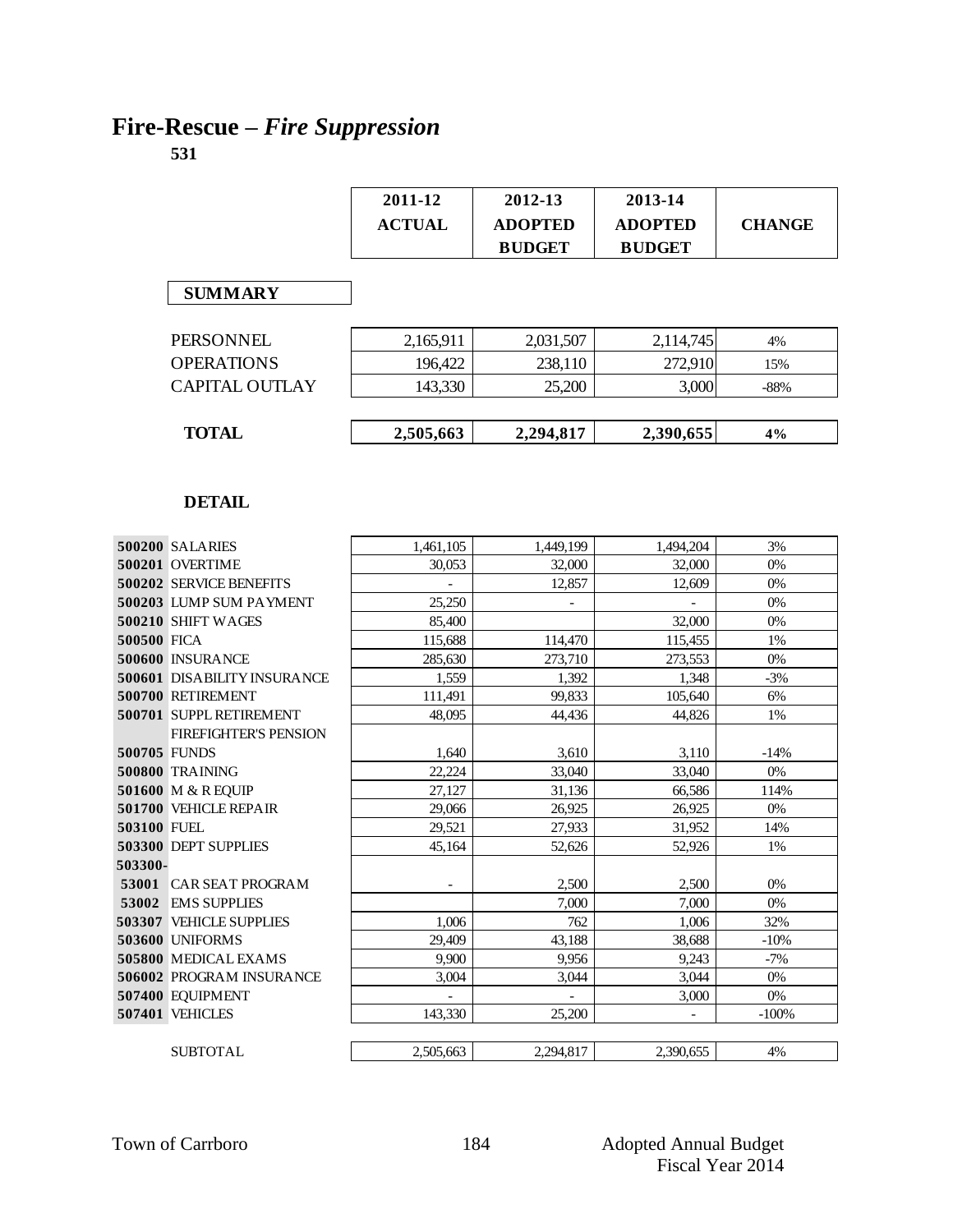#### **Fire-Rescue –** *Fire Prevention and Safety* **532**

|             |                                    | 2011-12<br><b>ACTUAL</b> | 2012-13<br><b>ADOPTED</b><br><b>BUDGET</b> | 2013-14<br><b>ADOPTED</b><br><b>BUDGET</b> | <b>CHANGE</b> |
|-------------|------------------------------------|--------------------------|--------------------------------------------|--------------------------------------------|---------------|
|             | <b>SUMMARY</b>                     |                          |                                            |                                            |               |
|             | PERSONNEL                          | 70,944                   | 68,609                                     | 71,067                                     | 4%            |
|             | <b>OPERATIONS</b>                  | 15,893                   | 16,035                                     | 15,368                                     | $-4%$         |
|             | <b>CAPITAL OUTLAY</b>              |                          |                                            |                                            | 0%            |
|             |                                    |                          |                                            |                                            |               |
|             | <b>TOTAL</b>                       | 86,837                   | 84,644                                     | 86,435                                     | 2%            |
|             | <b>DETAIL</b>                      |                          |                                            |                                            |               |
|             | 500200 SALARIES                    | 51,245                   | 50.918                                     | 52,446                                     | 3%            |
|             | 500203 LUMP SUM PAYMENT            | 1,000                    |                                            |                                            | 0%            |
| 500500 FICA |                                    | 3,777                    | 3,902                                      | 4,019                                      | 3%            |
|             | 500600 INSURANCE                   | 9,666                    | 8,800                                      | 9,292                                      | 6%            |
|             | <b>500601 DISABILITY INSURANCE</b> | 49                       | 29                                         | 29                                         | 0%            |
|             | 500700 RETIREMENT                  | 3,637                    | 3,432                                      | 3,708                                      | 8%            |
|             | 500701 SUPPL RETIREMENT            | 1,570                    | 1,528                                      | 1,573                                      | 3%            |
|             | <b>500800 TRAINING</b>             | 2,458                    | 2,500                                      | 2,500                                      | 0%            |
|             | 501700 VEHICLE REPAIR              | 250                      | 1,700                                      | 1,700                                      | 0%            |

 PRINTING **598** 750 750 750 0% FUEL 2,851 3,585 2,918 -19% OFFICE SUPPLIES 1,293 2,000 2,000 0% DEPT SUPPLIES 8,443 5,500 5,500 6%

SUBTOTAL 86,837 84,644 86,435 2%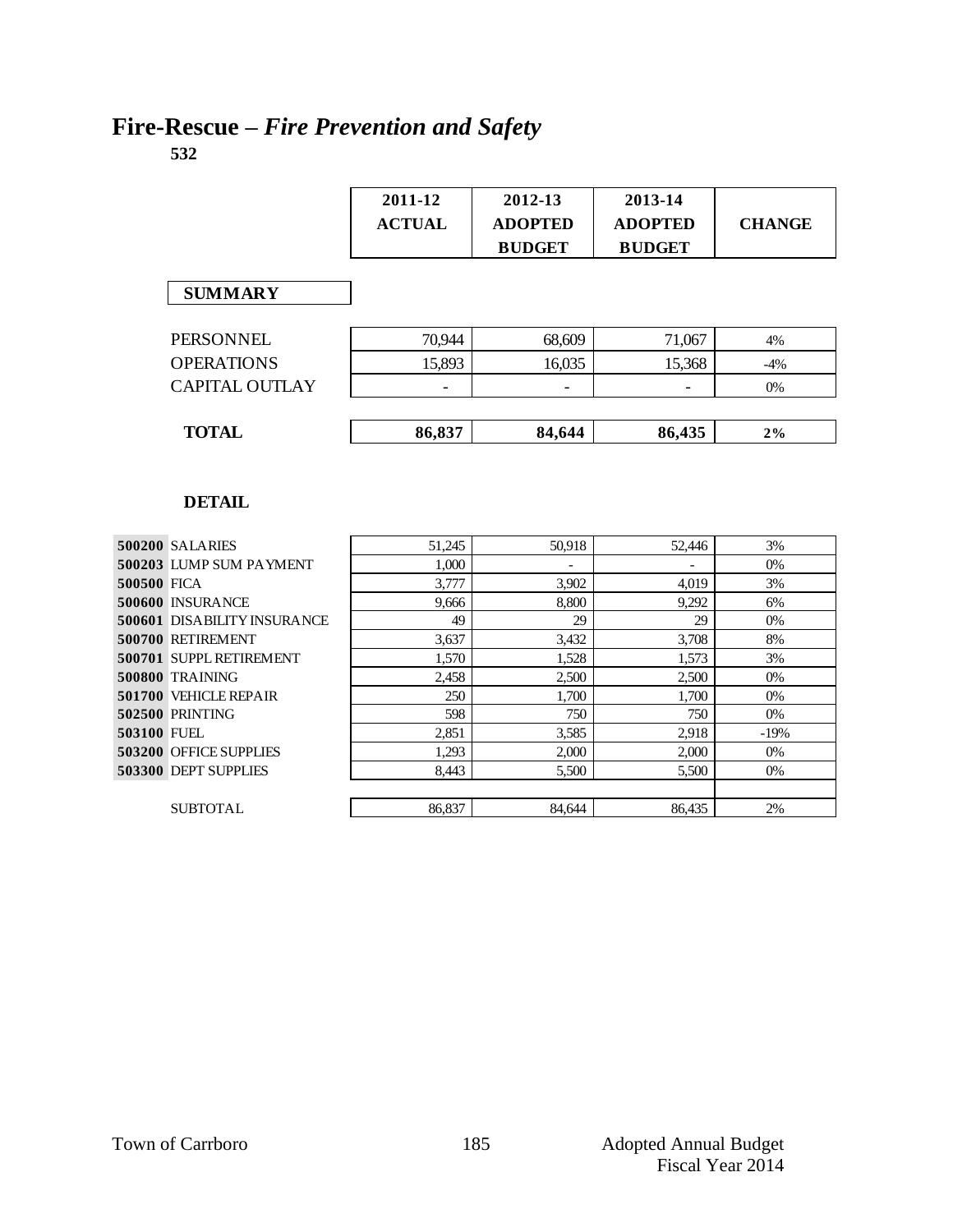### **Planning**

**PLANNING - DEPARTMENTAL TOTAL**

|                       | 2011-12<br><b>ACTUAL</b> | 2012-13<br><b>ADOPTED</b><br><b>BUDGET</b> | 2013-14<br><b>ADOPTED</b><br><b>BUDGET</b> | <b>CHANGE</b> |
|-----------------------|--------------------------|--------------------------------------------|--------------------------------------------|---------------|
| <b>SUMMARY</b>        |                          |                                            |                                            |               |
| <b>PERSONNEL</b>      | 934,187                  | 1,033,654                                  | 1,054,246                                  | 2%            |
| <b>OPERATIONS</b>     | 111,667                  | 201,334                                    | 207,658                                    | 3%            |
| <b>CAPITAL OUTLAY</b> |                          | 9,190                                      |                                            | 0%            |
| <b>TOTAL</b>          | 1,045,855                | 1,244,178                                  | 1,261,904                                  | $1\%$         |

### **Planning –** *Supervision*

**540**

|                       | 2011-12<br><b>ACTUAL</b> | 2012-13<br><b>ADOPTED</b><br><b>BUDGET</b> | 2013-14<br><b>ADOPTED</b><br><b>BUDGET</b> | <b>CHANGE</b> |
|-----------------------|--------------------------|--------------------------------------------|--------------------------------------------|---------------|
| <b>SUMMARY</b>        |                          |                                            |                                            |               |
| PERSONNEL             | 395,942                  | 453,943                                    | 463,498                                    | 2%            |
| <b>OPERATIONS</b>     | 53,269                   | 170,306                                    | 175,734                                    | 3%            |
| <b>CAPITAL OUTLAY</b> |                          | 9,190                                      |                                            | 0%            |
| <b>TOTAL</b>          | 449,211                  | 633,439                                    | 639,232                                    | $1\%$         |

| 500200  | <b>SALARIES</b>                 | 296.283                  | 343,306                  | 351.145                  | 2%    |
|---------|---------------------------------|--------------------------|--------------------------|--------------------------|-------|
| 500202  | <b>SERVICE BENEFITS</b>         | $\overline{\phantom{0}}$ | 1.611                    | 2.022                    | 0%    |
| 500203  | <b>LUMP SUM PAYMENT</b>         | 5,000                    | $\overline{\phantom{a}}$ | ٠                        | 0%    |
| 500400  | <b>TEMPORARY SALARY</b>         | (140)                    | ٠                        | ٠                        | 0%    |
| 500500  | <b>FICA</b>                     | 22,288                   | 26,424                   | 27,055                   | 2%    |
| 500600  | <b>INSURANCE</b>                | 41,224                   | 48,556                   | 47,308                   | $-3%$ |
| 500601  | <b>DISABILITY INSURANCE</b>     | 579                      | 608                      | 608                      | 0%    |
| 500700  | <b>RETIREMENT</b>               | 21,446                   | 23.139                   | 24,826                   | 7%    |
| 500701  | <b>SUPPL RETIREMENT</b>         | 9.262                    | 10,299                   | 10,534                   | 2%    |
| 500800  | <b>TRAINING</b>                 | 2.240                    | 4,000                    | 4.000                    | 0%    |
| 501000  | <b>CONFERENCES</b>              | 415                      | 4,500                    | 4,500                    | 0%    |
| 501100  | POSTAGE                         | 665                      | 1,500                    | 1,500                    | 0%    |
| 501400  | <b>TRAVEL</b>                   | 471                      | 700                      | 700                      | 0%    |
| 501600  | M & R EOUIP                     | $\overline{\phantom{0}}$ | 100                      | 100                      | 0%    |
| 501700  | <b>VEHICLE REPAIR</b>           | 328                      | $\overline{\phantom{a}}$ | $\sim$                   | 0%    |
| 502100  | <b>RENT</b>                     | 4,013                    | 4,000                    | 4,000                    | 0%    |
| 502500  | <b>PRINTING</b>                 | 1.284                    | 2.050                    | 2.050                    | 0%    |
| 502600  | <b>ADVERTISING</b>              | 1,919                    | 2,300                    | 2,300                    | 0%    |
| 503100  | <b>FUEL</b>                     | 338                      |                          |                          | 0%    |
| 503200  | <b>OFFICE SUPPLIES</b>          | 101                      | 1,000                    | 1,000                    | 0%    |
| 503300  | <b>DEPT SUPPLIES</b>            | 5.214                    | 5.000                    | 5.000                    | 0%    |
| 503600  | <b>UNIFORMS</b>                 | $\overline{\phantom{0}}$ | 100                      | 100                      | 0%    |
| 504500  | <b>CONTRACT SVCS</b>            | 24,649                   | 27,556                   | 53,609                   | 95%   |
| 504536  | <b>ENGINEERING SVCS</b>         | $\overline{\phantom{0}}$ | 90,000                   | 90,000                   | 0%    |
| 504500- |                                 | ٠                        |                          |                          |       |
| 54004   | <b>RAIN DEMO GARDEN</b>         |                          |                          | 4,000                    | 0%    |
| 505300  | <b>DUES &amp; SUBSCRIPTIONS</b> | 1.942                    | 2.500                    | 2,875                    | 15%   |
| 505700  | <b>MISCELLANEOUS</b>            | 9.690                    | 25,000                   | $\overline{\phantom{0}}$ | 0%    |
| 507400  | <b>EQUIPMENT</b>                | $\overline{\phantom{0}}$ | 9.190                    | ٠                        | 0%    |
|         |                                 |                          |                          |                          |       |
|         | <b>SUBTOTAL</b>                 | 449.211                  | 633.439                  | 639,232                  | 1%    |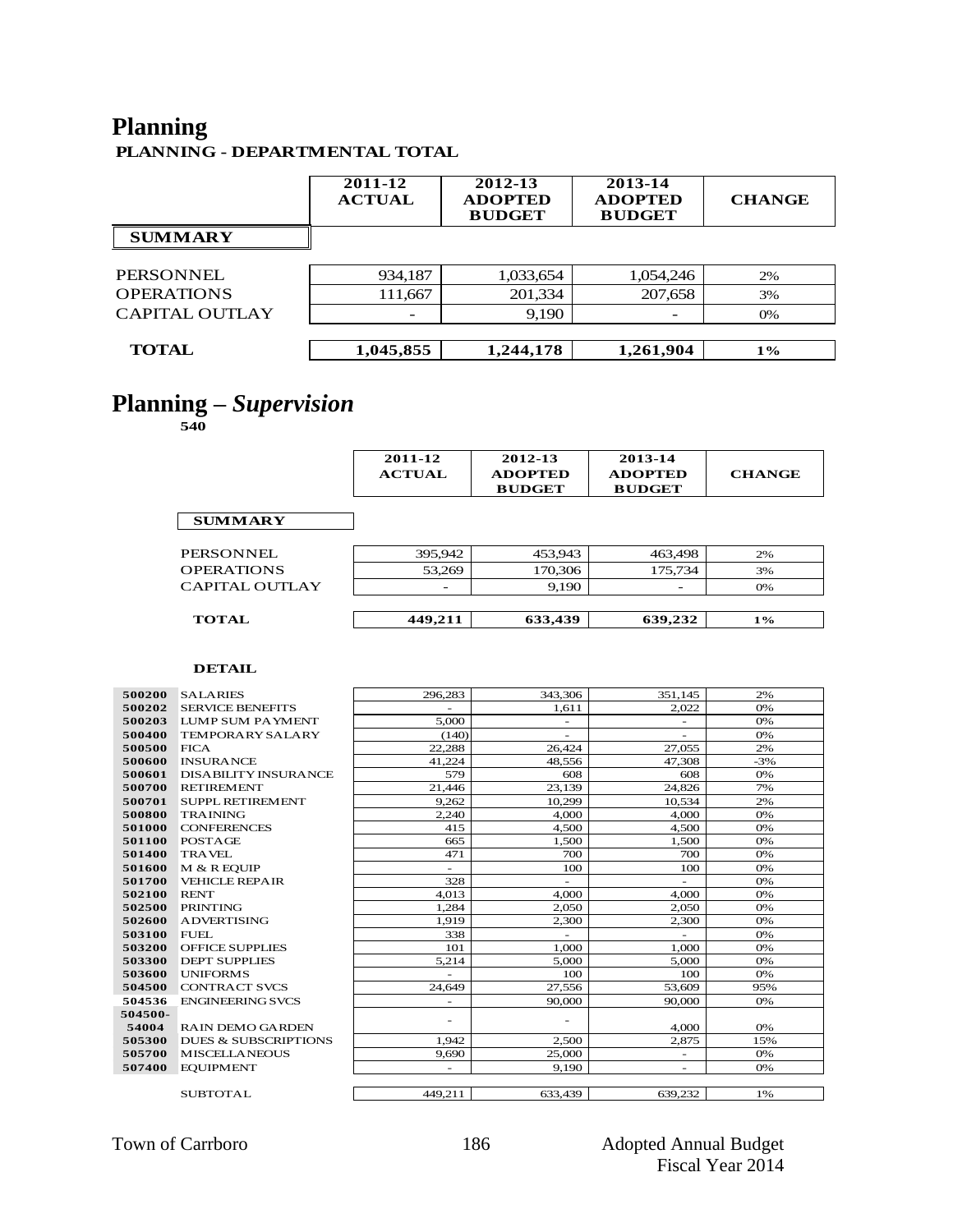# **Planning –** *Zoning*

|               |                                 | 2011-12                  | 2012-13        | 2013-14        |               |
|---------------|---------------------------------|--------------------------|----------------|----------------|---------------|
|               |                                 | <b>ACTUAL</b>            | <b>ADOPTED</b> | <b>ADOPTED</b> | <b>CHANGE</b> |
|               |                                 |                          | <b>BUDGET</b>  | <b>BUDGET</b>  |               |
|               |                                 |                          |                |                |               |
|               |                                 |                          |                |                |               |
|               | <b>SUMMARY</b>                  |                          |                |                |               |
|               |                                 |                          |                |                |               |
|               | <b>PERSONNEL</b>                | 283,330                  | 333,477        | 334,503        | 0%            |
|               | <b>OPERATIONS</b>               | 47,113                   | 13,757         | 13,968         | 2%            |
|               | <b>CAPITAL OUTLAY</b>           |                          |                |                | 0%            |
|               |                                 |                          |                |                |               |
|               | <b>TOTAL</b>                    | 330,443                  | 347,234        | 348,471        | 0%            |
|               |                                 |                          |                |                |               |
|               | <b>DETAIL</b>                   |                          |                |                |               |
|               |                                 |                          |                |                |               |
| 500200        | <b>SALARIES</b>                 | 207.458                  | 242,702        | 245,256        | 1%            |
| 500202        | <b>SERVICE BENEFITS</b>         | $\equiv$                 | 1.824          | 1,368          | 0%            |
| 500203        | <b>LUMP SUM PAYMENT</b>         | 4.000                    | $\equiv$       | $\blacksquare$ | 0%            |
| 500500        | <b>FICA</b>                     | 15,168                   | 18,736         | 18,904         | 1%            |
| 500600        | <b>INSURANCE</b>                | 35,367                   | 46,319         | 44.020         | $-5%$         |
| 500601        | <b>DISABILITY INSURANCE</b>     | 275                      | 257            | 257            | 0%            |
| 500700        | <b>RETIREMENT</b>               | 14,710                   | 16,358         | 17,340         | 6%            |
| 500701        | <b>SUPPL RETIREMENT</b>         | 6.351                    | 7.281          | 7,358          | 1%            |
| <b>500800</b> | <b>TRAINING</b>                 | 225                      | 2,000          | 2,555          | 28%           |
| 501000        | <b>CONFERENCES</b>              |                          | 3,000          | 3,100          | 3%            |
| 501100        | POSTAGE                         | 395                      | 500            | 500            | 0%            |
| 501400        | <b>TRAVEL</b>                   | $\mathbf{r}$             | 300            | 300            | 0%            |
| <b>501600</b> | M & R EQUIPMENT                 | $\overline{\phantom{a}}$ | 630            | 630            | 0%            |
| 501700        | <b>MOTOR VEH REPAIR</b>         | 151                      | 600            | 600            | 0%            |
| 502500        | <b>PRINTING</b>                 | 631                      | 1,500          | 1,500          | 0%            |
| 502600        | <b>ADVERTISING</b>              | 188                      | 500            | 500            | 0%            |
| 503100        | <b>FUEL</b>                     | 215                      | 557            | 498            | $-11\%$       |
| 503200        | <b>OFFICE SUPPLIES</b>          | $\overline{\phantom{a}}$ | 200            | 200            | 0%            |
| 503300        | <b>DEPT SUPPLIES</b>            | 338                      | 1,400          | 1,400          | 0%            |
| 503600        | <b>UNIFORMS</b>                 | $\blacksquare$           | 400            | 400            | 0%            |
| 504500        | <b>CONTRACT SVCS</b>            |                          | 600            | 600            | 0%            |
| 504536        | <b>ENGINEERING</b>              | 43,765                   | $\overline{a}$ |                | 0%            |
| 505300        | <b>DUES &amp; SUBSCRIPTIONS</b> | 1,205                    | 1,570          | 1,185          | $-25%$        |
|               |                                 |                          |                |                |               |
|               | <b>SUBTOTAL</b>                 | 330,443                  | 347.234        | 348,471        | 0%            |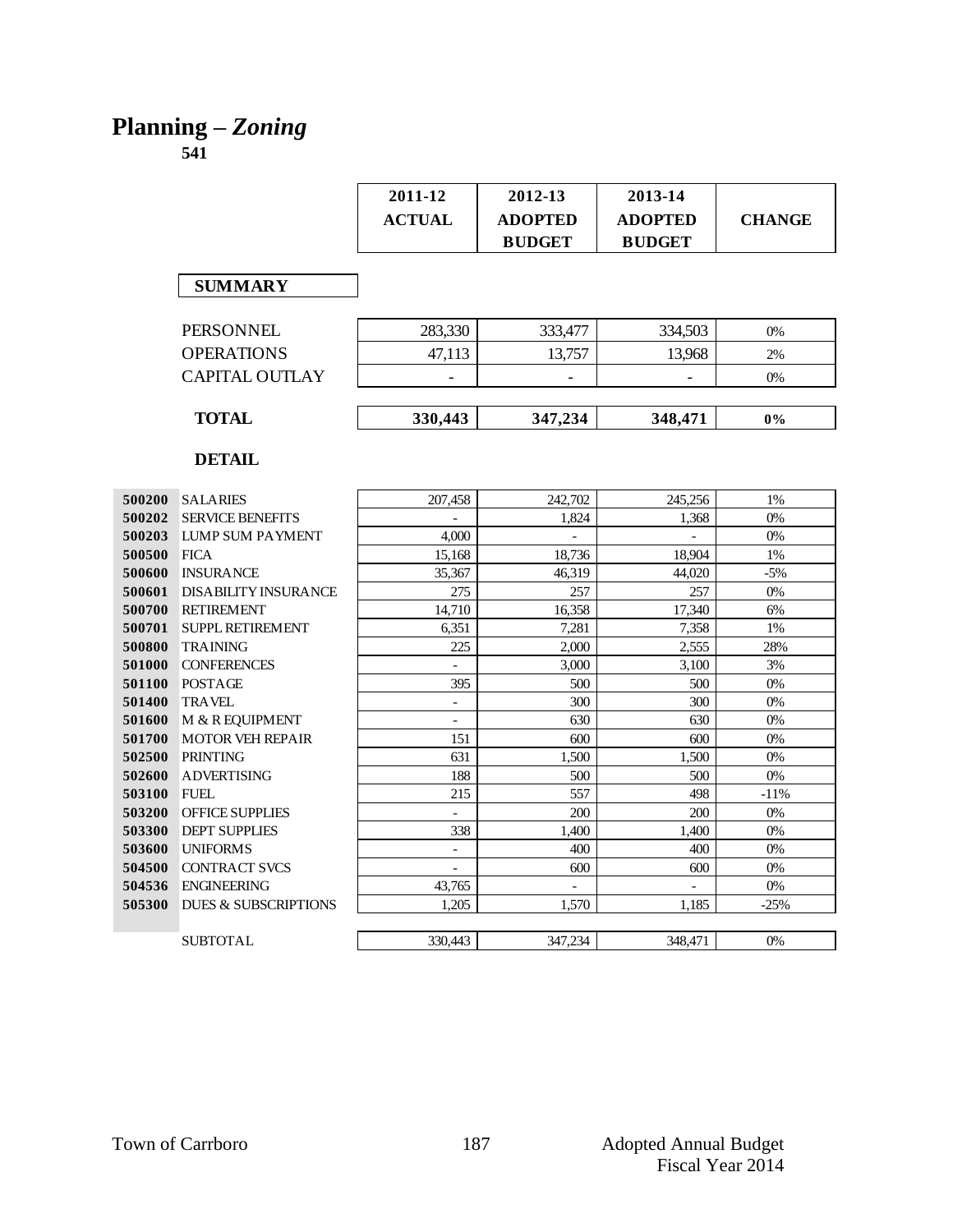# **Planning –** *Inspections*

| 2011-12       | 2012-13        | 2013-14        |               |
|---------------|----------------|----------------|---------------|
| <b>ACTUAL</b> | <b>ADOPTED</b> | <b>ADOPTED</b> | <b>CHANGE</b> |
|               | <b>BUDGET</b>  | <b>BUDGET</b>  |               |

#### **SUMMARY**

| PERSONNEL         | 254,916 | 246,234                  | 256,245 | 4% |
|-------------------|---------|--------------------------|---------|----|
| <b>OPERATIONS</b> | 11,285  | 17,271                   | 17,956  | 4% |
| CAPITAL OUTLAY    | -       | $\overline{\phantom{a}}$ | -       | 0% |
|                   |         |                          |         |    |
| <b>TOTAL</b>      | 266,201 | 263,505                  | 274,201 | 4% |
|                   |         |                          |         |    |

| 500200 | <b>SALARIES</b>                 | 191,530                  | 186,364 | 194,176 | 4%     |
|--------|---------------------------------|--------------------------|---------|---------|--------|
| 500202 | <b>SERVICE BENEFITS</b>         |                          | 1,983   | 1,983   | 0%     |
| 500203 | <b>LUMP SUM PAYMENT</b>         | 3,000                    |         |         | 0%     |
| 500500 | <b>FICA</b>                     | 14,343                   | 14,441  | 15,039  | 4%     |
| 500600 | <b>INSURANCE</b>                | 26,181                   | 24,968  | 25,168  | 1%     |
| 500601 | <b>DISABILITY INSURANCE</b>     | 474                      | 326     | 326     | 0%     |
| 500700 | <b>RETIREMENT</b>               | 13,539                   | 12,561  | 13,728  | 9%     |
| 500701 | <b>SUPPL RETIREMENT</b>         | 5,849                    | 5,591   | 5,825   | 4%     |
| 500800 | <b>TRAINING</b>                 | 1,906                    | 4,500   | 6,500   | 44%    |
| 501000 | <b>CONFERENCES</b>              | 678                      | 2,200   | 400     | $-82%$ |
| 501100 | POSTAGE                         | 72                       | 100     | 100     | $0\%$  |
| 501200 | <b>PHONES</b>                   | 1,225                    | 1,400   | 1,400   | $0\%$  |
| 501400 | <b>TRAVEL</b>                   | 125                      | 500     | 500     | 0%     |
| 501700 | <b>VEHICLE REPAIR</b>           | 82                       | 1,200   | 1,200   | $0\%$  |
| 502500 | <b>PRINTING</b>                 | 252                      | 730     | 730     | 0%     |
| 502600 | <b>ADVERTISING</b>              | $\overline{\phantom{0}}$ | 100     | 100     | 0%     |
| 503100 | <b>FUEL</b>                     | 2,494                    | 2,526   | 2,371   | $-6%$  |
| 503200 | <b>OFFICE SUPPLIES</b>          |                          | 375     | 375     | 0%     |
| 503300 | <b>DEPT SUPPLIES</b>            | 3,803                    | 1,400   | 2,000   | 43%    |
| 503600 | <b>UNIFORMS</b>                 | 76                       | 1.300   | 1.300   | 0%     |
| 504500 | <b>CONTRACT SVCS</b>            |                          | 400     | 400     | $0\%$  |
| 505300 | <b>DUES &amp; SUBSCRIPTIONS</b> | 572                      | 540     | 580     | 7%     |
|        |                                 |                          |         |         |        |
|        | <b>SUBTOTAL</b>                 | 266,201                  | 263,505 | 274,201 | 4%     |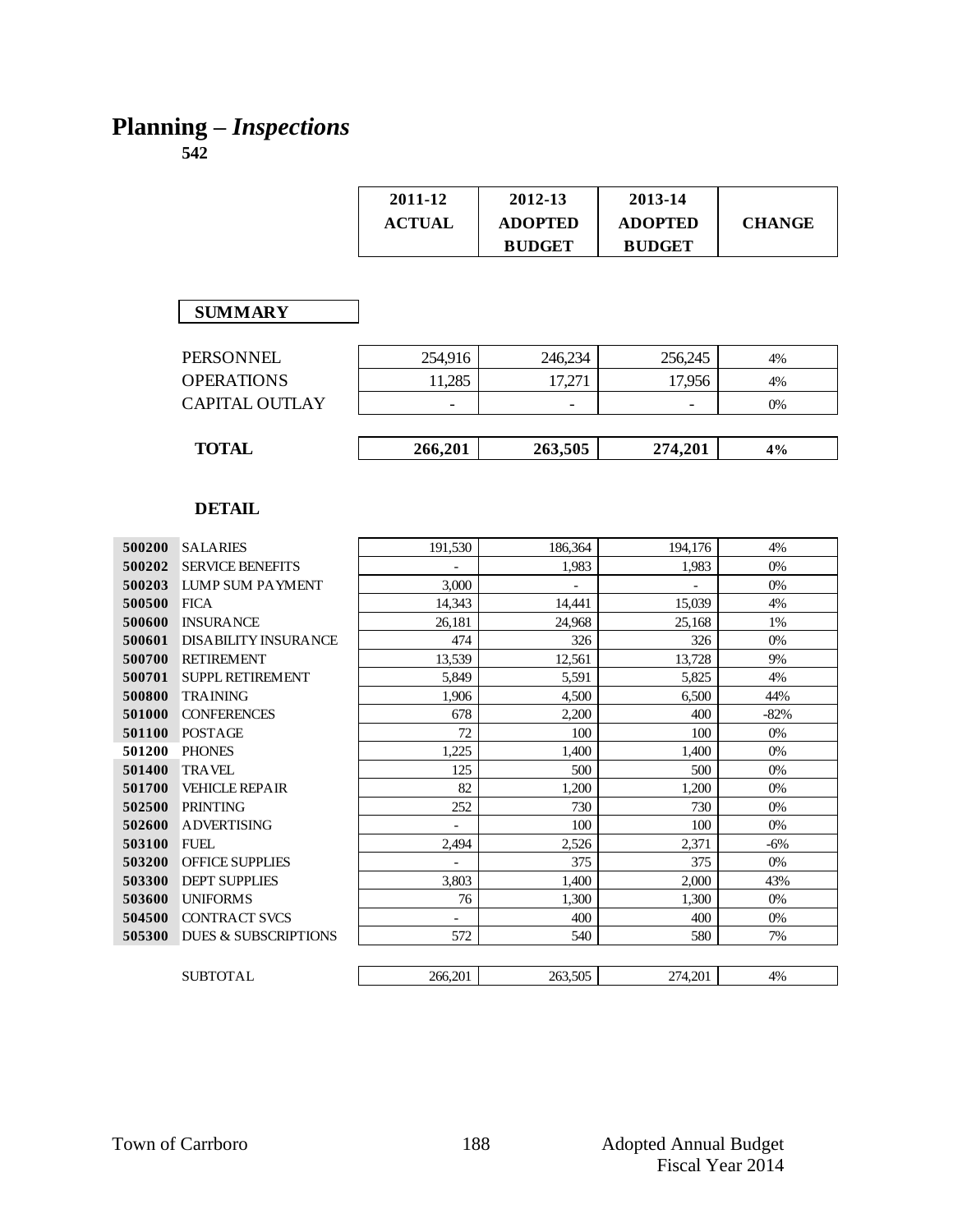# **Transportation**

|                                 | 2011-12<br><b>ACTUAL</b> | 2012-13<br><b>ADOPTED</b> | 2013-14<br><b>ADOPTED</b> | <b>CHANGE</b> |
|---------------------------------|--------------------------|---------------------------|---------------------------|---------------|
|                                 |                          | <b>BUDGET</b>             | <b>BUDGET</b>             |               |
| <b>SUMMARY</b>                  |                          |                           |                           |               |
| <b>PERSONNEL</b>                | $\overline{\phantom{0}}$ | $\overline{\phantom{a}}$  |                           | 0%            |
| <b>OPERATIONS</b>               | 1,032,825                | 1,240,000                 | 1,396,423                 | 13%           |
| <b>CAPITAL OUTLAY</b>           | -                        | $\overline{\phantom{a}}$  | $\overline{\phantom{0}}$  | 0%            |
|                                 |                          |                           |                           |               |
| <b>TOTAL</b>                    | 1,032,825                | 1,240,000                 | 1,396,423                 | 13%           |
| <b>DETAIL</b>                   |                          |                           |                           |               |
| <b>504500 CONTRACT SERVICES</b> | 1,032,825                | 1,240,000                 | 1,396,423                 | 13%           |
| <b>SUBTOTAL</b>                 | 1,032,825                | 1,240,000                 | 1,396,423                 | 13%           |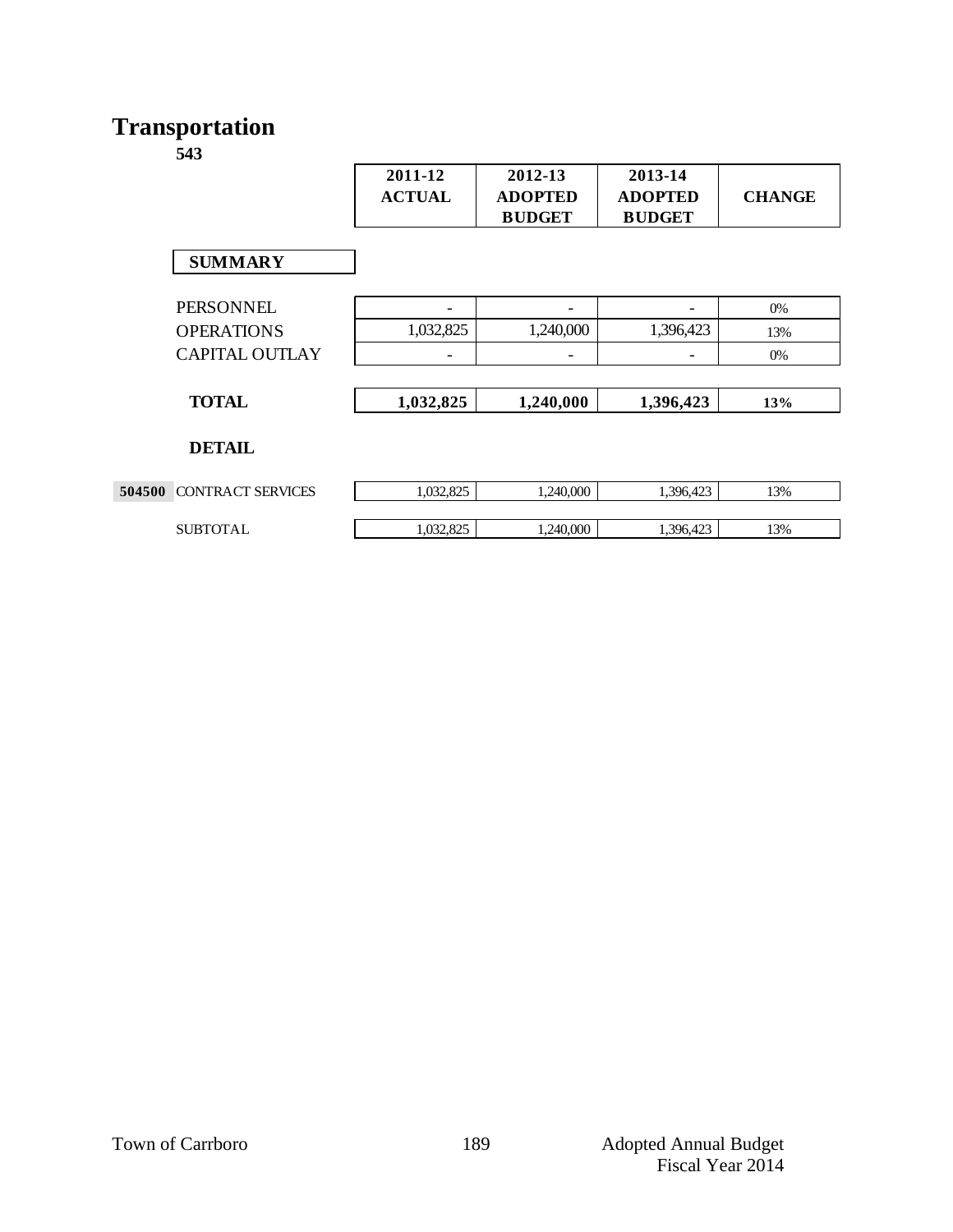## **Public Works**

**PUBLIC WORKS - DEPARTMENTAL TOTAL**

|                       | 2011-12<br><b>ACTUAL</b> | 2012-13<br><b>ADOPTED</b><br><b>BUDGET</b> | 2013-14<br><b>ADOPTED</b><br><b>BUDGET</b> | <b>CHANGE</b> |
|-----------------------|--------------------------|--------------------------------------------|--------------------------------------------|---------------|
| <b>SUMMARY</b>        |                          |                                            |                                            |               |
| <b>PERSONNEL</b>      | 1,875,064                | 1,881,686                                  | 1,961,898                                  | 4%            |
| <b>OPERATIONS</b>     | 1,488,456                | 1,571,821                                  | 1,603,294                                  | 2%            |
| <b>CAPITAL OUTLAY</b> | 109,453                  | 281,725                                    | 586,169                                    | 108%          |
|                       |                          |                                            |                                            |               |
| <b>TOTAL</b>          | 3,472,972                | 3,735,232                                  | 4,151,361                                  | 11%           |

### **Public Works –** *Supervision*

**550**

| 2011-12       | 2012-13        | 2013-14        |               |
|---------------|----------------|----------------|---------------|
| <b>ACTUAL</b> | <b>ADOPTED</b> | <b>ADOPTED</b> | <b>CHANGE</b> |
|               | <b>BUDGET</b>  | <b>BUDGET</b>  |               |

| <b>PERSONNEL</b>      | 323,578 | 316,451                  | 324,756 | 3%  |
|-----------------------|---------|--------------------------|---------|-----|
| <b>OPERATIONS</b>     | 19.515  | 32,670                   | 43.429  | 33% |
| <b>CAPITAL OUTLAY</b> | -       | $\overline{\phantom{a}}$ | -       | 0%  |
|                       |         |                          |         |     |
| <b>TOTAL</b>          | 343,093 | 349,121                  | 368,185 | 5%  |
|                       |         |                          |         |     |

|                    | 500200 SALARIES                    | 235,648                  | 231,567                  | 238,514                  | 3%      |
|--------------------|------------------------------------|--------------------------|--------------------------|--------------------------|---------|
|                    | 500201 OVERTIME                    | 37                       | 1.000                    | 1.000                    | 0%      |
|                    | 500202 SERVICE BENEFITS            | $\overline{\phantom{a}}$ | 744                      | 744                      | 0%      |
|                    | 500203 LUMP SUM PAYMENT            | 3,750                    | $\overline{\phantom{0}}$ | $\overline{\phantom{a}}$ | 0%      |
| 500500 FICA        |                                    | 16,568                   | 17,848                   | 18,380                   | 3%      |
|                    | 500600 INSURANCE                   | 43,473                   | 42,258                   | 41,790                   | $-1\%$  |
|                    | <b>500601 DISABILITY INSURANCE</b> | 403                      | 310                      | 310                      | 0%      |
|                    | 500700 RETIREMENT                  | 16,558                   | 15,725                   | 16,863                   | 7%      |
|                    | 500701 SUPPL RETIREMENT            | 7.140                    | 6,999                    | 7,155                    | 2%      |
|                    | <b>500800 TRAINING</b>             | 1,486                    | 3,600                    | 3,600                    | 0%      |
|                    | <b>500900 PROFESSIONAL SERVICE</b> | 13,366                   | 10.000                   | 10,000                   | 0%      |
|                    | <b>501000 CONFERENCES</b>          | 1.058                    | 3,000                    | 3.000                    | 0%      |
|                    | 501100 POSTAGE                     | 123                      | 375                      | 375                      | 0%      |
|                    | 501600 M & R EQUIP                 |                          | 1,000                    |                          | $-100%$ |
|                    | 501700 VEHICLE REPAIR              | (809)                    | 750                      | 750                      | 0%      |
| 502100 RENT        |                                    | 1,578                    | 1,800                    | 1.800                    | 0%      |
|                    | 502500 PRINTING                    | 1,105                    | 1.000                    | 1.000                    | 0%      |
|                    | 502600 ADVERTISING                 | $\sim$                   | 500                      | 500                      | 0%      |
| <b>503100 FUEL</b> |                                    | (2,073)                  | 2,382                    | 1,941                    | $-19%$  |
|                    | 503200 OFFICE SUPPLIES             | 1,200                    | 5,500                    | 6,700                    | 22%     |
|                    | 503300 DEPT. SUPPLIES              | 1.055                    | 713                      | 1,713                    | 140%    |
|                    | <b>503600 UNIFORMS</b>             | 521                      | 750                      | 750                      | 0%      |
|                    | 504500 CONTRACT SVCS               |                          | ÷                        | 10,000                   | 0%      |
|                    | 505300 DUES&SUBS                   | 903                      | 1,300                    | 1,300                    | 0%      |
|                    |                                    |                          |                          |                          |         |
|                    | <b>SUBTOTAL</b>                    | 343,093                  | 349.121                  | 368.185                  | 5%      |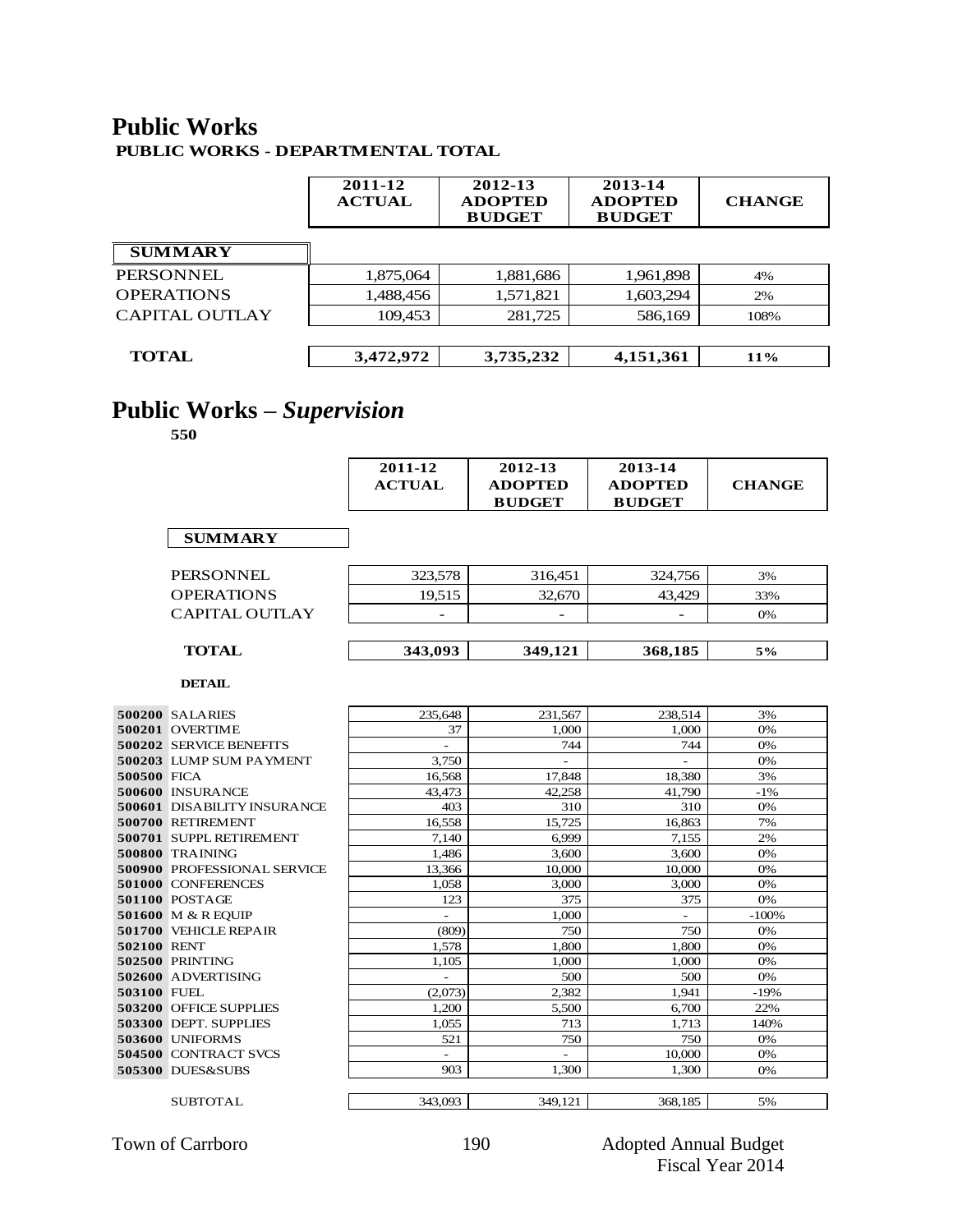### **Public Works –** *Street Maintenance*

|             |                                        | 2011-12       | 2012-13        | 2013-14        |               |
|-------------|----------------------------------------|---------------|----------------|----------------|---------------|
|             |                                        | <b>ACTUAL</b> | <b>ADOPTED</b> | <b>ADOPTED</b> | <b>CHANGE</b> |
|             |                                        |               | <b>BUDGET</b>  | <b>BUDGET</b>  |               |
|             |                                        |               |                |                |               |
|             | <b>SUMMARY</b>                         |               |                |                |               |
|             |                                        |               |                |                |               |
|             | <b>PERSONNEL</b>                       | 542,640       | 505.138        | 507.741        | 1%            |
|             | <b>OPERATIONS</b>                      | 372.514       | 400.348        | 413,123        | 3%            |
|             | <b>CAPITAL OUTLAY</b>                  |               |                |                | 0%            |
|             |                                        |               |                |                |               |
|             | <b>TOTAL</b>                           | 915,154       | 905,486        | 920,864        | 2%            |
|             |                                        |               |                |                |               |
|             | <b>DETAIL</b>                          |               |                |                |               |
|             | 500200 SALARIES                        | 375,027       | 347,509        | 354,115        | 2%            |
|             | 500201 OVERTIME                        | 5,078         | 5,300          | 6,000          | 13%           |
|             | 500202 SERVICE BENEFITS                |               | 2,688          | 2.896          | 0%            |
|             | 500203 LUMP SUM PAYMENT                | 9,000         | $\overline{a}$ | $\overline{a}$ | 0%            |
| 500500 FICA |                                        | 27,078        | 27.196         | 27.415         | 1%            |
|             | 500600 INSURANCE                       | 86,966        | 87,274         | 81,080         | $-7%$         |
|             | <b>500601 DISABILITY INSURANCE</b>     | 678           | 546            | 576            | 0%            |
|             | 500700 RETIREMENT                      | 27,110        | 23,960         | 25,036         | 4%            |
|             | 500701 SUPPL RETIREMENT                | 11,703        | 10,665         | 10,623         | 0%            |
|             | 500800 TRAINING                        | 2,107         | 3.000          | 3.000          | 0%            |
|             | 500811 COMM DR LICENSE                 |               | 200            | 200            | 0%            |
|             | 501600 M & R EQUIP                     | 20,535        | 15,000         | 12,500         | $-17%$        |
|             | 501700 VEHICLE REPAIR                  | 5,053         | 10,000         | 12,500         | 25%           |
| 502100 RENT |                                        | 2,265         | 3,500          | 3,500          | 0%            |
|             | <b>503000 UTILITIES</b>                | 145,921       | 152.310        | 165,347        | 9%            |
| 503100 FUEL |                                        | 27,453        | 25,648         | 27,535         | 7%            |
|             | 503300 DEPTL SUPPLIES                  | 59,418        | 70,864         | 69,775         | $-2%$         |
|             | 503600 UNIFORMS                        | 2.998         | 4.520          | 4.776          | 6%            |
|             | <b>504500 CONTRACT SVCS</b>            | 104.606       | 115,006        | 113,690        | $-1%$         |
|             | <b>505300 DUES &amp; SUBSCRIPTIONS</b> | 159           | 300            | 300            | 0%            |
|             | <b>OWASA SEWER FEE</b>                 |               |                |                |               |
|             | 506200 REIMBURSEMENT                   | 2,000         |                |                | 0%            |
|             | 507404 TRAMORE PROJECT                 | 33,068        |                |                | 0%            |
|             | <b>SUBTOTAL</b>                        | 948,222       | 905,486        | 920,864        | 2%            |
|             |                                        |               |                |                |               |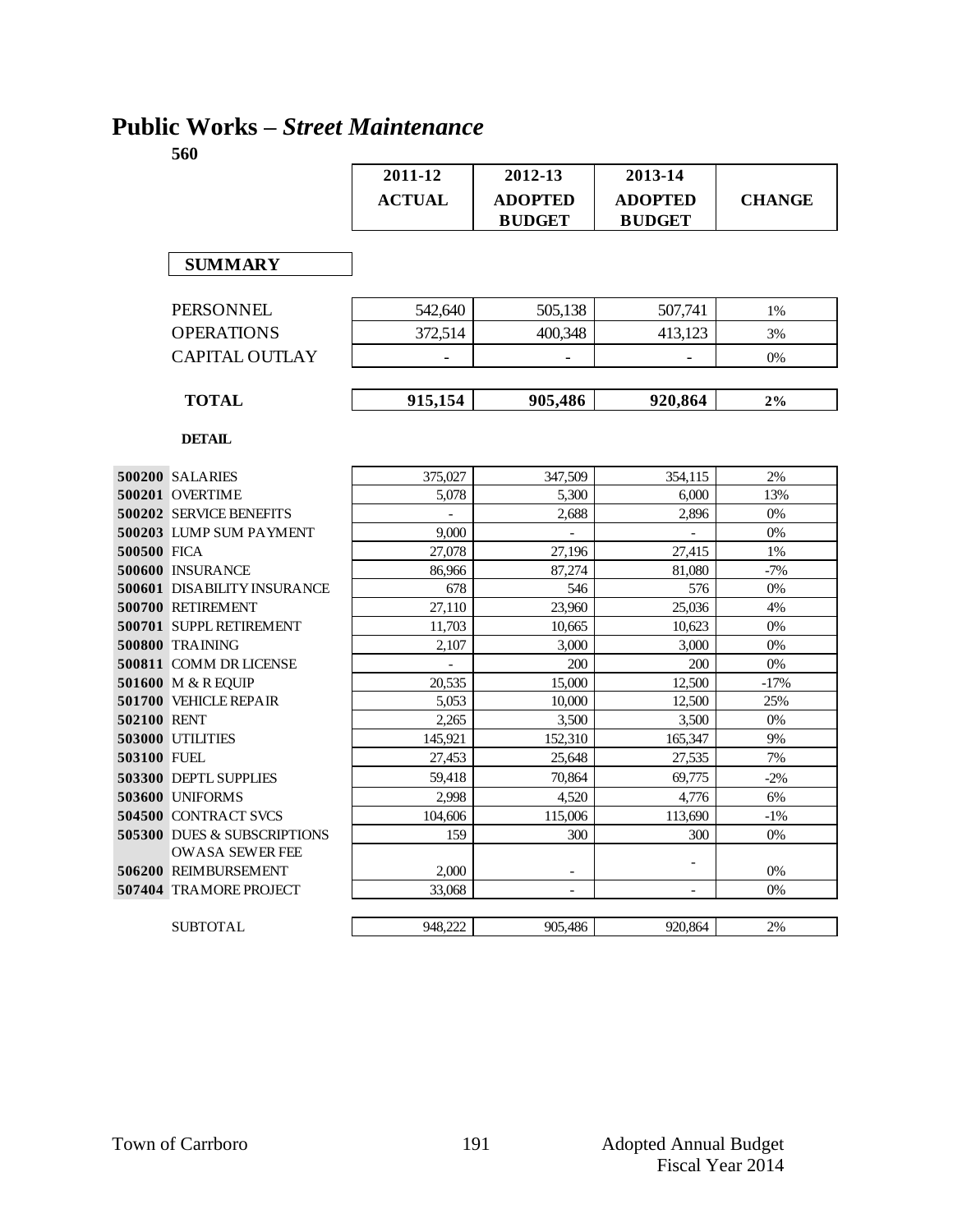### **Public Works –** *Solid Waste Management*

|             |                                    | 2011-12        | 2012-13        | 2013-14        |               |
|-------------|------------------------------------|----------------|----------------|----------------|---------------|
|             |                                    | <b>ACTUAL</b>  | <b>ADOPTED</b> | <b>ADOPTED</b> | <b>CHANGE</b> |
|             |                                    |                | <b>BUDGET</b>  | <b>BUDGET</b>  |               |
|             |                                    |                |                |                |               |
|             |                                    |                |                |                |               |
|             | <b>SUMMARY</b>                     |                |                |                |               |
|             |                                    |                |                |                |               |
|             | <b>PERSONNEL</b>                   | 338,009        | 341,991        | 395,300        | 16%           |
|             | <b>OPERATIONS</b>                  | 546,064        | 589.528        | 540,087        | $-8%$         |
|             | <b>CAPITAL OUTLAY</b>              | 103,058        | 231,000        | 583,800        | $0\%$         |
|             |                                    |                |                |                |               |
|             |                                    |                |                |                |               |
|             | <b>TOTAL</b>                       | 987,131        | 1,162,519      | 1,519,187      | 31%           |
|             |                                    |                |                |                |               |
|             |                                    |                |                |                |               |
|             | <b>DETAIL</b>                      |                |                |                |               |
|             | 500200 SALARIES                    | 230,500        | 232,500        | 278,610        | 20%           |
|             | 500201 OVERTIME                    | 145            | 500            | 1,340          | 168%          |
|             | 500202 SERVICE BENEFITS            |                | 2.023          | 2.687          | 0%            |
|             | 500203 LUMP SUM PAYMENT            | 6,250          |                |                | 0%            |
| 500500 FICA |                                    | 16.564         | 17.979         | 21.571         | 20%           |
|             | 500600 INSURANCE                   | 60,557         | 65,838         | 62,448         | $-5%$         |
|             | <b>500601 DISABILITY INSURANCE</b> | 393            | 259            | 250            | $-3%$         |
|             | 500700 RETIREMENT                  | 16,485         | 15,841         | 19,935         | 26%           |
|             | 500701 SUPPL RETIREMENT            | 7.115          | 7.051          | 8.459          | 20%           |
|             | 500800 TRAINING                    |                | 1,000          | 1,000          | 0%            |
|             | <b>500811 COMM DRIVERS LIC</b>     |                | 150            | 150            | 0%            |
|             | 501600 M & R EQUIP                 |                | 1,100          | 2,300          | 109%          |
|             | 501700 M&R VEHICLES                | 64.470         | 36,750         | 55,077         | 50%           |
|             | 502500 PRINTING                    | 1,316          | 3,737          | 5,823          | 56%           |
| 503100 FUEL |                                    | 62,589         | 78,195         | 111,909        | 43%           |
|             | 503300 DEPT SUPPLIES               | 7,888          | 6,605          | 8,605          | 30%           |
|             | 503303 PUR FOR RESALE              | $\overline{a}$ | 9,265          | 9,090          | $-2\%$        |
|             | 503306 YARD WASTE CARTS            |                | 5,200          | 4,845          | $-7%$         |
|             | <b>503307 VEHICLE SUPPLIES</b>     | 1,006          | 1,006          | 2,012          | 100%          |
|             | <b>503600 UNIFORMS</b>             | 1.663          | 3.000          | 3.500          | 17%           |
|             | <b>504500 CONTRACT SERVICES</b>    |                |                | 30,000         | 0%            |
|             | 504701 LANDFILL FEES               | 407,132        | 443,520        | 305,776        | $-31%$        |
|             | 507401 VEHICLES                    | 103,058        | 231,000        | 583,800        | $0\%$         |
|             |                                    |                |                |                |               |
|             | <b>SUBTOTAL</b>                    | 987,131        | 1,162,519      | 1,519,187      | 31%           |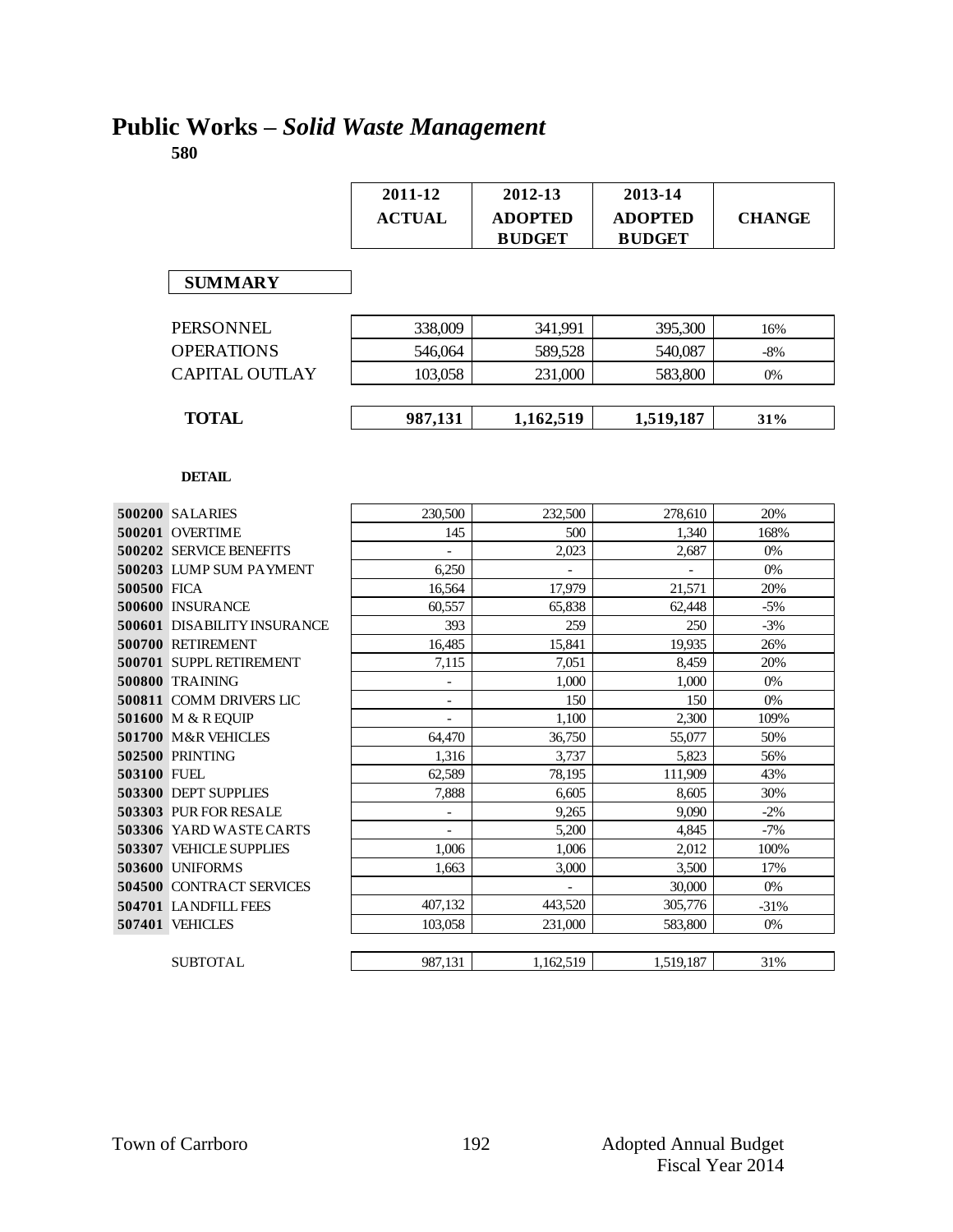### **Public Works –** *Central Services*

|             |                                                    | 2011-12<br><b>ACTUAL</b> | 2012-13<br><b>ADOPTED</b><br><b>BUDGET</b> | 2013-14<br><b>ADOPTED</b><br><b>BUDGET</b> | <b>CHANGE</b> |
|-------------|----------------------------------------------------|--------------------------|--------------------------------------------|--------------------------------------------|---------------|
|             | <b>SUMMARY</b>                                     |                          |                                            |                                            |               |
|             | <b>PERSONNEL</b>                                   | 165,517                  | 159,060                                    | 162,605                                    | 2%            |
|             | <b>OPERATIONS</b>                                  | 293.794                  | 310,245                                    | 335,178                                    | 8%            |
|             | <b>CAPITAL OUTLAY</b>                              |                          |                                            |                                            | 0%            |
|             | <b>TOTAL</b>                                       | 459,311                  | 469,305                                    | 497,783                                    | 6%            |
|             | <b>DETAIL</b>                                      |                          |                                            |                                            |               |
|             | 500200 SALARIES                                    | 117,748                  | 115,516                                    | 118,981                                    | 3%            |
|             | 500201 OVERTIME                                    | 2,724                    | 2.000                                      | 2,000                                      | $0\%$         |
|             | 500202 SERVICE BENEFITS                            |                          | 704                                        | 704                                        | $0\%$         |
|             | 500203 LUMP SUM PAYMENT                            | 2,750                    | $\equiv$                                   | $\overline{a}$                             | 0%            |
| 500500 FICA |                                                    | 9,414                    | 9.044                                      | 9,234                                      | 2%            |
|             | 500600 INSURANCE                                   | 20.048                   | 19.849                                     | 19,273                                     | $-3%$         |
|             | <b>500601 DISABILITY INSURANCE</b>                 | 494                      | 432                                        | 432                                        | 0%            |
|             | 500700 RETIREMENT                                  | 8,617                    | 7,968                                      | 8,412                                      | 6%            |
|             | 500701 SUPPL RETIREMENT                            | 3.722                    | 3.547                                      | 3.569                                      | 1%            |
|             | <b>500800 TRAINING</b>                             |                          | 500                                        | 500                                        | 0%            |
|             | 501200 TELEPHONE                                   | 5,290                    | 8,582                                      | 7,420                                      | $-14%$        |
|             | 501601 M & R BUILDINGS                             | 80,310                   | 80,050                                     | 84,050                                     | 5%            |
|             | 501700 M VEHICLE REPAIR<br><b>503000 UTILITIES</b> | 832<br>122.733           | 700<br>128,950                             | 700<br>141.845                             | 0%<br>10%     |
| 503100 FUEL |                                                    | 3,169                    | 3,773                                      | 3,998                                      | 6%            |
|             | 503101 FUEL SYSTEM                                 | 840                      |                                            |                                            | 0%            |
|             | 503300 DEPARTMENTAL SUPPLIES                       | 20,387                   | 18,469                                     | 20,329                                     | 10%           |
|             | 503600 UNIFORMS                                    | 933                      | 1,400                                      | 1,500                                      | 7%            |
|             | 504500 CONTRACT SVCS                               | 59,300                   | 67,821                                     | 74,836                                     | 10%           |
|             | <b>SUBTOTAL</b>                                    | 459.311                  | 469.305                                    | 497.783                                    | 6%            |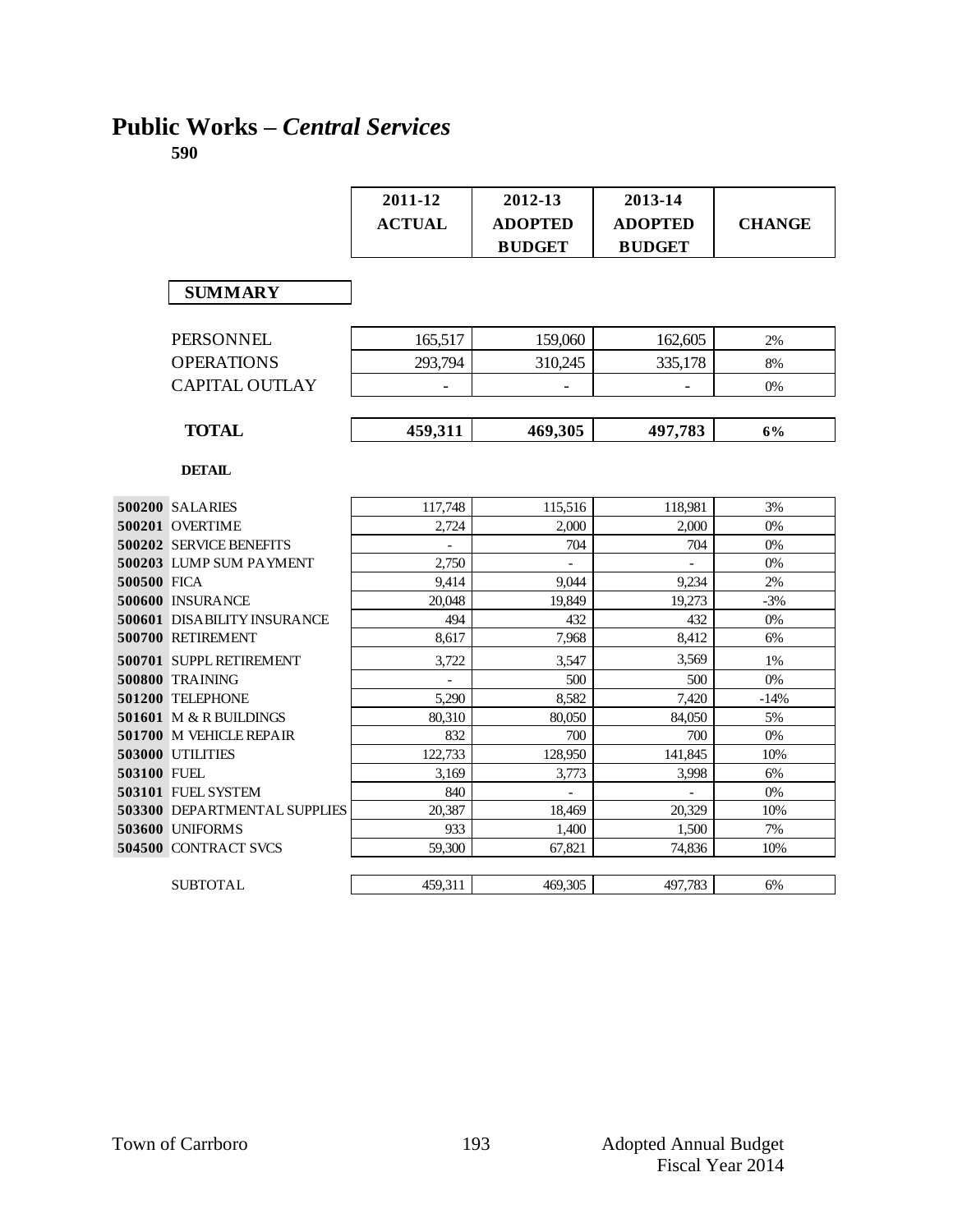### **Public Works –** *Fleet Maintenance*

|                            |                                              | 2011-12<br><b>ACTUAL</b> | 2012-13<br><b>ADOPTED</b><br><b>BUDGET</b> | 2013-14<br><b>ADOPTED</b><br><b>BUDGET</b> | <b>CHANGE</b> |
|----------------------------|----------------------------------------------|--------------------------|--------------------------------------------|--------------------------------------------|---------------|
|                            | <b>SUMMARY</b>                               |                          |                                            |                                            |               |
|                            | <b>PERSONNEL</b>                             | 179,113                  | 171,037                                    | 178,885                                    | 5%            |
|                            | <b>OPERATIONS</b>                            | 56,466                   | 31,885                                     | 45,009                                     | 41%           |
|                            | <b>CAPITAL OUTLAY</b>                        | 6,395                    | 7,800                                      | $\overline{0}$                             | 0%            |
|                            | <b>TOTAL</b>                                 | 241,973                  | 210,722                                    | 223,894                                    | 6%            |
|                            | 500200 SALARIES                              | 128,878                  | 127,190                                    | 131,006                                    | 3%            |
|                            | <b>DETAIL</b>                                |                          |                                            |                                            |               |
|                            |                                              |                          |                                            |                                            |               |
|                            | 500201 OVERTIME                              |                          | 500                                        | 500                                        | 0%            |
|                            | 500202 SERVICE BENEFITS                      |                          | 868                                        | 868                                        |               |
|                            |                                              |                          |                                            |                                            | 0%            |
|                            | 500203 LUMP SUM PAYMENT                      | 3,000                    |                                            |                                            | $0\%$         |
|                            |                                              | 9,853                    | 9,835                                      | 10,127                                     | 3%            |
|                            | 500600 INSURANCE                             | 23,861                   | 19,849                                     | 22,781                                     | 15%           |
|                            | <b>500601 DISABILITY INSURANCE</b>           | 330                      | 273                                        | 273                                        | 0%            |
|                            | 500700 RETIREMENT                            | 9,213                    | 8.665                                      | 9,359                                      | 8%            |
|                            | 500701 SUPPL RETIREMENT                      | 3,978                    | 3,857                                      | 3,971                                      | 3%            |
|                            | <b>500800 TRAINING</b>                       | 170                      | 2,250                                      | 2,350                                      | 4%            |
|                            | 501600 M & R EQUIP                           | 36,305                   | 2,000                                      | 15,000                                     | 650%          |
|                            | <b>501700 MOTOR VEHICLE REPAIR</b>           | 364                      | 2,700                                      | 2,700                                      | 0%            |
|                            |                                              | 4,484                    | 4.091                                      | 3,949                                      | $-3%$         |
|                            | 503300 DEPT SUPPLIES                         | 5,340                    | 5,869                                      | 5,910                                      | 1%            |
|                            | 503600 UNIFORMS                              | 1,125                    | 1,400                                      | 1,500                                      | 7%            |
| 500500 FICA<br>503100 FUEL | 504500 CONTRACT SERVICES<br>507400 EQUIPMENT | 8,677<br>6,395           | 13,575<br>7,800                            | 13,600                                     | $0\%$<br>0%   |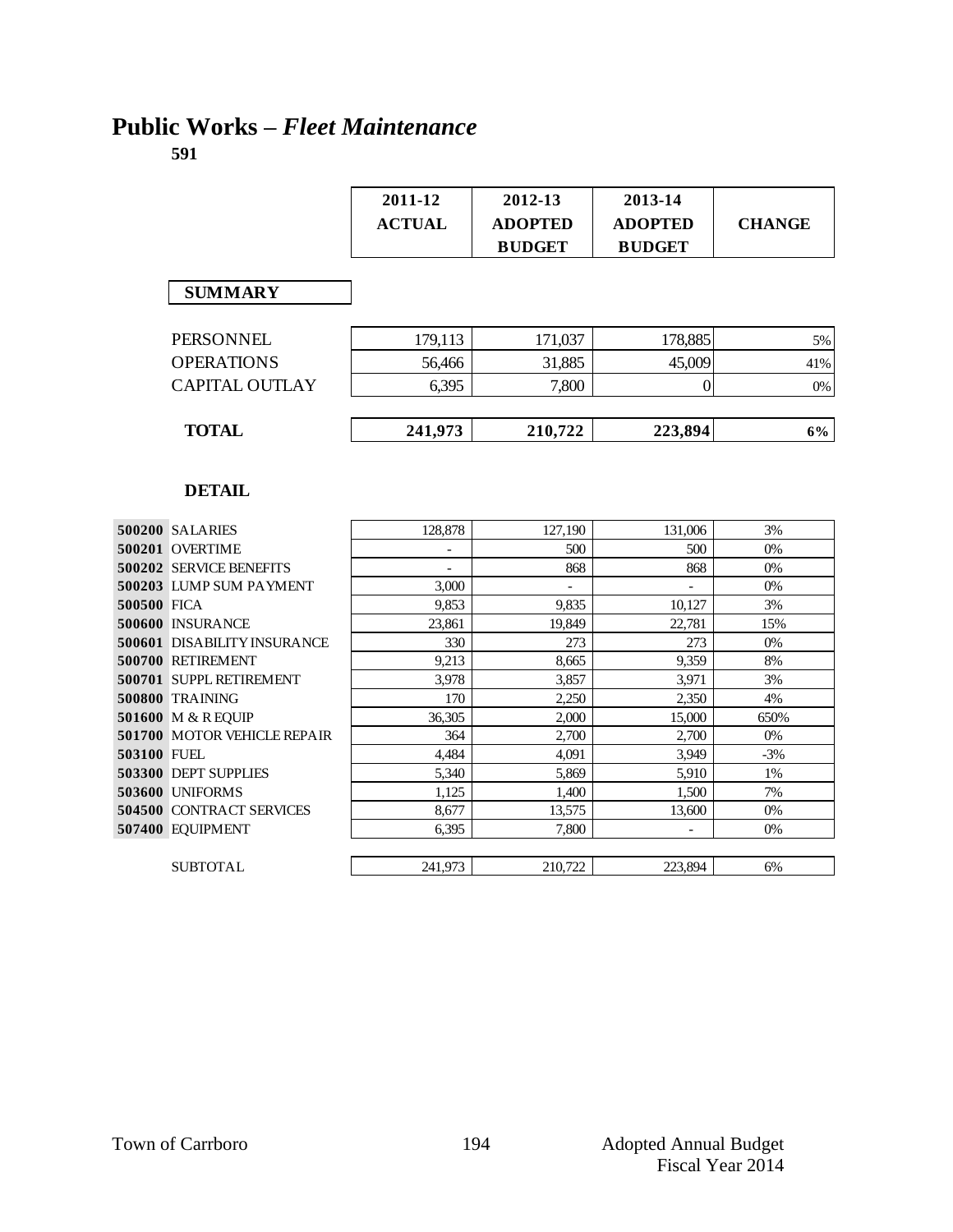# **Public Works –** *Landscaping*

|                                | $2011 - 12$<br><b>ACTUAL</b> | $2012 - 13$<br><b>ADOPTED</b><br><b>BUDGET</b> | 2013-14<br><b>ADOPTED</b><br><b>BUDGET</b> | <b>CHANGE</b> |
|--------------------------------|------------------------------|------------------------------------------------|--------------------------------------------|---------------|
| <b>SUMMARY</b>                 |                              |                                                |                                            |               |
| PERSONNEL                      | 326,208                      | 388,009                                        | 392,612                                    | 1%            |
| <b>OPERATIONS</b>              | 200,103                      | 207,145                                        | 226,468                                    | 9%            |
| <b>CAPITAL OUTLAY</b>          |                              | 42,925                                         | 2,369                                      | $-94%$        |
| <b>TOTAL</b>                   | 526,311                      | 638,079                                        | 621,449                                    | $-3%$         |
| <b>DETAIL</b>                  |                              |                                                |                                            |               |
| 500200 SALARIES                | 221,317                      | 266,069                                        | 271,361                                    | 2%            |
| 500201 OVERTIME                | 2,101                        | 3,000                                          | 3,000                                      | $0\%$         |
| 500202 SERVICE BENEFITS        |                              | 2,727                                          | 2,727                                      | $0\%$         |
| 500203 LUMP SUM PAYMENT        | 6,500                        |                                                |                                            | 0%            |
| 500500 FICA                    | 16,332                       | 20,792                                         | 20,951                                     | 1%            |
| 500600 INSURANCE               | 55,888                       | 68.680                                         | 66,966                                     | $-2%$         |
| 500601 DISABILITY INSURANCE    | 428                          | 268                                            | 268                                        | 0%            |
| 500700 RETIREMENT              | 15,803                       | 18,319                                         | 19,185                                     | 5%            |
| 500701 SUPPL RETIREMENT        | 6,820                        | 8,154                                          | 8,154                                      | 0%            |
| 500702 RETIRE SETTLEMT         | 1,020                        |                                                |                                            | 0%            |
| <b>500800 TRAINING</b>         | 83                           | 1,500                                          | 1,500                                      | 0%            |
| 500811 COM.DRIVERS LICENSE     | 110                          | 200                                            | 200                                        | 0%            |
| 501600 M & R EQUIP             | 10,769                       | 9,000                                          | 12,000                                     | 33%           |
| 501602 M & R PARKS             |                              | 2,500                                          | 2,500                                      | 0%            |
| 501603 M & R GROUNDS           |                              | 1,000                                          | 1,200                                      | 20%           |
| 501700 VEHICLE REPAIR          | 12,576                       | 7,500                                          | 7,500                                      | 0%            |
| 502100 RENT                    |                              | 1,000                                          | 1,000                                      | 0%            |
| 503000 UTILITIES               | 15                           |                                                |                                            | 0%            |
| 503001 UTILITIES-PARKS         | 30,149                       | 36,976                                         | 35,250                                     | $-5%$         |
| 503100 FUEL                    | 17,084                       | 19,471                                         | 21,591                                     | 11%           |
| 503300 DEPT SUPPLIES           | 28,423                       | 24,448                                         | 29,644                                     | 21%           |
| 503301 PARKS/SUPPLIES          | 25,606                       | 29,770                                         | 28,747                                     | $-3%$         |
| <b>503307 VEHICLE SUPPLIES</b> |                              |                                                | 1,006                                      | 0%            |
| 503600 UNIFORMS                | 1,931                        | 3,200                                          | 4,400                                      | 38%           |
| 504500 CONTRACT SERVICES       | 73,356                       | 70,580                                         | 79,480                                     | 13%           |
| 505300 DUES AND SUBSCRIPTIONS  | $\overline{\phantom{a}}$     |                                                | 450                                        | 0%            |
| 507400 EQUIPMENT               |                              | 42925                                          | 2,369                                      | 0%            |
| <b>SUBTOTAL</b>                | 526,311                      | 638,079                                        | 621,449                                    | $-3%$         |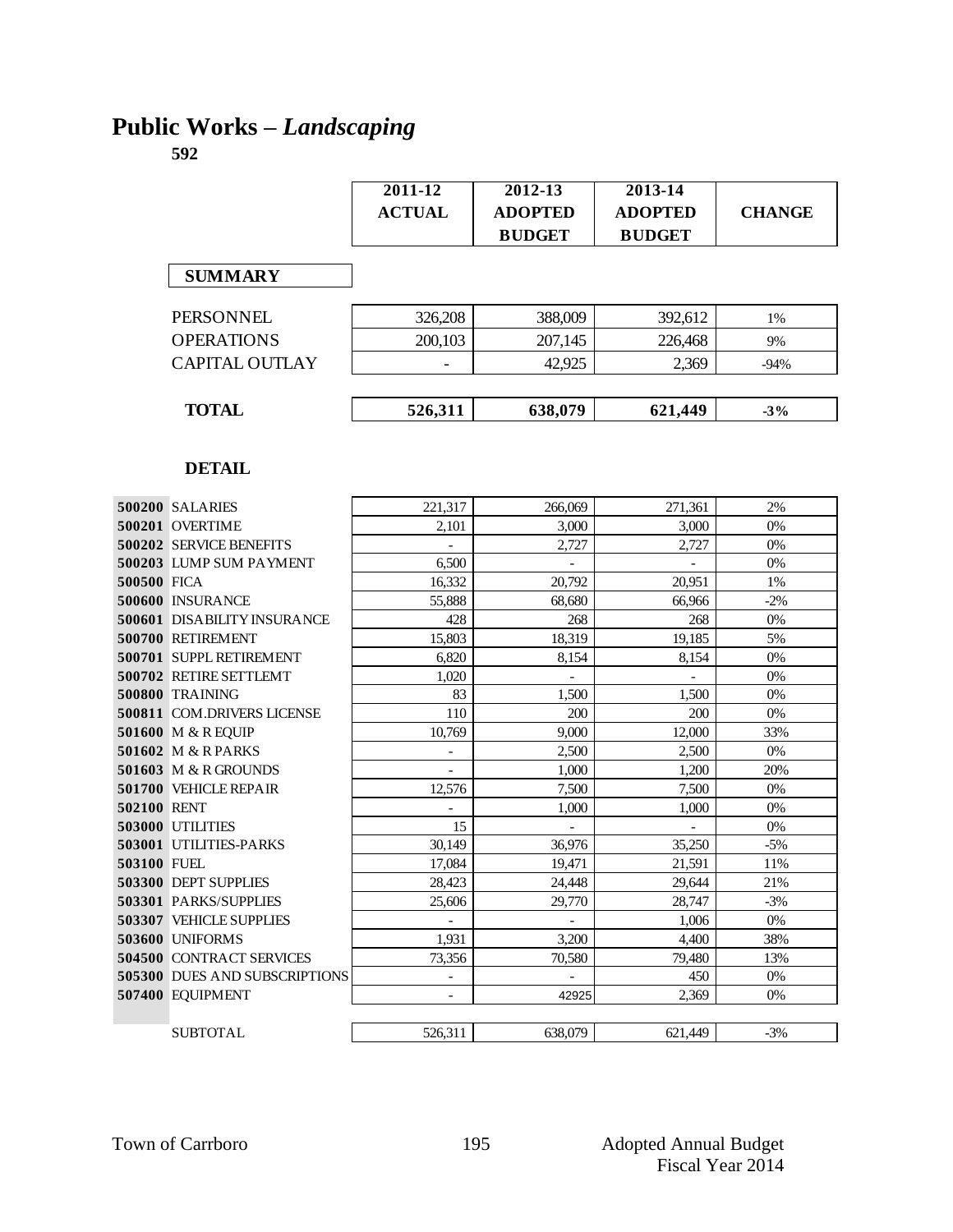### **Recreation and Parks**

**RECREATION AND PARKS - DEPARTMENTAL TOTAL**

 $\Gamma$ 

|                   | 2011-12<br><b>ACTUAL</b> | 2012-13<br><b>ADOPTED</b><br><b>BUDGET</b> | 2013-14<br><b>ADOPTED</b><br><b>BUDGET</b> | <b>CHANGE</b> |
|-------------------|--------------------------|--------------------------------------------|--------------------------------------------|---------------|
| <b>SUMMARY</b>    |                          |                                            |                                            |               |
| <b>PERSONNEL</b>  | 995,169                  | 1,043,764                                  | 1,103,492                                  | 6%            |
| <b>OPERATIONS</b> | 276,288                  | 346,999                                    | 402,004                                    | 16%           |
| CAPITAL OUTLAY    | 148,535                  | 35,115                                     | $\overline{\phantom{a}}$                   | $-100%$       |
| <b>TOTAL</b>      | 1,419,991                | 1,425,878                                  | 1,505,496                                  | 6%            |

### **Recreation and Parks –** *Supervision*

**620**

|                       | 2011-12<br><b>ACTUAL</b> | 2012-13<br><b>ADOPTED</b><br><b>BUDGET</b> | 2013-14<br><b>ADOPTED</b><br><b>BUDGET</b> | <b>CHANGE</b> |
|-----------------------|--------------------------|--------------------------------------------|--------------------------------------------|---------------|
| <b>SUMMARY</b>        |                          |                                            |                                            |               |
| <b>PERSONNEL</b>      | 112,098                  | 110,161                                    | 113,586                                    | 3%            |
| <b>OPERATIONS</b>     | 17,310                   | 19,104                                     | 19,104                                     | 0%            |
| <b>CAPITAL OUTLAY</b> |                          | $\overline{\phantom{0}}$                   | -                                          | 0%            |
|                       |                          |                                            |                                            |               |
| <b>TOTAL</b>          | 129,408                  | 129,265                                    | 132,690                                    | 3%            |

#### **DETAIL**

|             | <b>500200 SALARIES</b>             | 88.696  | 87.863  | 90.499  | 3%     |
|-------------|------------------------------------|---------|---------|---------|--------|
| 500202      | <b>SERVICE BENEFITS</b>            |         | 248     | 456     | 0%     |
| 500203      | <b>LUMP SUM PAYMENT</b>            | 1.000   | ٠       |         | 0%     |
| 500500 FICA |                                    | 6.657   | 6.749   | 6,967   | 3%     |
| 500600      | <b>INSURANCE</b>                   | 6.683   | 6.616   | 6.424   | $-3%$  |
|             | <b>500601 DISABILITY INSURANCE</b> | 128     | 127     | 127     | 0%     |
| 500700      | <b>RETIREMENT</b>                  | 6,240   | 5,922   | 6,398   | 8%     |
| 500701      | SUPPL RETIREMENT                   | 2,694   | 2,636   | 2.715   | 3%     |
| 500800      | <b>TRAINING</b>                    | ٠       | 1,300   | 1.000   | $-23%$ |
| 501000      | <b>CONFERENCES</b>                 | 245     | 1.500   | 1.800   | 20%    |
|             | <b>501100 POSTAGE</b>              | 60      | 550     | 250     | $-55%$ |
| 502100      | <b>RENT</b>                        | 4.775   | 6.000   | 6.000   | 0%     |
| 502500      | <b>PRINTING</b>                    | 249     | 865     | 465     | $-46%$ |
| 503200      | <b>OFFICE SUPPLIES</b>             | ٠       | 1.700   | 1.200   | $-29%$ |
| 503300      | <b>DEPT SUPPLIES</b>               | 444     | 1.989   | 1,489   | $-25%$ |
|             | <b>504500 CONTRACT SERVICES</b>    | 11,477  | 4,900   | 6,600   | 35%    |
|             | <b>505300 DUES/SUBSCRIPTIONS</b>   | 60      | 300     | 300     | 0%     |
|             |                                    |         |         |         |        |
|             | <b>SUBTOTAL</b>                    | 129,408 | 129,265 | 132,690 | 3%     |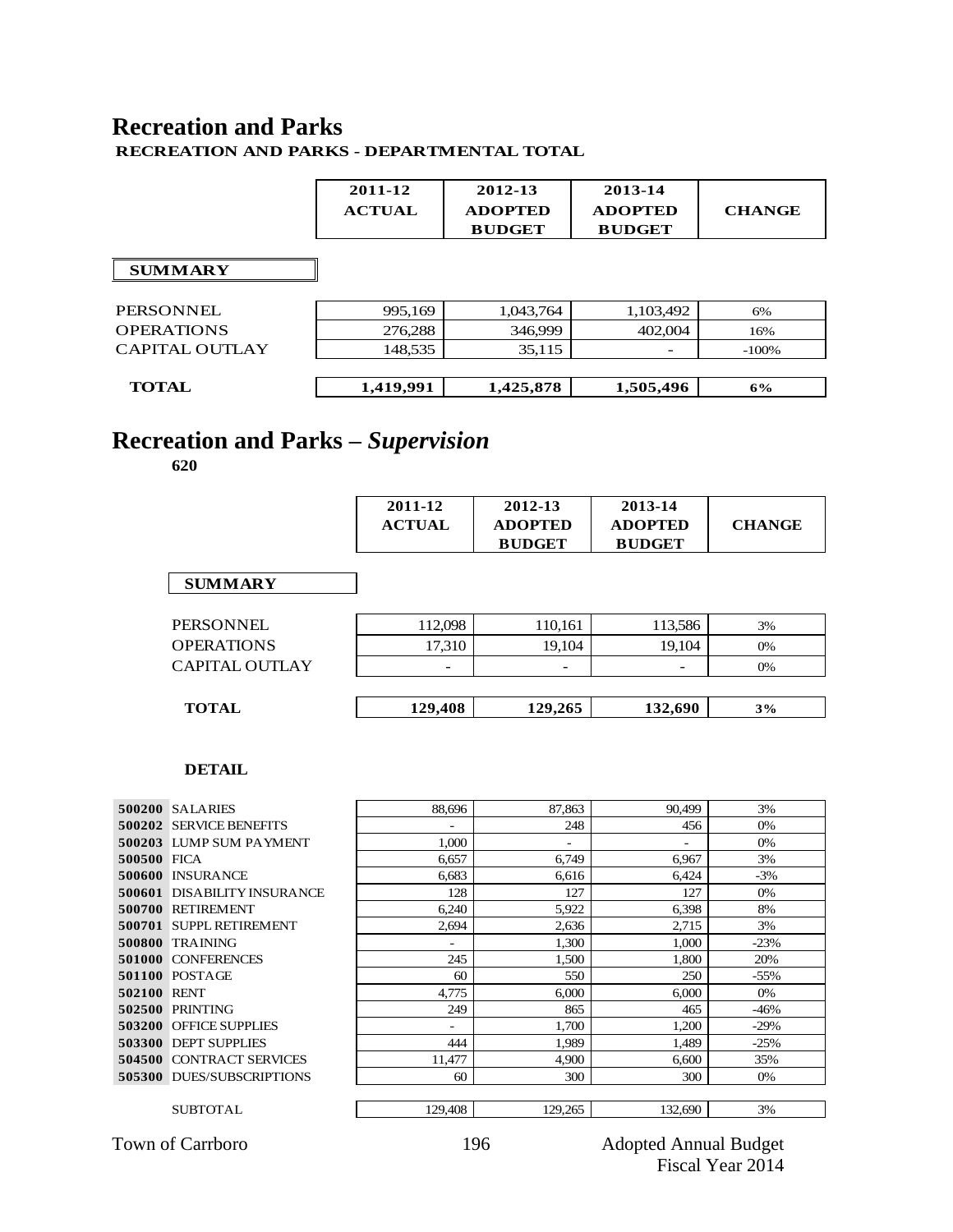# **Recreation and Parks –** *Playgrounds and Parks*

|             |                                    | 2011-12<br><b>ACTUAL</b> | 2012-13<br><b>ADOPTED</b><br><b>BUDGET</b> | 2013-14<br><b>ADOPTED</b><br><b>BUDGET</b> | <b>CHANGE</b> |
|-------------|------------------------------------|--------------------------|--------------------------------------------|--------------------------------------------|---------------|
|             | <b>SUMMARY</b>                     |                          |                                            |                                            |               |
|             | <b>PERSONNEL</b>                   |                          | $\qquad \qquad -$                          |                                            | 0%            |
|             | <b>OPERATIONS</b>                  | 3,123                    | 17,078                                     | 17,078                                     | 0%            |
|             | <b>CAPITAL OUTLAY</b>              | 148,535                  | 35,115                                     |                                            | $-100%$       |
|             |                                    |                          |                                            |                                            |               |
|             | <b>TOTAL</b>                       | 151,658                  | 52,193                                     | 17,078                                     | $-67%$        |
|             | <b>DETAIL</b>                      |                          |                                            |                                            |               |
|             | <b>500900 PROF SERVICES</b>        | $\overline{\phantom{a}}$ | 7,000                                      | 7,000                                      | 0%            |
|             | <b>501200 PHONE</b>                | 620                      |                                            |                                            | 0%            |
|             | 501602 M & R PARKS                 |                          | 3,920                                      | 3,920                                      | 0%            |
| 502100 RENT |                                    | 2,323                    | 2,870                                      | 2,870                                      | 0%            |
|             | 502600 ADVERTISING                 |                          | 500                                        | 500                                        | 0%            |
|             | 503300 DEPT SUPPLIES               | 180                      | 2.788                                      | 2.788                                      | 0%            |
|             | <b>507402 OTHER CAPITAL ASSETS</b> | 145,912                  | 35,115                                     | $\overline{\phantom{a}}$                   | 0%            |
|             | 580000 CONTINGENCY                 | 2,623                    |                                            | $\overline{\phantom{a}}$                   | 0%            |
|             | <b>SUBTOTAL</b>                    | 151,658                  | 52,193                                     | 17,078                                     | $-67%$        |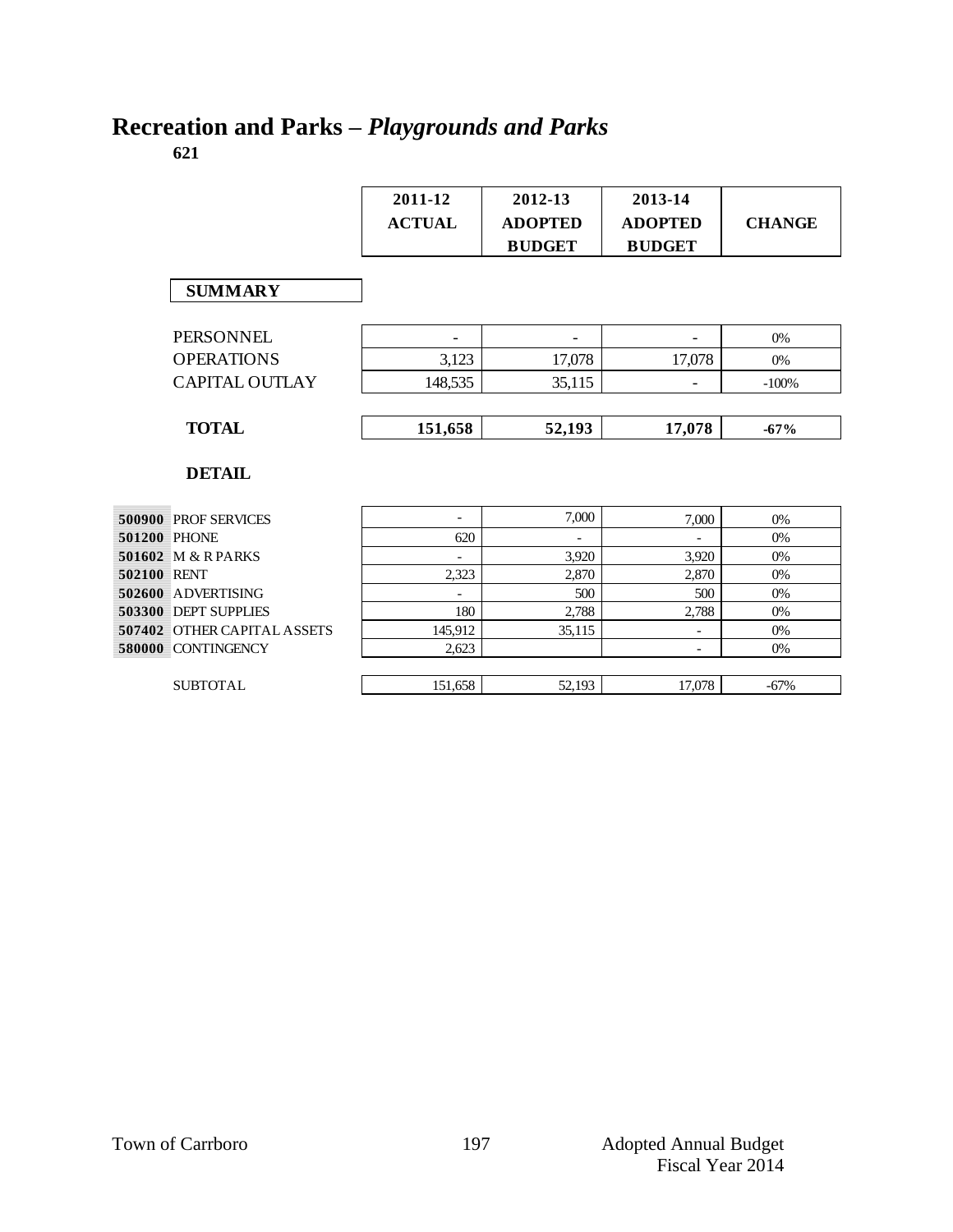# **Recreation and Parks –** *General Programs*

|               |                                    | 2011-12<br><b>ACTUAL</b> | 2012-13<br><b>ADOPTED</b><br><b>BUDGET</b> | 2013-14<br><b>ADOPTED</b><br><b>BUDGET</b> | <b>CHANGE</b> |
|---------------|------------------------------------|--------------------------|--------------------------------------------|--------------------------------------------|---------------|
|               | <b>SUMMARY</b>                     |                          |                                            |                                            |               |
|               | <b>PERSONNEL</b>                   | 244,933                  | 585,744                                    | 629,345                                    | 7%            |
|               | <b>OPERATIONS</b>                  | 164,150                  | 295,284                                    | 325,289                                    | 10%           |
|               |                                    |                          |                                            |                                            |               |
|               | <b>CAPITAL OUTLAY</b>              |                          |                                            |                                            | 0%            |
|               | <b>TOTAL</b>                       | 409,083                  | 881,028                                    | 954,634                                    | 8%            |
|               | <b>DETAIL</b>                      |                          |                                            |                                            |               |
|               | 500200 SALARIES                    | 118,709                  | 290,679                                    | 298,203                                    | 3%            |
|               | 500202 SERVICE BENEFITS            |                          | 2,023                                      | 2,231                                      | 0%            |
|               | 500203 LUMP SUM PAYMENT            | 1,750                    |                                            |                                            | 0%            |
|               | 500400 TEMPORARY SALARIES          | 77,458                   | 185,177                                    | 215,506                                    | 16%           |
| 500500 FICA   |                                    | 14,665                   | 36,593                                     | 39,299                                     | 7%            |
|               | 500600 INSURANCE                   | 20.228                   | 42,649                                     | 41,414                                     | $-3%$         |
|               | <b>500601 DISABILITY INSURANCE</b> | 134                      | 310                                        | 310                                        | 0%            |
|               | 500700 RETIREMEMT                  | 8,375                    | 19,592                                     | 22,735                                     | 16%           |
|               | 500701 SUPPL RETIREMENT            | 3,614                    | 8,721                                      | 9,647                                      | 11%           |
|               | 500800 TRAINING                    | 650                      | 2,500                                      | 2,500                                      | 0%            |
|               | 501100 POSTAGE                     | 4,159                    | 6,490                                      | 6,490                                      | 0%            |
|               | 501200 TELEPHONE                   | 423                      | 680                                        | 680                                        | 0%            |
|               | 501600 M & R EQUIP                 |                          | 300                                        | 300                                        | 0%            |
|               | 501700 VEHICLE REPAIR              | 77                       | 1,050                                      | 1.050                                      | 0%            |
|               | 502100 RENT                        | 3,675                    | 32,332                                     | 32,332                                     | 0%            |
|               | <b>502500 PRINTING</b>             | 13,229                   | 22,000                                     | 22,000                                     | 0%            |
|               | 502600 ADVERTISING                 | 445                      | 2,200                                      | 2,400                                      | 9%            |
| 503100 FUEL   |                                    | 806                      | 1,721                                      | 1,661                                      | $-3%$         |
|               | 503200 OFFICE SUPPLIES             | 994                      | 1,400                                      | 1,400                                      | 0%            |
|               | 503300 DEPT SUPPLIES               | 21,242                   | 43,417                                     | 44,212                                     | 2%            |
|               | 503600 UNIFORMS                    | 1,946                    | 25,322                                     | 25,542                                     | 1%            |
|               | 504500 CONTRACT SERVICES           | 59,386                   | 92,731                                     | 101,581                                    | 10%           |
|               | 504702 SPECIAL CLASSES             | 110                      |                                            |                                            | $0\%$         |
|               | 504703 COMMUNITY EVENTS            |                          | $\overline{\phantom{0}}$                   |                                            | 0%            |
|               | 54100 Carrboro Day                 | 5,154                    | 5,700                                      | 5,700                                      | 0%            |
|               | 54200 Music Festival               | 23,462                   | 25,500                                     | 31,500                                     | $0\%$         |
|               | 54300 Poetry Alive                 | 3,151                    | 3,250                                      | 3,250                                      | 0%            |
|               | 54400 July 4th                     | 17,059                   | 19,200                                     | 19,200                                     | 0%            |
|               | 54600 Film Festival                | 7,522                    | 7,750                                      | 11,750                                     | 0%            |
|               | 54850 Open Streets                 |                          |                                            | 10,000                                     | 0%            |
| <b>505300</b> | <b>DUES/SUBSCRIPTIONS</b>          | 660                      | 1,741                                      | 1,741                                      | 0%            |
|               | <b>SUBTOTAL</b>                    | 409,083                  | 881,028                                    | 954,634                                    | $8\%$         |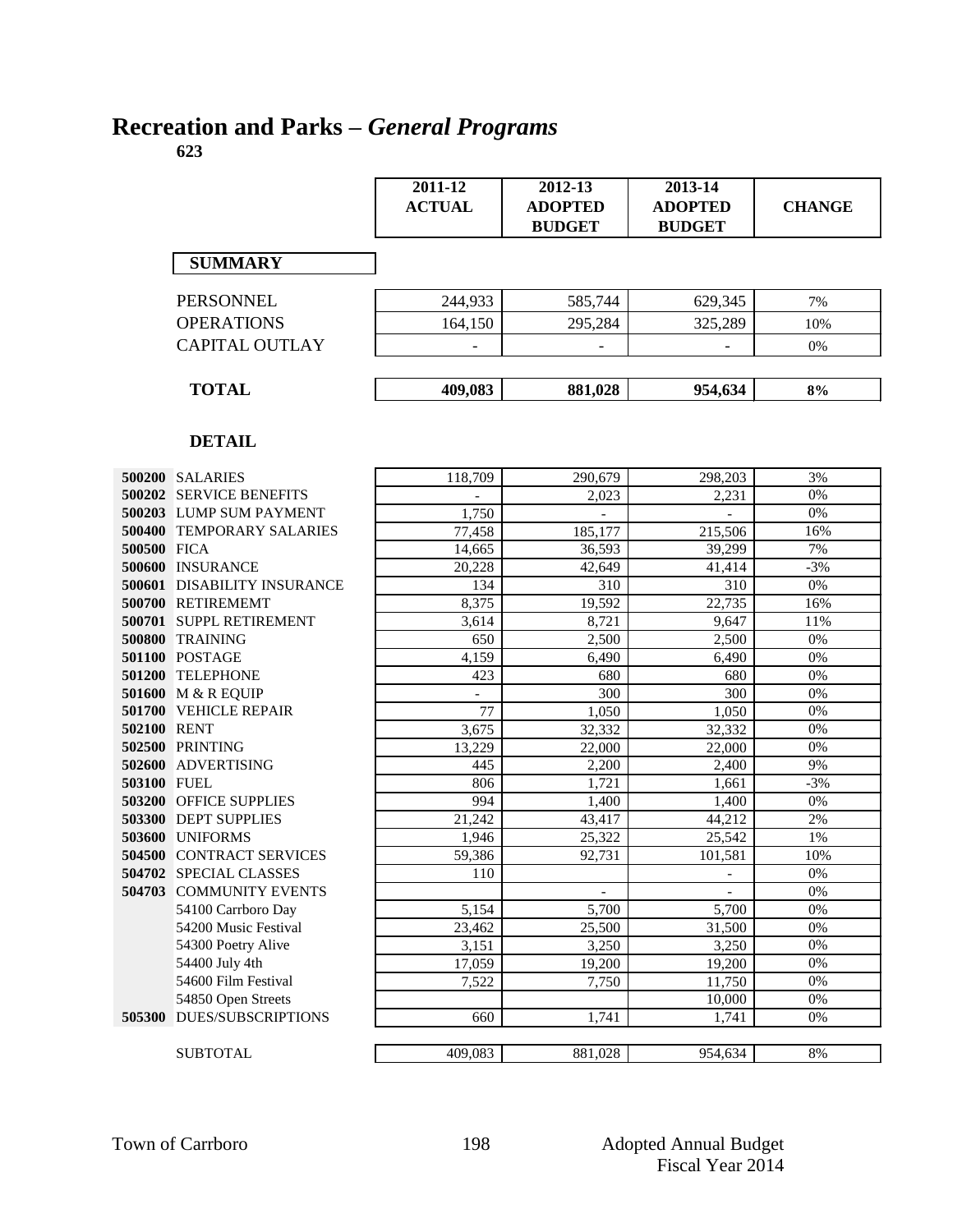# **Recreation and Parks –** *Recreation Facilities*

|                                            | 2011-12<br><b>ACTUAL</b> | 2012-13<br><b>ADOPTED</b><br><b>BUDGET</b> | 2013-14<br><b>ADOPTED</b><br><b>BUDGET</b> | <b>CHANGE</b> |
|--------------------------------------------|--------------------------|--------------------------------------------|--------------------------------------------|---------------|
| <b>SUMMARY</b>                             |                          |                                            |                                            |               |
| <b>PERSONNEL</b>                           | 341.016                  | 347,859                                    | 360.561                                    | 4%            |
| <b>OPERATIONS</b>                          | 6,329                    | 15,533                                     | 40,533                                     | 161%          |
| <b>CAPITAL OUTLAY</b>                      | L                        | ÷.                                         |                                            | 0%            |
| <b>TOTAL</b>                               | 347,345                  | 363,392                                    | 401,094                                    | 10%           |
| <b>DETAIL</b>                              |                          |                                            |                                            |               |
| <b>500200 SALARIES</b>                     | 161,676                  | 157,564                                    | 162,291                                    | 3%            |
| 500202 SERVICE BENEFITS                    |                          | 1,160                                      | 1,363                                      | 0%            |
| 500203 LUMP SUM PAYMENT                    | 4,200                    |                                            | $\overline{\phantom{a}}$                   | 0%            |
| 500300 PARTTIME SALARIES                   | 75,237                   | 77,427                                     | 79,612                                     | 3%            |
| 500400 TEMPORARY SERVICES                  | 21,965                   | 35,532                                     | 35,532                                     | 0%            |
| 500500 FICA                                | 19,228                   | 20,804                                     | 21,349                                     | 3%            |
| 500600 INSURANCE                           | 36,801                   | 32,692                                     | 36,277                                     | 11%           |
| <b>500601 DISABILITY INSURANCE</b>         | 254                      | 248                                        | 248                                        | 0%            |
| 500700 RETIREMENT                          | 16,760                   | 15,523                                     | 16,772                                     | $8\%$         |
| 500701 SUPPL RETIREMENT                    | 4.895                    | 6,909                                      | 7,117                                      | 3%            |
| 500800 TRAINING                            | 568                      | 1,500                                      | 1,500                                      | 0%            |
| 501000 CONFERENCES                         | $\sim$                   | 400                                        | 400                                        | 0%            |
| 501100 POSTAGE                             | 475                      | 700                                        | 700                                        | 0%            |
| 501200 TELEPHONE                           | 292<br>$\overline{a}$    | 510                                        | 510<br>800                                 | 0%<br>0%      |
| <b>501400 TRAVEL</b><br>501600 M & R EQUIP | 790                      | 800<br>1,490                               | 1,490                                      | 0%            |
| 501601 M & R BUILDINGS                     | 639                      | 1,200                                      | 1,200                                      | 0%            |
| 502500 PRINTING                            | 46                       | 800                                        | 800                                        | 0%            |
| 502600 ADVERTISING                         | 107                      | 800                                        | 800                                        | 0%            |
| 503200 OFFICE SUPPLIES                     | $\overline{325}$         | 1,000                                      | 1,000                                      | 0%            |
| 503300 DEPT SUPPLIES                       | 1,551                    | 3,796                                      | 3,796                                      | 0%            |
| 504500 CONTRACTUAL SVCS                    | $\overline{\phantom{a}}$ | 600                                        | 25,600                                     | 4167%         |
| 505300 DUES/SUBSCRIPTIONS                  | 1,536                    | 1,937                                      | 1,937                                      | 0%            |
| <b>SUBTOTAL</b>                            | 347,345                  | 363,392                                    | 401,094                                    | 10%           |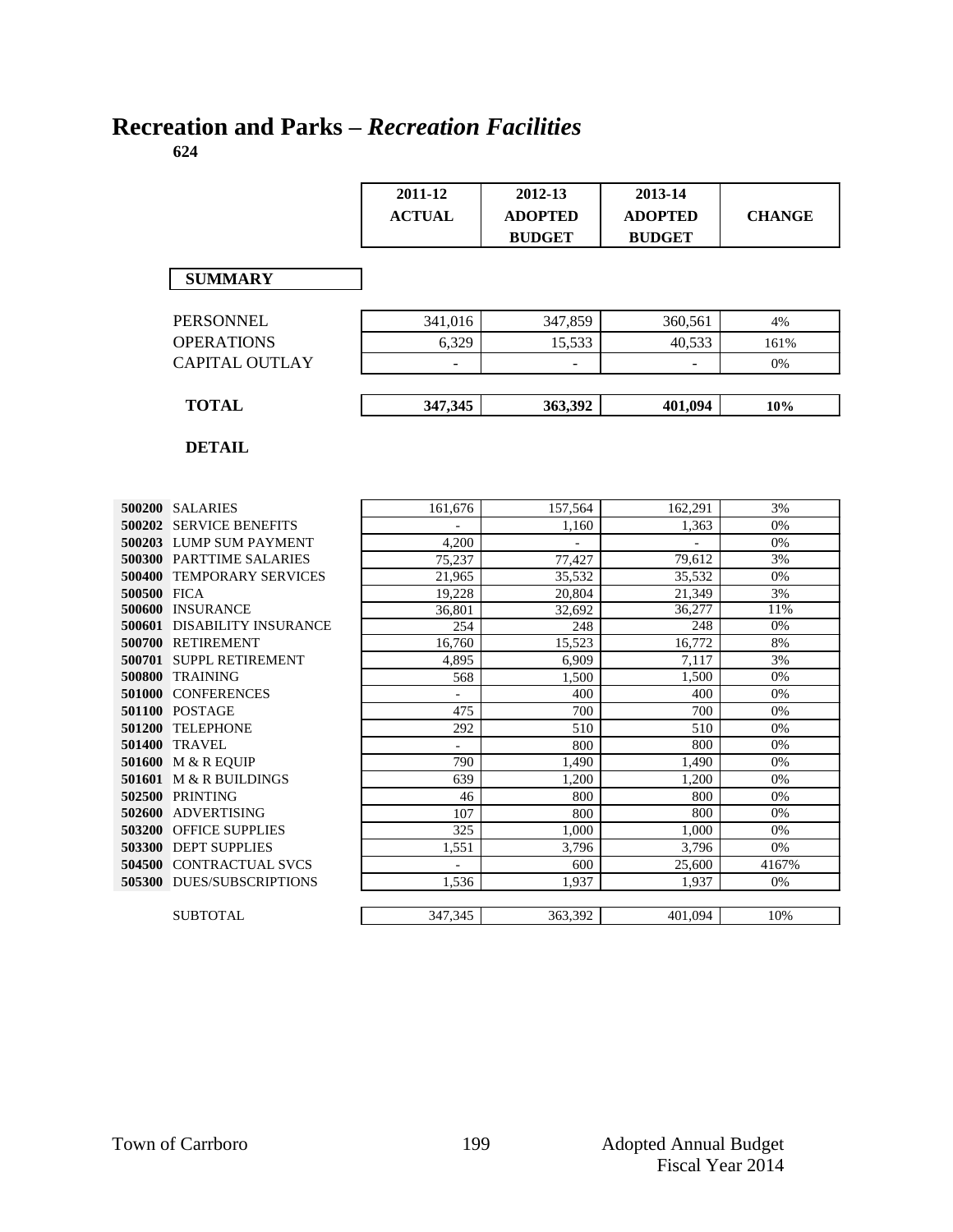# **Nondepartmental**

| NONDEPARTMENTAL - TOTAL |
|-------------------------|
|-------------------------|

|                   | 2011-12<br><b>ACTUAL</b> | 2012-13<br><b>ADOPTED</b><br><b>BUDGET</b> | 2013-14<br><b>ADOPTED</b><br><b>BUDGET</b> | <b>CHANGE</b> |
|-------------------|--------------------------|--------------------------------------------|--------------------------------------------|---------------|
| <b>SUMMARY</b>    |                          |                                            |                                            |               |
| PERSONNEL         |                          | 255,001                                    | 530,907                                    | 108%          |
| <b>OPERATIONS</b> |                          | 485,700                                    | 197,383                                    | $-59\%$       |

| CAPITAL OUTLAY |                          |         |         | 0%     |
|----------------|--------------------------|---------|---------|--------|
| <b>TOTAL</b>   | $\overline{\phantom{a}}$ | 740,701 | 728,290 | $-2\%$ |

# **Nondepartmental –** *General Nondepartmental*

|                                   | 2011-12<br><b>ACTUAL</b> | 2012-13<br><b>ADOPTED</b> | 2013-14<br><b>ADOPTED</b> | <b>CHANGE</b> |
|-----------------------------------|--------------------------|---------------------------|---------------------------|---------------|
|                                   |                          | <b>BUDGET</b>             | <b>BUDGET</b>             |               |
| <b>SUMMARY</b>                    |                          |                           |                           |               |
| <b>PERSONNEL</b>                  |                          | 255,001                   | 530,907                   | 108%          |
| <b>OPERATIONS</b>                 |                          | 35,000                    | 60,679                    | 73%           |
| <b>CAPITAL OUTLAY</b>             |                          |                           |                           | 0%            |
|                                   |                          |                           |                           |               |
| <b>TOTAL</b>                      |                          | 290,001                   | 591,586                   | 104%          |
| <b>DETAIL</b>                     |                          |                           |                           |               |
| <b>500203 PAYPLAN ADJUSTMENTS</b> | $\overline{\phantom{a}}$ | 255,001                   | 311,102                   | 22%           |
| <b>500603 HEALTH INSURANCE</b>    | -                        | $\overline{\phantom{0}}$  | 186,742                   | N/A           |
| 500606 UNEMPLOYMENT INS RESERVE   |                          | $\overline{\phantom{0}}$  | 33,063                    | N/A           |
| PARTNERSHIP TO END                |                          |                           |                           |               |
| 504601 HOMELESSNESS               | $\overline{\phantom{a}}$ | $\overline{\phantom{a}}$  | 15,079                    | N/A           |
| <b>500810 ORG DEVELOPMENT</b>     | ۰                        | ۳                         | 3,000                     | N/A           |
| <b>505700 MISCELLANEOUS</b>       | $\overline{\phantom{a}}$ | 20,000                    | 7,600                     | $-62%$        |
| 580000 CONTINGENCY                | $\overline{\phantom{a}}$ | 15,000                    | 15,000                    | 0%            |
| <b>581008 FUEL CONTINGENCY</b>    | $\overline{\phantom{a}}$ | 20,000                    | 20,000                    | 0%            |
|                                   |                          |                           |                           |               |
| SUBTOTAL                          | -                        | 310,001                   | 591,586                   | 91%           |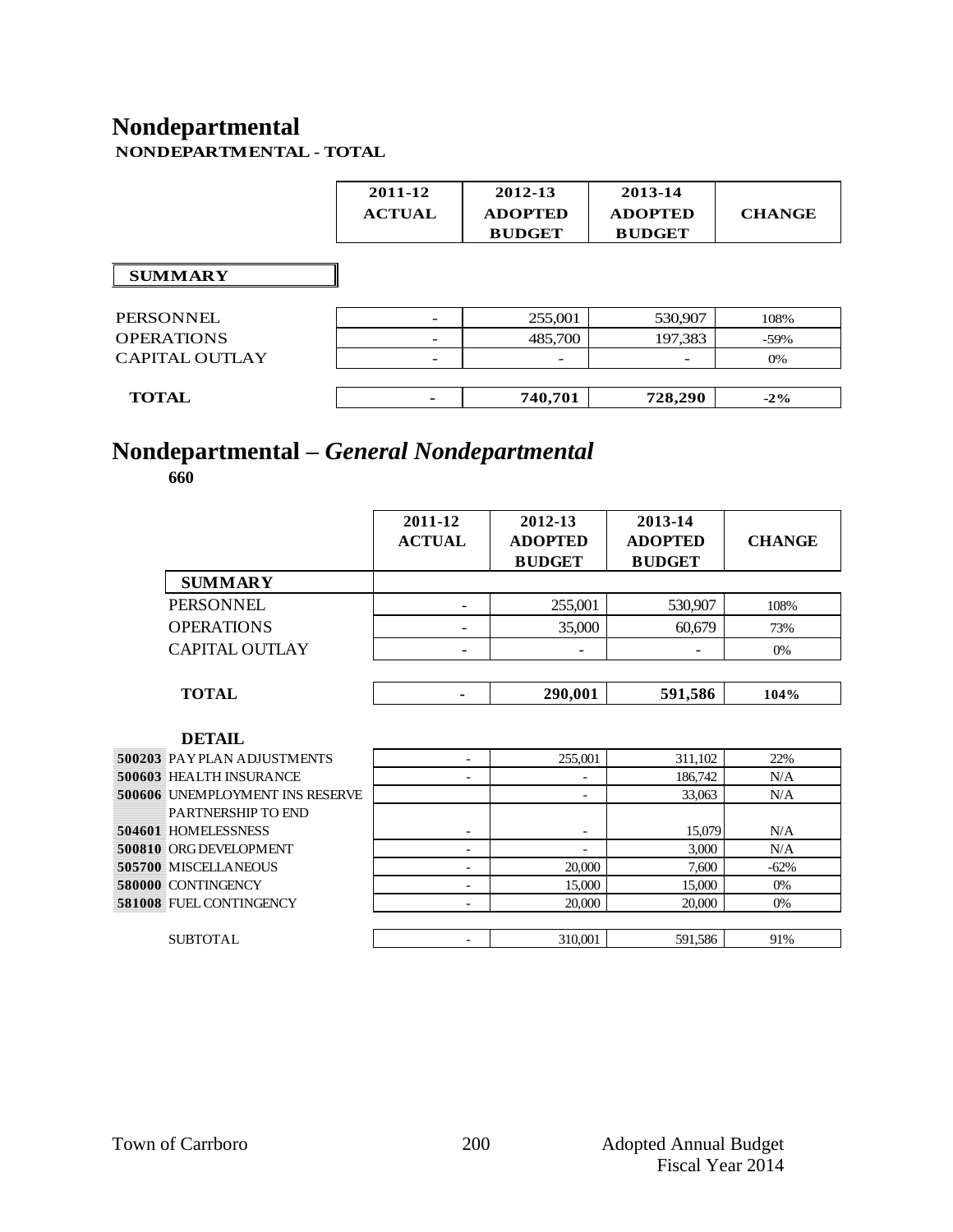### **Nondepartmental –** *Transfers*

|                       | 2011-12       | 2012-13                         | 2013-14                         |               |
|-----------------------|---------------|---------------------------------|---------------------------------|---------------|
|                       | <b>ACTUAL</b> | <b>ADOPTED</b><br><b>BUDGET</b> | <b>ADOPTED</b><br><b>BUDGET</b> | <b>CHANGE</b> |
| <b>SUMMARY</b>        |               |                                 |                                 |               |
| PERSONNEL             | Ξ.            |                                 |                                 | 0%            |
| <b>OPERATIONS</b>     | Ξ.            | 450,700                         | 136,704                         | $-70%$        |
| CAPITAL OUTLAY        |               |                                 |                                 | 0%            |
|                       |               |                                 |                                 |               |
| <b>TOTAL</b>          |               | 450,700                         | 136,704                         | $-70%$        |
|                       |               |                                 |                                 |               |
|                       |               |                                 |                                 |               |
| <b>DETAIL</b>         |               |                                 |                                 |               |
| TRANSFER TO REVOLVING |               |                                 |                                 |               |
| 595007 LOAN FUND      |               | 150,000                         |                                 | 0%            |
| TRANSFER TO CAPITAL   |               |                                 |                                 |               |
| <b>592007 RESERVE</b> |               | 300,700                         | 136,704                         | $-55%$        |
|                       |               |                                 |                                 |               |
| <b>SUBTOTAL</b>       |               | 450,700                         | 136,704                         | $-70%$        |